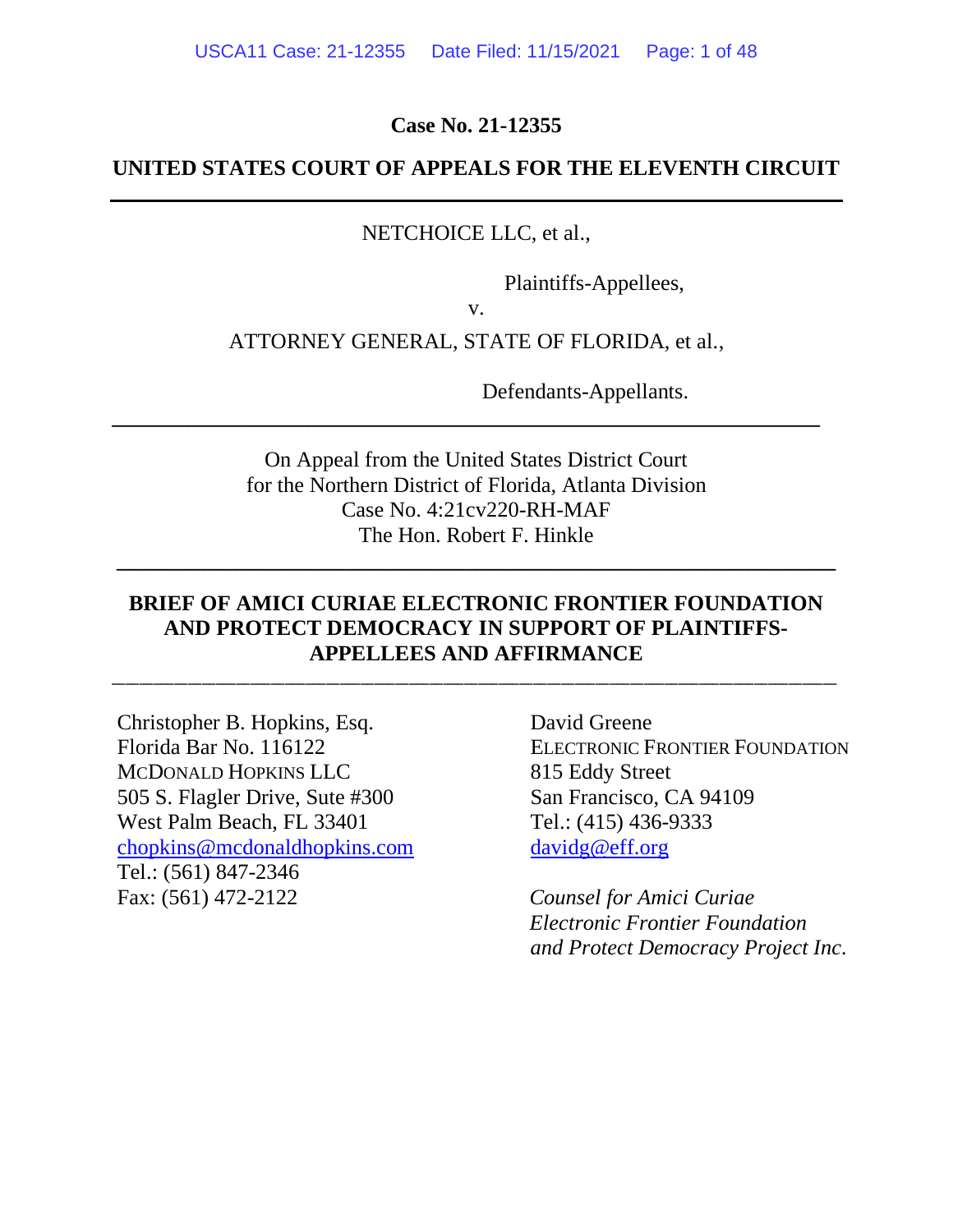## *Netchoice v. Attorney General State of Florida* Case No. 21-12355 Date Filed: 11/15/2021 Page: 2 of 48

# **CERTIFICATE OF INTERESTED PERSONS AND CORPORATE DISCLOSURE STATEMENT**

The following trial judges, attorneys, persons, associations of persons, firms,

partnerships, and corporations have an interest in the outcome of this case or

appeal:

- 1. Allen, Jason Todd, Defendant/Appellant
- 2. Allen, Jason Todd, Defendant/Appellant
- 3. Allen, Kenneth Winn, Attorney for Plaintiffs/Appellees
- 4. America First Policy Institute, Amicus Curiae
- 5. American Civil Liberties Union of Florida, Amicus Curiae
- 6. American Civil Liberties Union, Amicus Curiae
- 7. Authors Guild Inc., Amicus Curiae
- 8. Barnes, Brian W., Attorney for Defendant/Appellant
- 9. Bassett, Glenn Allen, Attorney for Defendants/Appellants
- 10. Bell, Daniel William, Attorney for Defendants/Appellants
- 11. Blacklock, Evelyn, Attorney for Plaintiffs/Appellees
- 12. Burhans Jr., Glenn T., Attorney for Plaintiff/Appellee
- 13. Candeub, D. Adam, Attorney for Amicus Curiae
- 14. Carome, Patrick J., Attorney for Amicus Curiae
- 15. Center for Democracy and Technology, Amicus Curiae

# C-1 of 8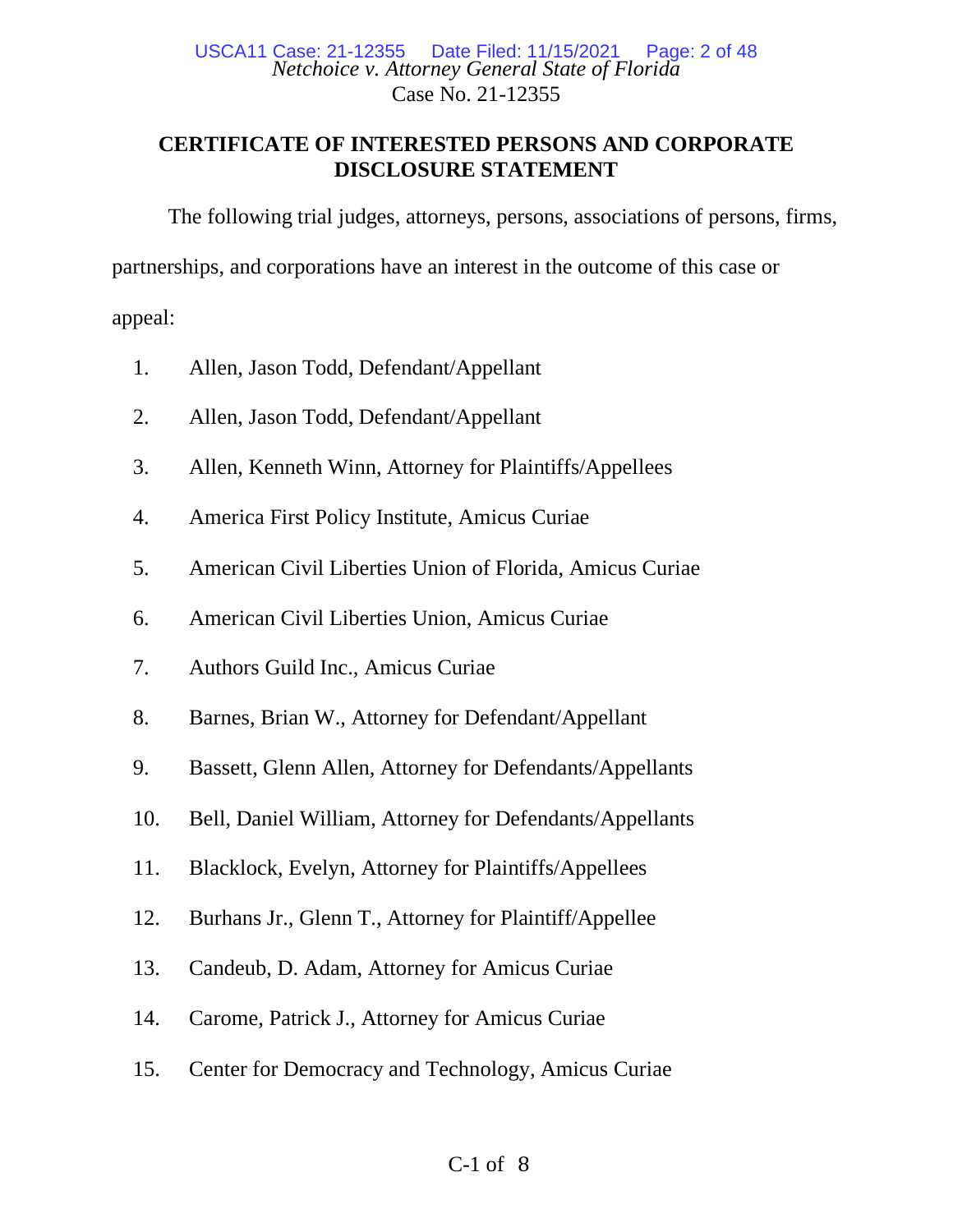## *Netchoice v. Attorney General State of Florida* Case No. 21-12355 Date Filed: 11/15/2021 Page: 3 of 48

- 16. Chamber of Progress, Amicus Curiae
- 17. Clark, Christopher Roy, Attorney for Plaintiff/Appellee
- 18. Clement, Paul D., Attorney for Plaintiffs/Appellees
- 19. Cole, William Francis, Attorney for Amicus Curiae
- 20. Computer & Communications Industry Association, Plaintiff
- 21. Connected Commerce Council, Amicus Curiae
- 22. Consumer Technology Association, Amicus Curiae
- 23. Cooper, Charles J., Attorney for Defendant/Appellant
- 24. Cooper & Kirk, PLLC, Attorneys for Defendant/Appellant
- 25. DLA Piper US LLP, Attorneys for Plaintiff/Appellee
- 26. Eisenstein, Ilana Hope, Attorney for Plaintiff/Appellee
- 27. Electronic Frontier Foundation, Amicus Curiae
- 28. Engine Advocacy, Amicus Curiae
- 29. Esparza, Servando, Declarant
- 30. Ezray, Evan Matthew, Attorney for Defendant/Appellant
- 31. Fabens-Lassen, Ben, Attorney for Plaintiff/Appellee
- 32. Florida Department of Management Services, Defendant/Appellant
- 33. Florida Elections Commission, Defendant/Appellant
- 34. Florida Office of the Attorney General, Attorneys for Defendants/Appellants

## $C-2$  of  $8$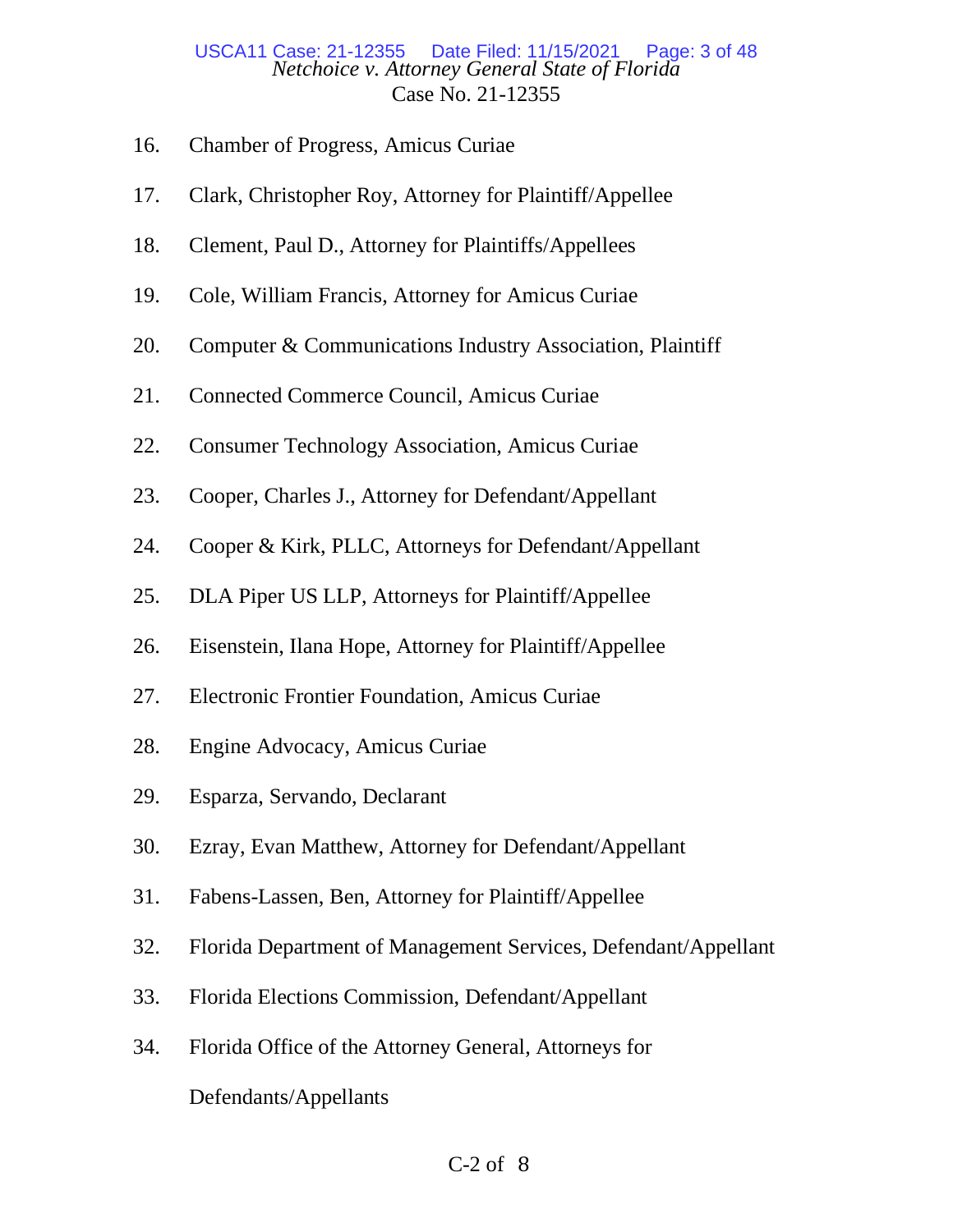## *Netchoice v. Attorney General State of Florida* Case No. 21-12355 USCA11 Case: 21-12355

- 35. Gillespie, Patrick, Defendant/Appellant
- 36. Goldstein, Leonid, Amicus Curiae
- 37. Green, Jonathan Allen, Attorney for Plaintiff/Appellee
- 38. Greene, David Allen, Attorney for Amicus Curiae
- 39. Gura, Alan, Attorney for Amicus Curiae
- 40. Hayes, John Martin, Defendant/Appellant
- 41. Hinkle, Judge Robert L., District Court Judge
- 42. Holtzblatt, Ari, Attorney for Amicus Curiae
- 43. Homer, Bonner, Attorneys for Amicus Curiae
- 44. Homer, Peter Winslow, Attorney for Amicus Curiae
- 45. Hopkins, Christopher, Attorney for Amici Curiae
- 46. Information Technology & Innovation Foundation, Amicus Curiae
- 47. Institute for Free Speech, Amicus Curiae
- 48. Internet Association, Amicus Curiae
- 49. Johnson, Steffen N., Attorney for Plaintiff/Appellee
- 50. Karanjia, Peter, Attorney for Plaintiff/Appellee
- 51. Kilby, Douglas Lamar, Attorney for Plaintiff/Appellee
- 52. Kirkland & Ellis LLP, Attorneys for Plaintiffs/Appellees
- 53. Kolde, Endel, Attorney for Amicus Curiae
- 54. Mackey, Aaron, Attorney for Amicus Curiae

## $C-3$  of  $8$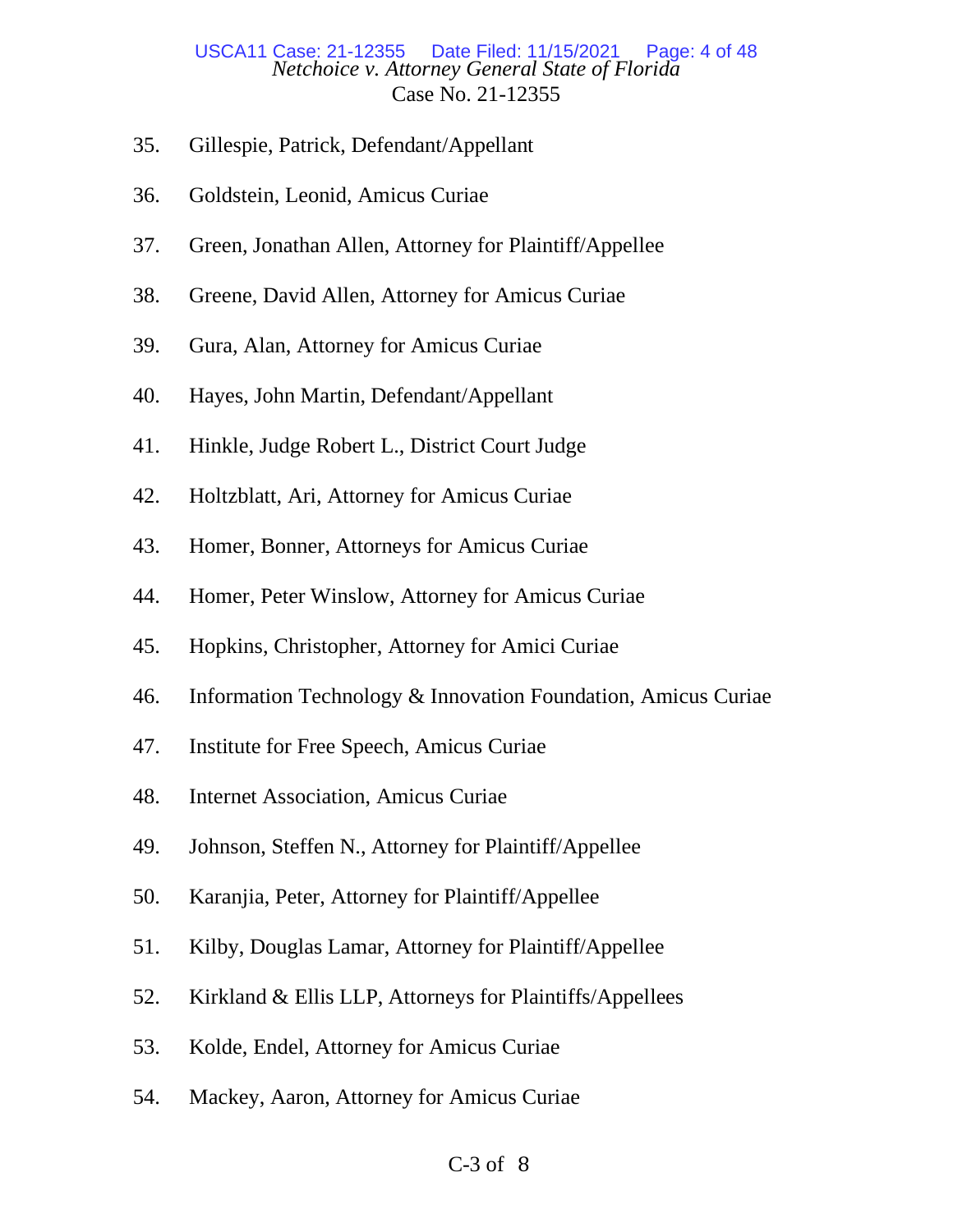### *Netchoice v. Attorney General State of Florida* Case No. 21-12355 Date Filed: 11/15/2021 Page: 5 of 48

- 55. Masterman, Joseph, Attorney for Defendant/Appellant
- 56. McDonald Hopkins LLC, Attorneys for Amicus Curiae
- 57. Media Law Resource Center Inc, Amicus Curiae
- 58. Mitchell, Kasdin M., Attorney for Plaintiffs/Appellees
- 59. Moody, Ashley B., Defendant/Appellant
- 60. Morrison, Danielle T., Attorney for Plaintiff/Appellee
- 61. National Black Justice Coalition, Amicus Curiae
- 62. NetChoice LLC, Plaintiff/Appellee
- 63. Not the Bee, LLC, Amicus Curiae
- 64. Oprison, Christopher George, Attorney for Plaintiff/Appellee
- 65. Opsahl, Kurt, Attorney for Amicus Curiae
- 66. Pavlovic, Corinne, Declarant
- 67. Pen American Center Inc., Amicus Curiae
- 68. Phillips, Joseph Trumon, Attorney for Plaintiff/Appellee
- 69. Poitier, Joni Alexis, Defendant/Appellant
- 70. Potts, Neil, Declarant
- 71. Pratt, Jordan E., Attorney for Amicus Curiae
- 72. Progressive Policy Institute, Amicus Curiae
- 73. Protect Democracy Project, Inc., Amicus Curiae
- 74. Rathi, Mukund, Attorney for Amicus Curiae

## $C-4$  of  $8$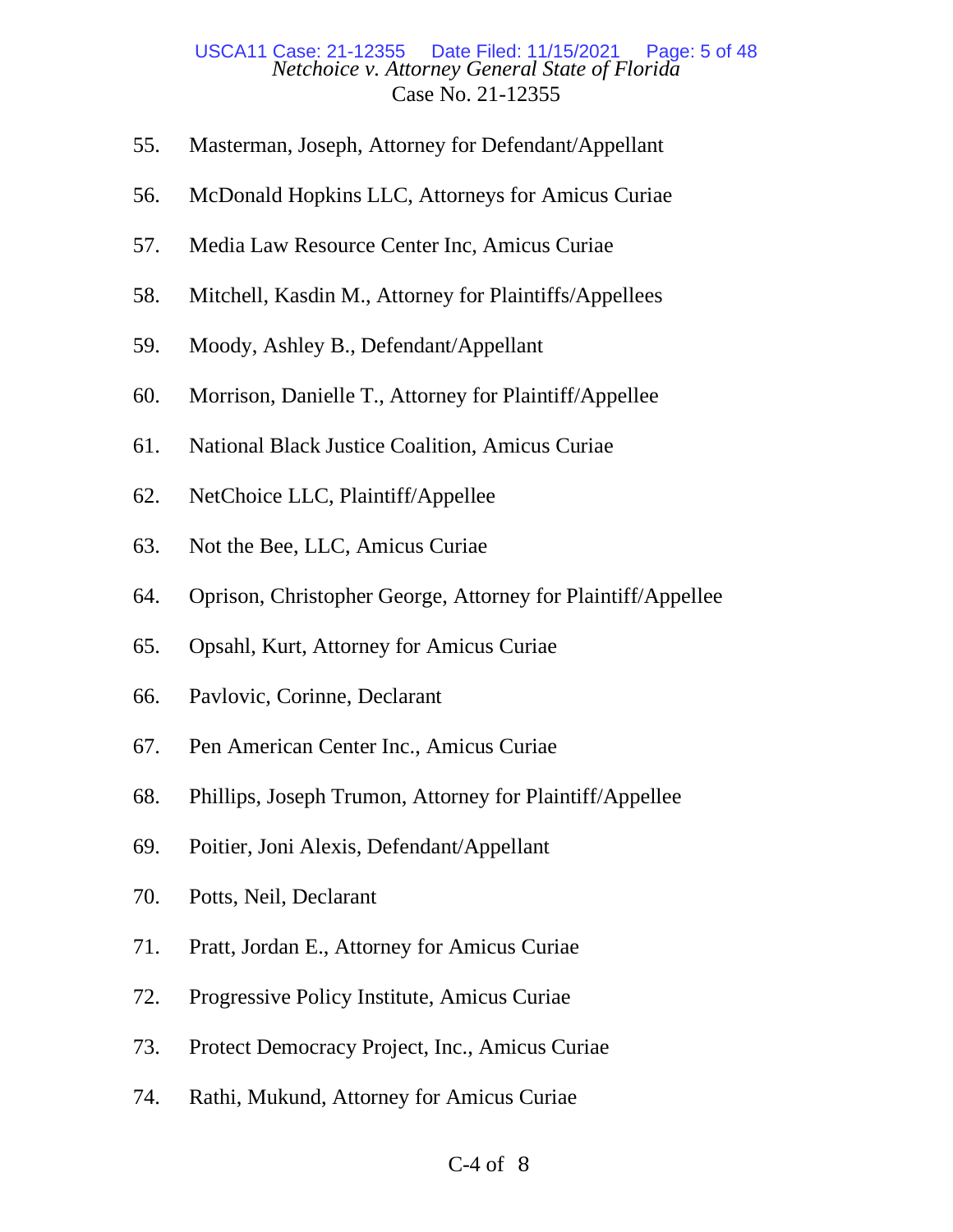## *Netchoice v. Attorney General State of Florida* Case No. 21-12355 Date Filed: 11/15/2021 Page: 6 of 48

- 75. Reporters Committee For Freedom of the Press, Amicus Curiae
- 76. Rumenap, Stacie D., Declarant
- 77. Schruers, Matthew, Declarant
- 78. Shullman, Deanna K, Attorney for Amici Curiae
- 79. Shullman, Fugate PLLC, Attorneys for Amici Curiae
- 80. Siekkinen, Nury Agudo, Attorney for Amici Curiae
- 81. Smith, Kymberlee Curry, Defendant/Appellant
- 82. Smitha, Bridget Kellogg, Attorney for Plaintiff/Appellee
- 83. State of Alabama, Amicus Curiae
- 84. State of Alaska, Amicus Curiae
- 85. State of Arizona, Amicus Curiae
- 86. State of Arkansas, Amicus Curiae
- 87. State of Kentucky, Amicus Curiae
- 88. State of Mississippi, Amicus Curiae
- 89. State of Missouri, Amicus Curiae
- 90. State of Montana, Amicus Curiae
- 91. State of South Carolina, Amicus Curiae
- 92. State of Texas, Amicus Curiae
- 93. Stearns Weaver Miller Alhadeff & Sitterson, P.A., Attorneys for Plaintiff/Appellee

## $C-5$  of  $8$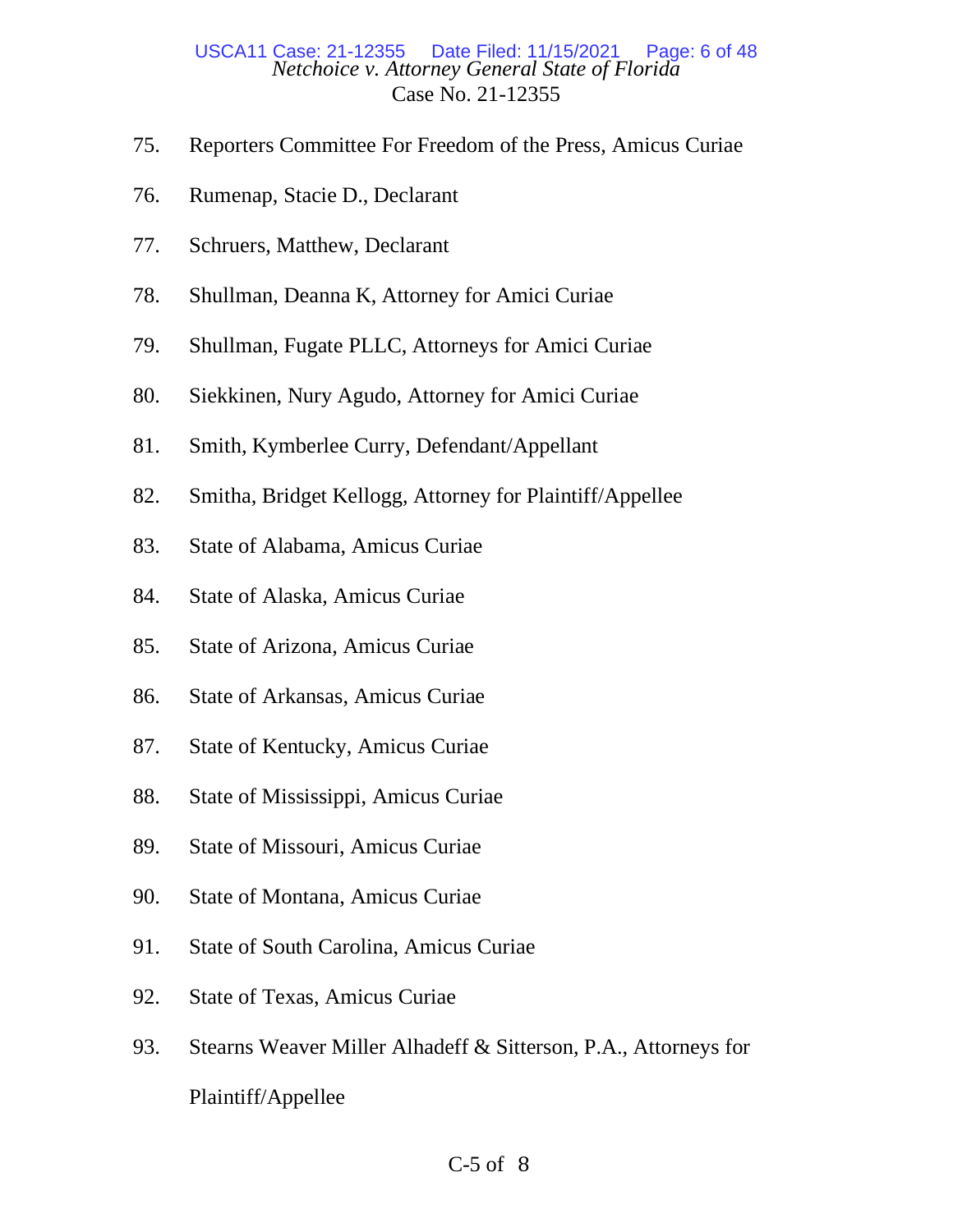## *Netchoice v. Attorney General State of Florida* Case No. 21-12355 USCA11 Case: 21-12355 Date Filed: 11/15/2021

- 94. Szabo, Carl, Declarant
- 95. Szoka, Berin Michael, Attorney for Amicus Curiae
- 96. TechFreedom, Amicus Curiae
- 97. Technet, Amicus Curiae
- 98. The Babylon Bee, LLC, Amicus Curiae
- 99. Thompson, David H., Attorney for Defendant/Appellant
- 100. Tienken, John W., Attorney for Defendant/Appellant
- 101. Treadwell, Raymond Frederick, Attorney for Defendant/Appellant
- 102. Uthmeier, James William, Attorney for Defendant/Appellant
- 103. Veitch, Alexandra, Declarant
- 104. Walters Law Group, Attorneys for Amicus Curiae
- 105. Walters, Lawrence G, Attorney for Amicus Curiae
- 106. Washington Center for Technology Policy Inclusion, Amicus Curiae
- 107. Whitaker, Henry C., Attorney for Defendants/Appellants
- 108. White, Lauren Gallo, Attorney for Plaintiff/Appellee
- 109. Willen, Brian M., Attorney for Plaintiff/Appellee
- 110. Wilmer Cutler Pickering Hale and Dorr LLP, Attorneys for AmicusCuriae
- 111. Wilson Sonsini Goodrich & Rosati, P.C., Attorneys for Plaintiff/Appellee
- 112. Winship, Blaine H., Attorney for Defendants/Appellants
- 113. Wolfson, Paul R., Attorney for Amicus Curiae

## C-6 of 8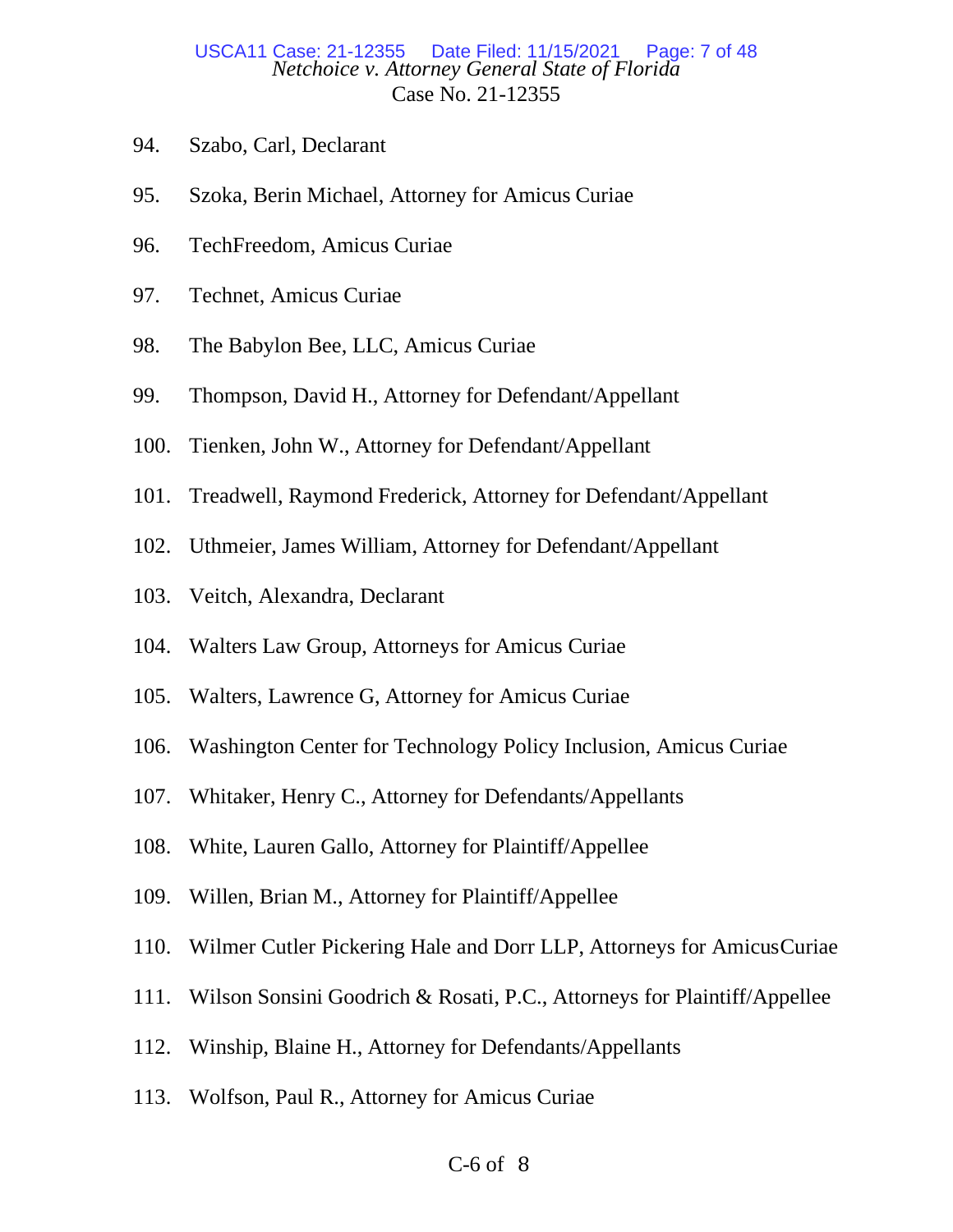## *Netchoice v. Attorney General State of Florida* Case No. 21-12355 USCA11 Case: 21-12355 Date Filed: 11/15/2021 Page: 8 of 48

- 114. Xi, James, Attorney for Plaintiffs/Appellee
- 115. Yang, Meng Jia, Attorney for Plaintiff/Appellee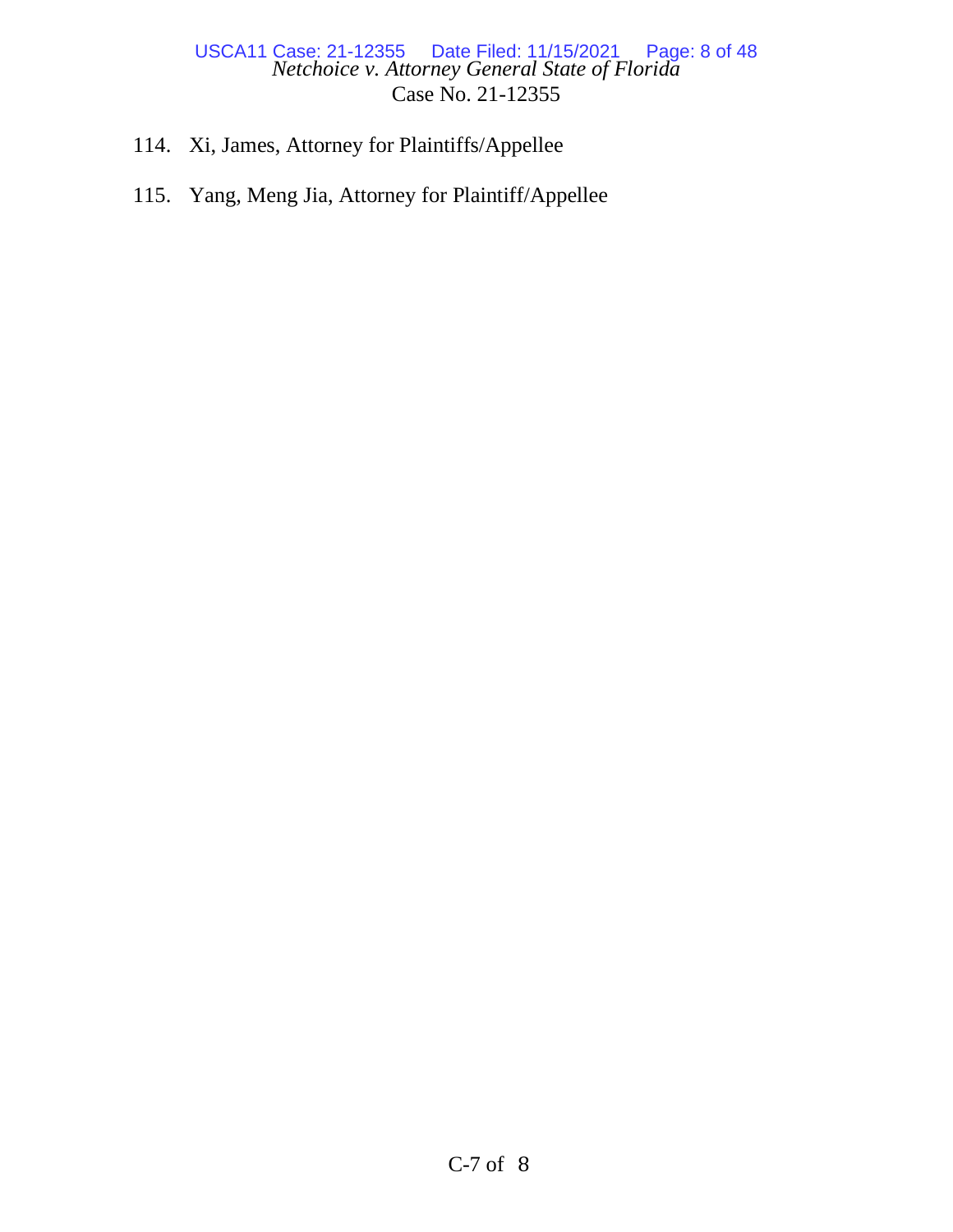*Netchoice v. Attorney General State of Florida* Case No. 21-12355 USCA11 Case: 21-12355 Date Filed: 11/15/2021 Page: 9 of 48

# **CORPORATE DISCLOSURE STATEMENT**

Pursuant to Fed. R. App. P. 26.1 amici curiae make the following

disclosures:

Amici are nonprofit organizations that have no parent corporations, and no

publicly held corporation owns 10 percent or more of their stock.

Dated: November 15, 2021 Respectfully submitted,

*s/ Christopher B. Hopkins, Esq.*

*Counsel for Amici Curiae Electronic Frontier Foundation and Protect Democracy Project Inc.*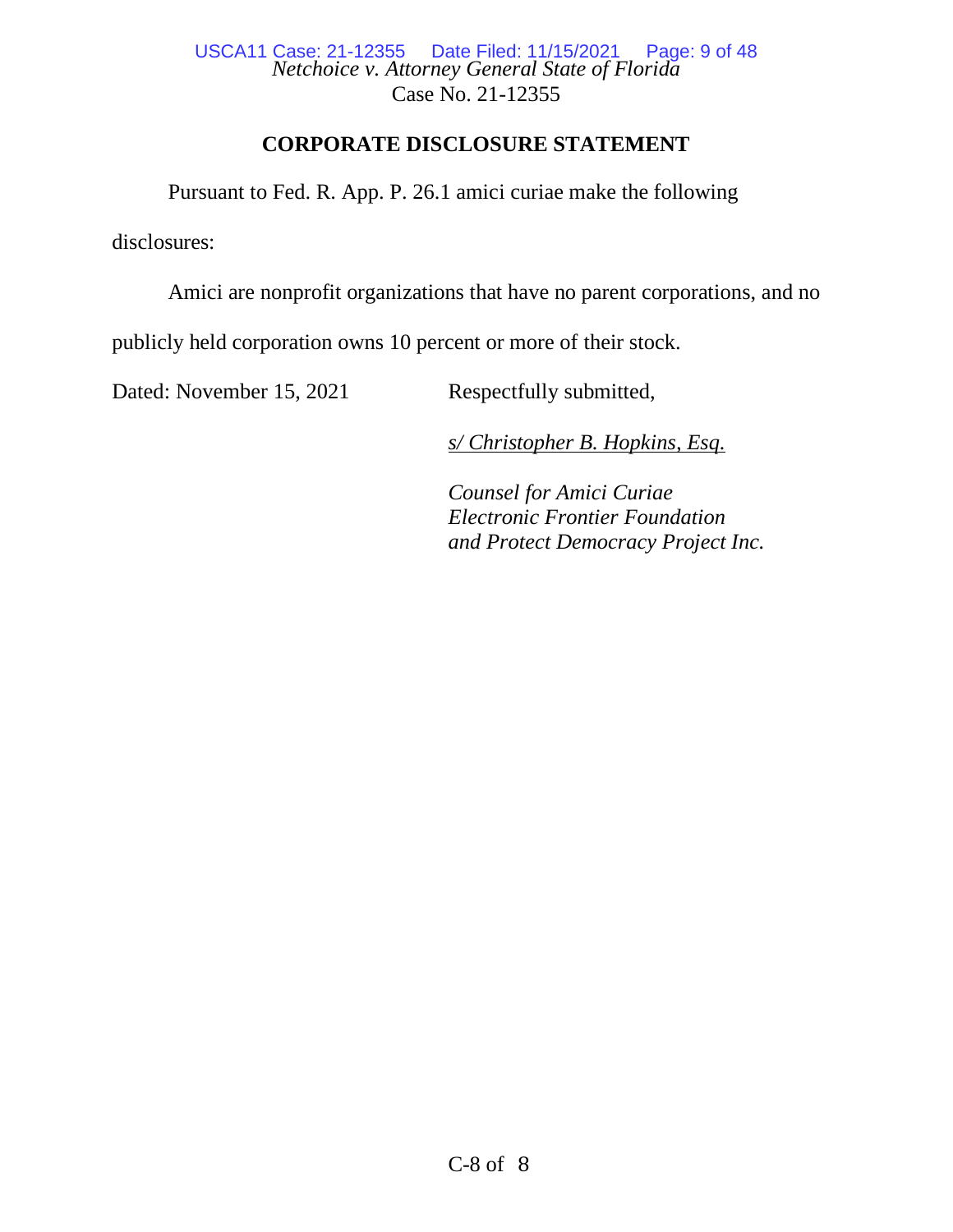# **TABLE OF CONTENTS**

| CERTIFICATE OF INTERESTED PERSONS AND CORPORATE                                                                                 |
|---------------------------------------------------------------------------------------------------------------------------------|
|                                                                                                                                 |
|                                                                                                                                 |
|                                                                                                                                 |
|                                                                                                                                 |
|                                                                                                                                 |
|                                                                                                                                 |
|                                                                                                                                 |
| INTERNET USERS ARE BEST SERVED BY THE AVAILABILITY OF<br>L.<br>BOTH UNMODERATED AND MODERATED PLATFORMS 3                       |
| Moderated Platforms Serve the Interests of Users and the Public Generally<br>A.                                                 |
| SB 7072 Will Destroy the Many Online Communities that Rely on<br><b>B.</b>                                                      |
| $\mathcal{C}$ .                                                                                                                 |
| II. CURRENT CONSTITUTIONAL AND STATUTORY LAW SUPPORT<br>THE CO-EXISTENCE OF UNMODERATED AND MODERATED<br>13<br><b>PLATFORMS</b> |
| The First Amendment Protects a Service's Right to Curate Users' Speech<br>A.                                                    |
| Social Media Sites Are Similar to Newspapers' Opinion Pages That Were<br><b>B.</b>                                              |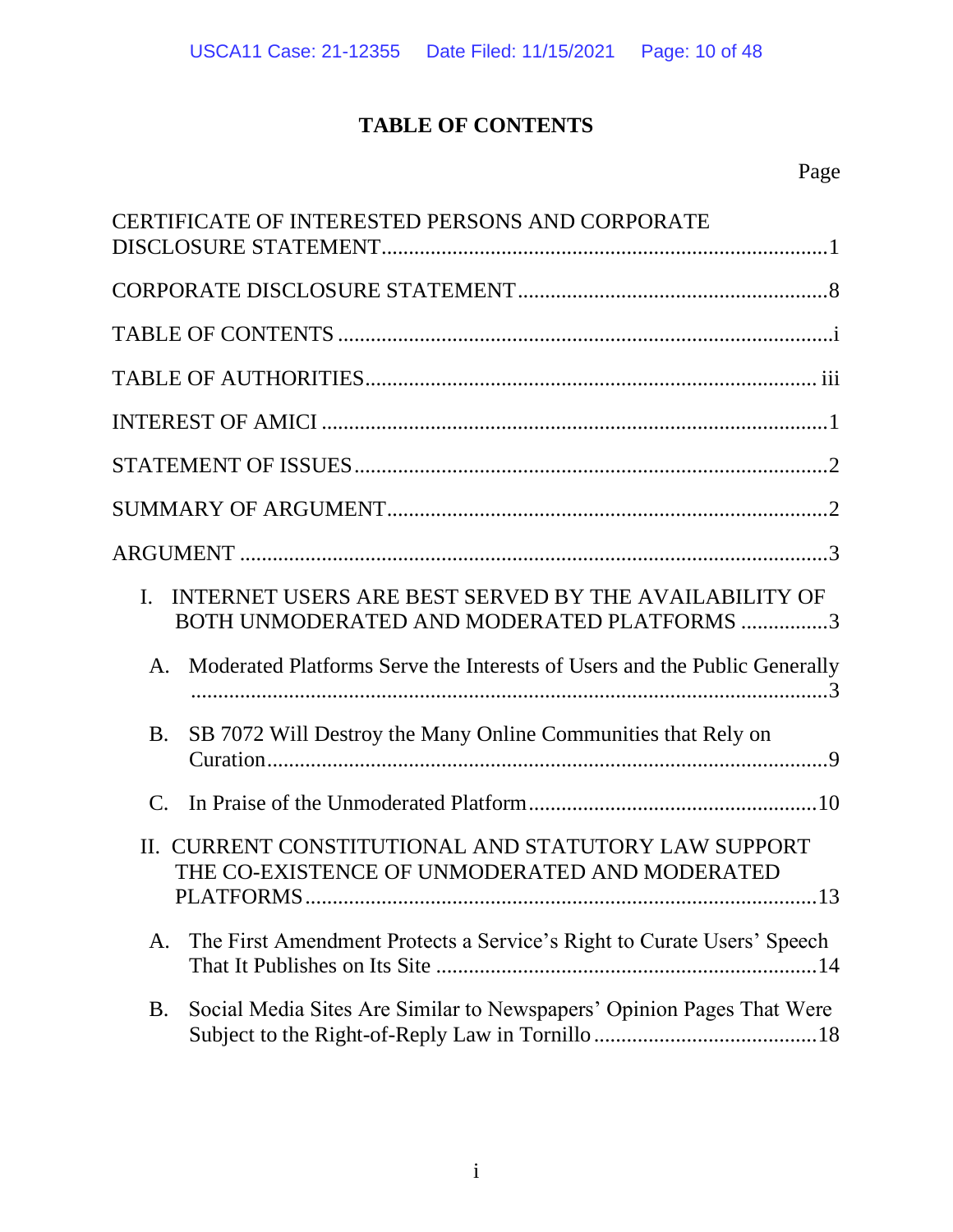| III. SB 7072 FORCES ONLINE SERVICES TO FAVOR SPEECH OF<br>POLITICAL CANDIDATES AND OTHERS OVER EVERYDAY                                            |
|----------------------------------------------------------------------------------------------------------------------------------------------------|
| <b>Compelling Platforms to Privilege Certain Speakers Online Speech</b><br>A.                                                                      |
| SB 7072's Legally Compelled Favoritism for Certain Speakers Also<br><b>B</b> .<br>Raises Distinct Human Rights Concerns By Giving Already Powerful |
| IV. SB 7072'S PUBLICATION MANDATE UNDERMINES SECTION 23026                                                                                         |
| V. INTERNET USERS ARE BEST SERVED BY VOLUNTARY<br><b>MEASURES FOR CONTENT MODERATION RATHER THAN SB</b>                                            |
|                                                                                                                                                    |
|                                                                                                                                                    |
| .32                                                                                                                                                |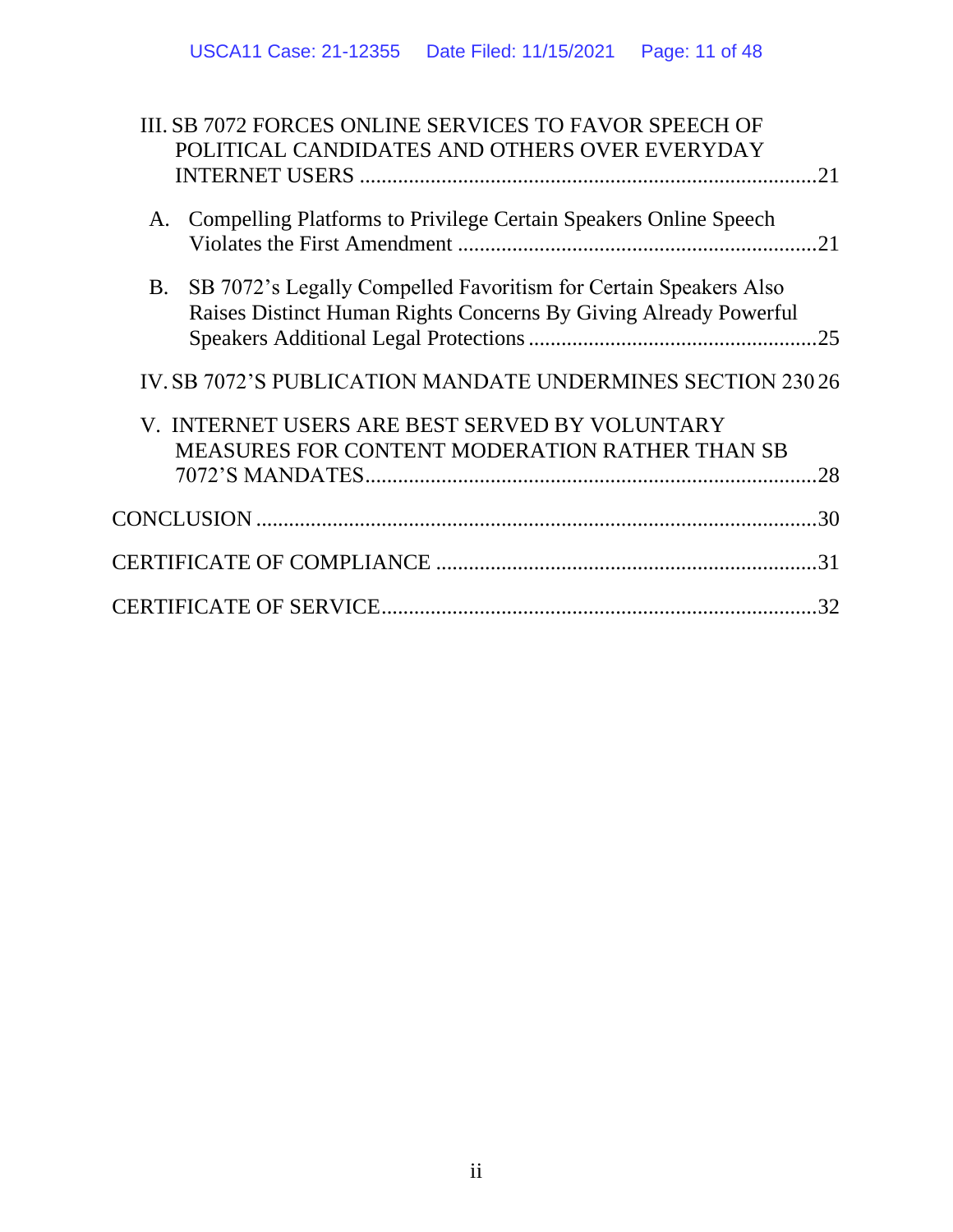# **TABLE OF AUTHORITIES**

Page

# *Cases*

| Assocs. & Aldrich Co. v. Times Mirror Co.,                                |  |
|---------------------------------------------------------------------------|--|
| Bantam Books, Inc. v. Sullivan,                                           |  |
| Barnes v. Yahoo!, Inc.,                                                   |  |
| Citizens United v. Fed. Election Comm'n,                                  |  |
| Davison v. Facebook, Inc.,<br>370 F. Supp. 3d 621 (E.D. Va. 2019),        |  |
| DJ Lincoln Enters., Inc. v. Google, LLC,<br>No. 2:20-CV-14159,            |  |
| Dreamstime.com, LLC v. Google, LLC,<br>No. C 18-01910 WHA,                |  |
| e-ventures Worldwide, LLC v. Google, Inc.,<br>No. 214CV646FTMPAMCM,       |  |
| Freedom Watch, Inc. v. Google, Inc.,<br>368 F. Supp. 3d 30 (D.D.C. 2019), |  |
| Green v. America Online,                                                  |  |
| Hurley v. Irish-Am. Gay, Lesbian & Bisexual Grp. of Boston,               |  |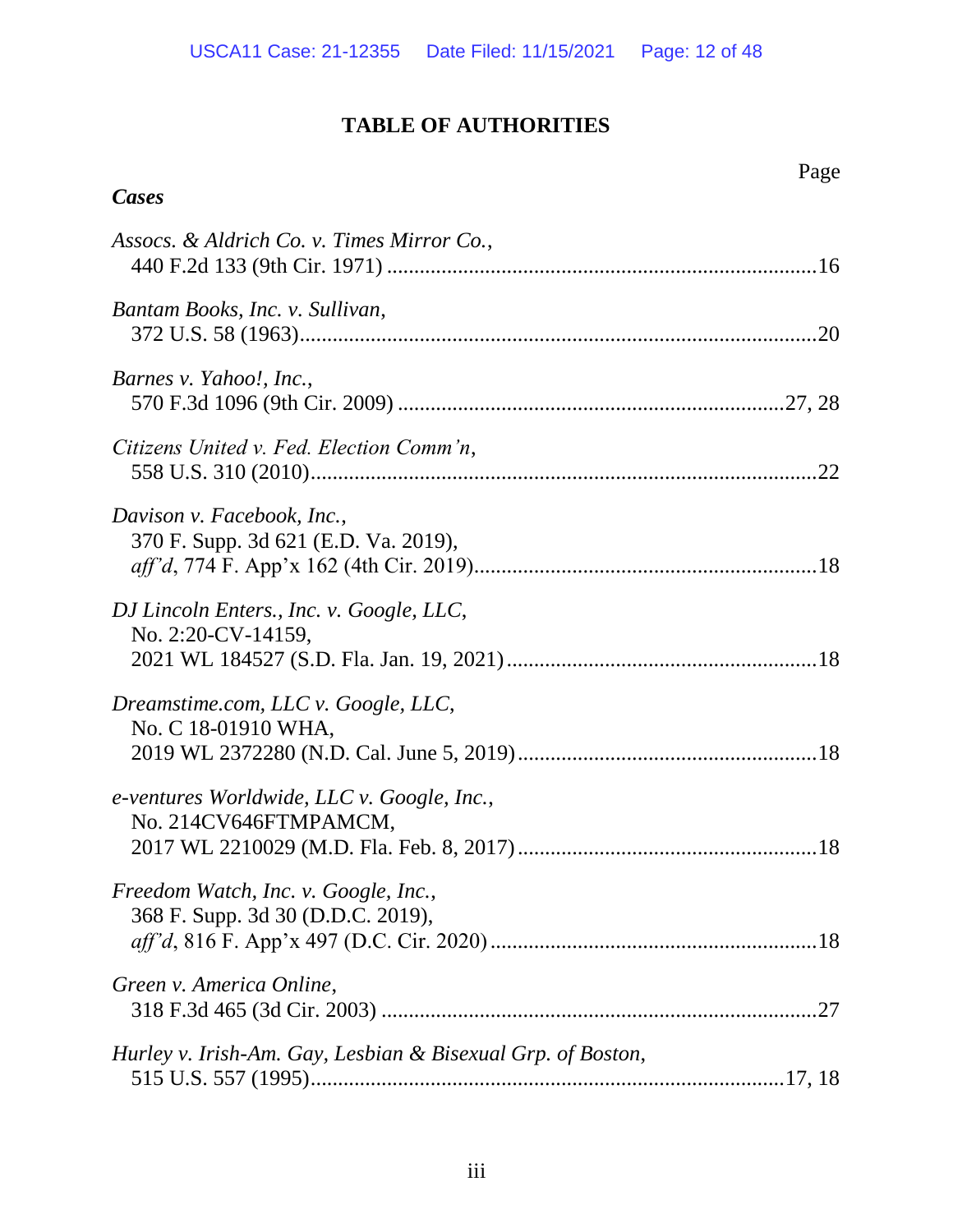| Janus v. American Federation of State, County, & Municipal<br>Employees, Council 31, |
|--------------------------------------------------------------------------------------|
| Klayman v. Zuckerberg,                                                               |
| La Tiejira v. Facebook, Inc.,                                                        |
| Langdon v. Google, Inc.,                                                             |
| Manhattan Community Access Corp. v. Halleck,                                         |
| Masterpiece Cakeshop, Ltd. v. Colorado Civil Rights Comm'n,                          |
| Miami Herald Publishing Co. v. Tornillo,                                             |
| Nat'l Inst. of Family & Life Advocates v. Becerra,                                   |
| New York Times Co. v. Sullivan,                                                      |
| Packingham v. North Carolina,                                                        |
| Prager Univ. v. Google LLC,                                                          |
| Reed v. Town of Gilbert, Ariz.,                                                      |
| Reno v. Am. Civil Liberties Union,                                                   |
| Smith v. California,                                                                 |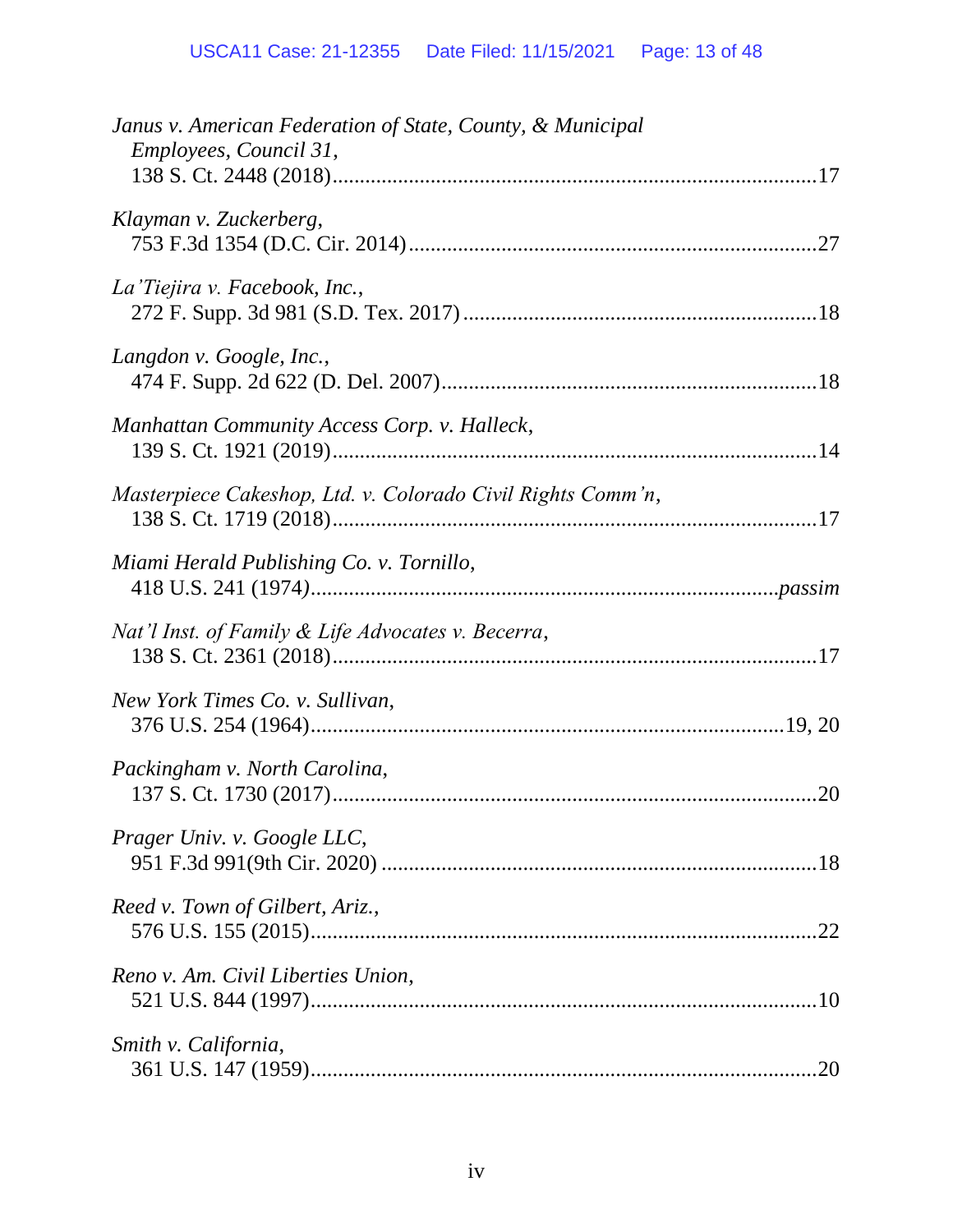| The Florida Star v. B.J.F.,                                                                                                   |  |
|-------------------------------------------------------------------------------------------------------------------------------|--|
| United States v. Alvarez,                                                                                                     |  |
| United States v. Playboy Entm't Group, Inc.,                                                                                  |  |
| Zeran v. America Online, Inc.,                                                                                                |  |
| Zhang v. Baidu.com Inc.,                                                                                                      |  |
| <b>Statutes</b>                                                                                                               |  |
|                                                                                                                               |  |
|                                                                                                                               |  |
|                                                                                                                               |  |
| <b>Other Authorities</b>                                                                                                      |  |
| A Brief History of NSF and the Internet,                                                                                      |  |
|                                                                                                                               |  |
|                                                                                                                               |  |
|                                                                                                                               |  |
| Danielle Blunt et al., Posting Into The Void,                                                                                 |  |
|                                                                                                                               |  |
|                                                                                                                               |  |
| <b>EFF</b> and Coalition Partners Push Tech Companies To Be<br>More Transparent and Accountable About Censoring User Content, |  |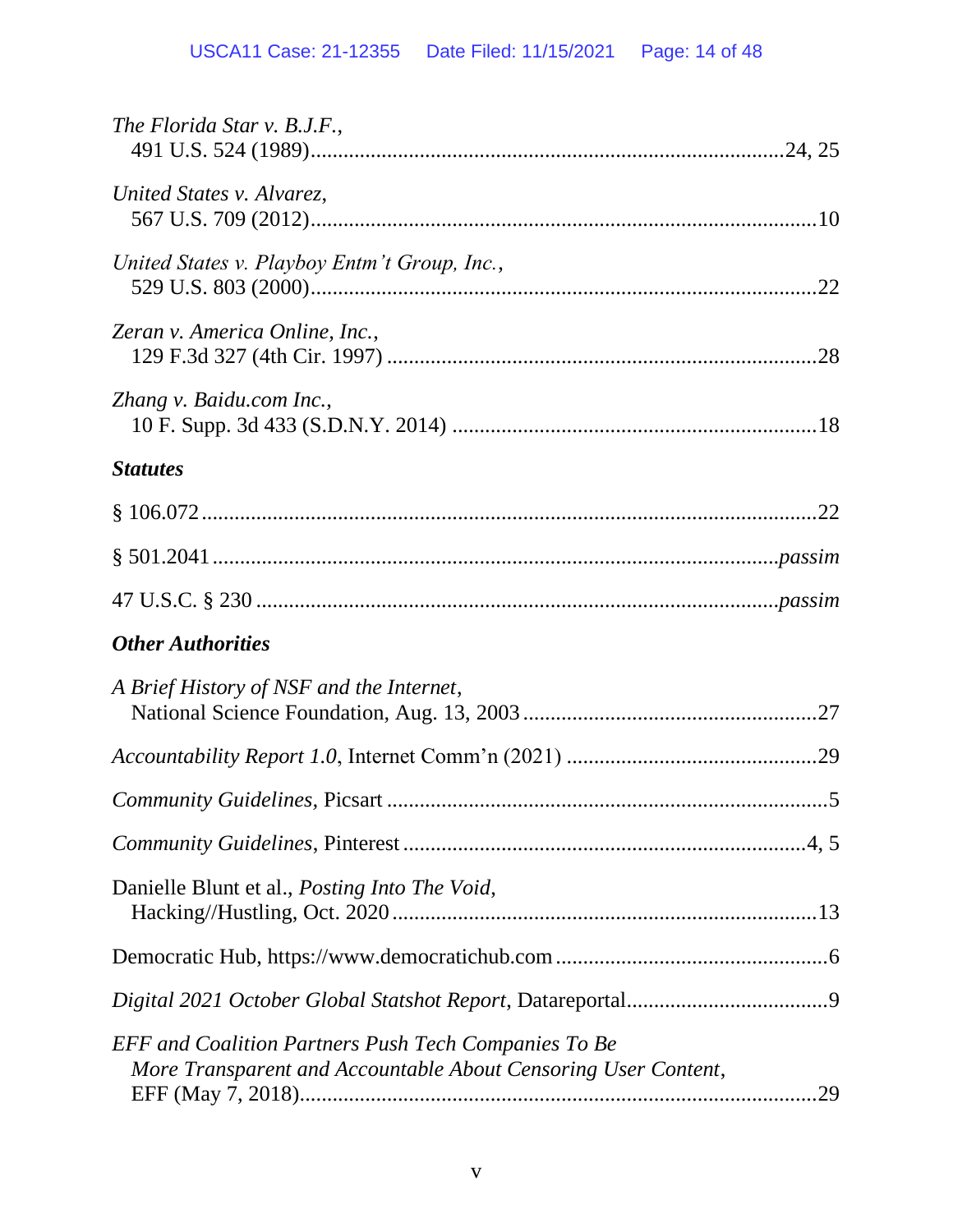| Eric Goldman and Jess Miers, Online Account/Terminations/Content<br>Removals and the Benefits of Internet Services Enforcing Their<br>House Rules, 1 Journal of Free Speech Law (August 2021) 18 |    |
|--------------------------------------------------------------------------------------------------------------------------------------------------------------------------------------------------|----|
| Facebook Treats Punk Rockers Like Crazy Conspiracy Theorists,                                                                                                                                    |    |
|                                                                                                                                                                                                  |    |
|                                                                                                                                                                                                  |    |
| Jack Shafer, The Op-Ed Page's Back Pages: A Press Scholar<br>Explains How the New York Times Op-Ed Page Got Started,                                                                             |    |
| Jillian C. York & David Greene, How to Put COVID-19<br>Content Moderation Into Context,                                                                                                          |    |
| Jillian C. York, Silicon Values: The Future of Free Speech                                                                                                                                       |    |
| Kevin Anderson, YouTube Suspends Egyptian Blog Activist's Account,                                                                                                                               |    |
| Kit Walsh and Jillian C. York, Facebook Shouldn't Give<br>Politicians More Power Than Ordinary Users,                                                                                            | 26 |
| Letting the Sun Shine In: Transparency and Accountability in the Digital Age,                                                                                                                    |    |
| Los Angeles v. Preferred Communications, Inc.,                                                                                                                                                   |    |
| Malachy Browne, YouTube Removes Videos Showing Atrocities in Syria,                                                                                                                              |    |
| Megan Farokhmanesh, YouTube Is Still Restricting and Demonetizing<br>LGBT Videos—and Adding Anti-LGBT Ads to Some,                                                                               |    |
|                                                                                                                                                                                                  |    |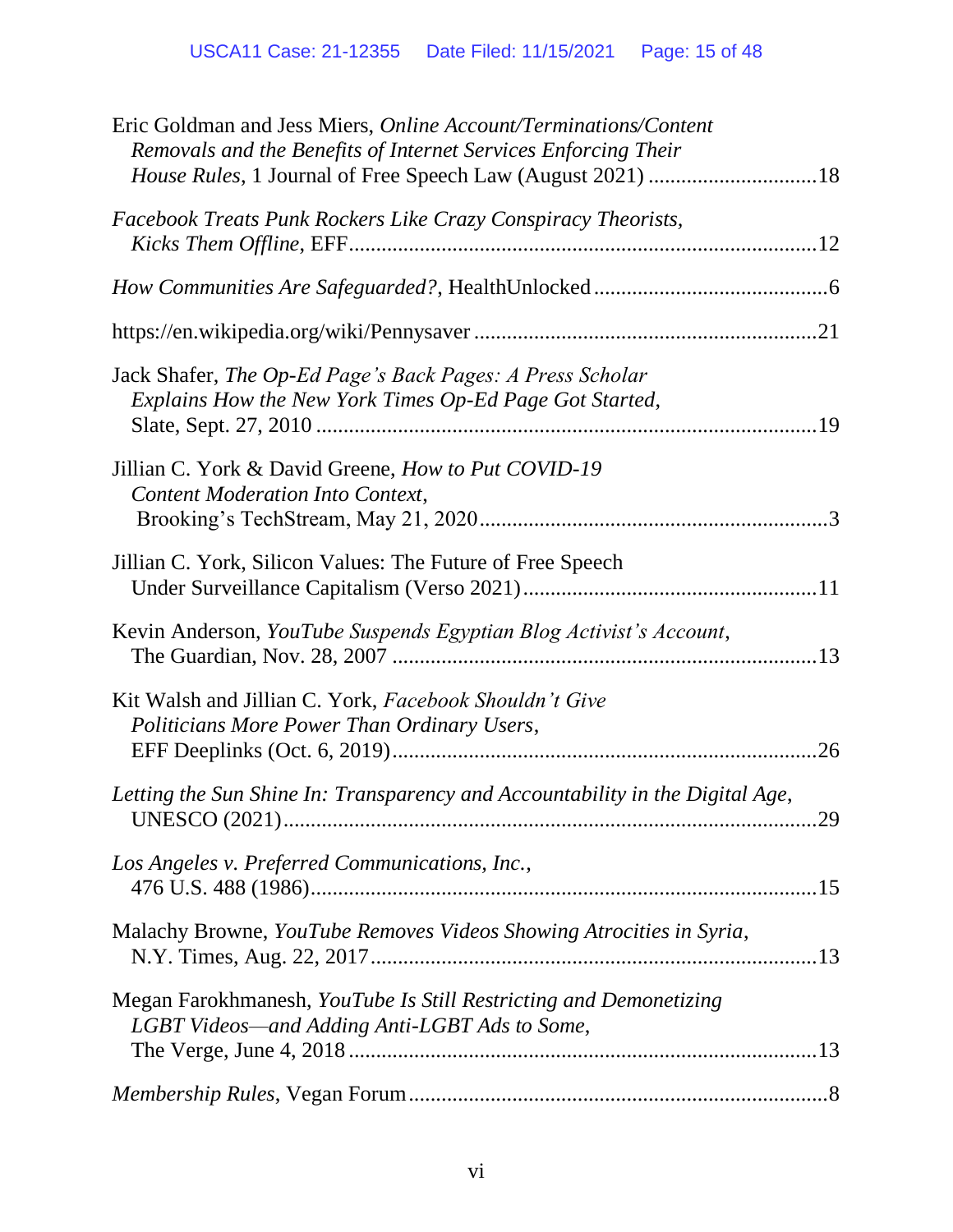| Michael J. Socolow, A Profitable Public Sphere:<br>The Creation of the New York Times Op-Ed Page,                                  |  |
|------------------------------------------------------------------------------------------------------------------------------------|--|
| Mike Masnick, Masnick's Impossibility Theorem:<br>Content Moderation At Scale Is Impossible To Do Well,                            |  |
|                                                                                                                                    |  |
|                                                                                                                                    |  |
|                                                                                                                                    |  |
|                                                                                                                                    |  |
|                                                                                                                                    |  |
|                                                                                                                                    |  |
|                                                                                                                                    |  |
|                                                                                                                                    |  |
| Ryan Mac, Instagram Censored Posts About One of Islam's<br>Holiest Mosques, Drawing Employee Ire,                                  |  |
|                                                                                                                                    |  |
|                                                                                                                                    |  |
| Taylor Wofford, Twitter Was Flagging Tweets Including the Word<br>"Queer" as Potentially "Offensive Content, Mic, June 22, 2017 12 |  |
|                                                                                                                                    |  |
|                                                                                                                                    |  |
|                                                                                                                                    |  |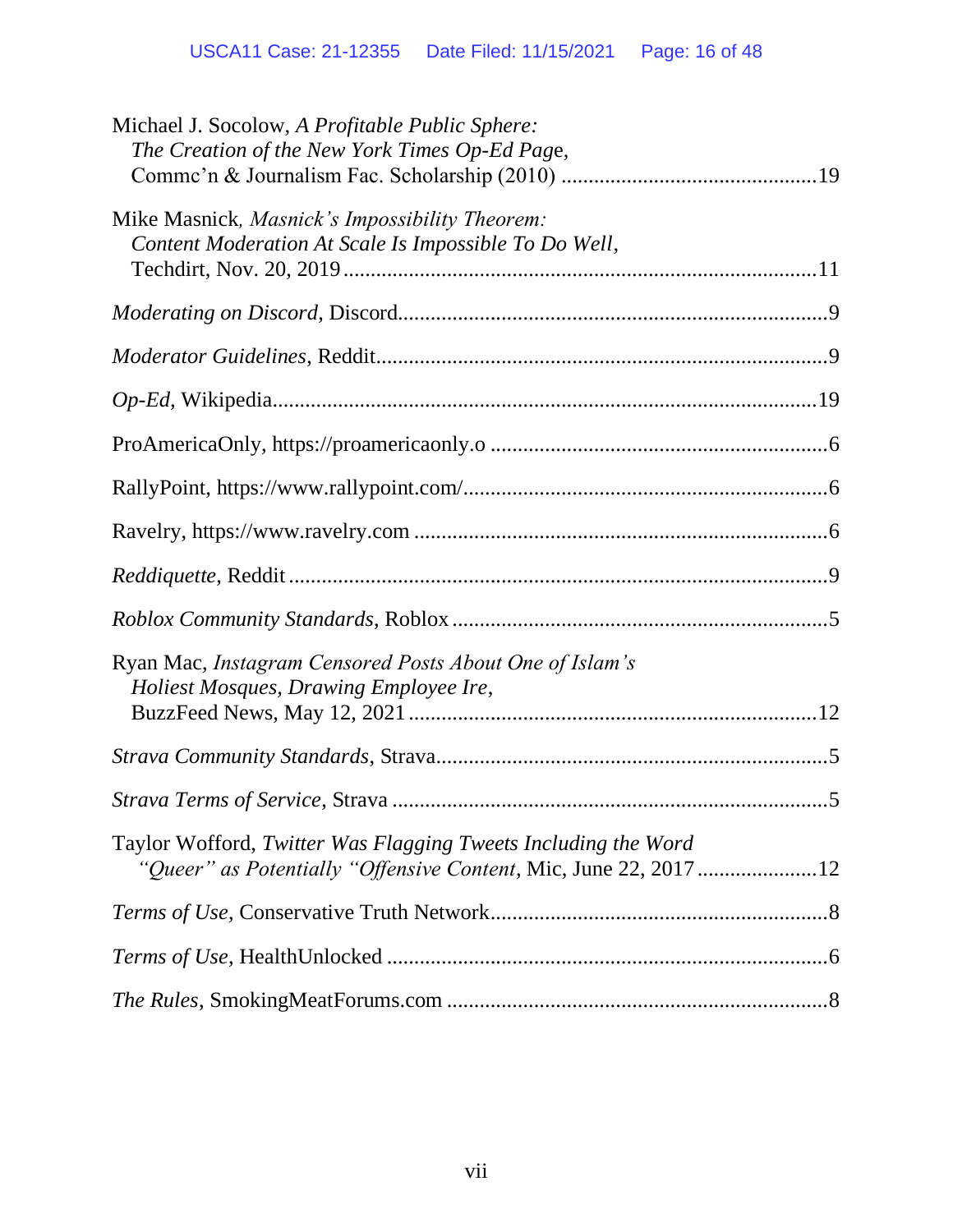## **INTEREST OF AMICI** 1

Amici curiae file this brief on behalf of internet users in the United States and around the world who rely on online intermediaries, including social media, to communicate with each other and to access information online. Many internet users are concerned about the power these intermediaries exercise over online discourse. Some users think social media platforms allow too much speech they consider harmful, while others think social media companies "moderate" too much of their users' speech. But all benefit from the diverse options available to them.

Electronic Frontier Foundation EFF has worked for more than 30 years to protect the rights of users to transmit and receive information online. On behalf of its more than 38,000 dues-paying members, EFF ensures that users' interests are presented to courts considering crucial online free speech issues.

The Protect Democracy Project, Inc., is a nonpartisan, nonprofit organization dedicated to preventing our democracy from declining into a more authoritarian form of government. Protect Democracy litigates and advocates to protect elections and voting rights, as well as to protect the public sphere and guard against the particular threat that disinformation poses to a functioning democracy.

 $<sup>1</sup>$  All parties consent to the filing of this brief. Pursuant to Federal Rule of</sup> Appellate Procedure 29(c)(5), no party's counsel authored this brief in whole or in part, and neither any party nor any party's counsel contributed money towards the preparation of this brief. No person other than amici, their members, or th counsel contributed money that was intended to fund preparing or submitting this brief.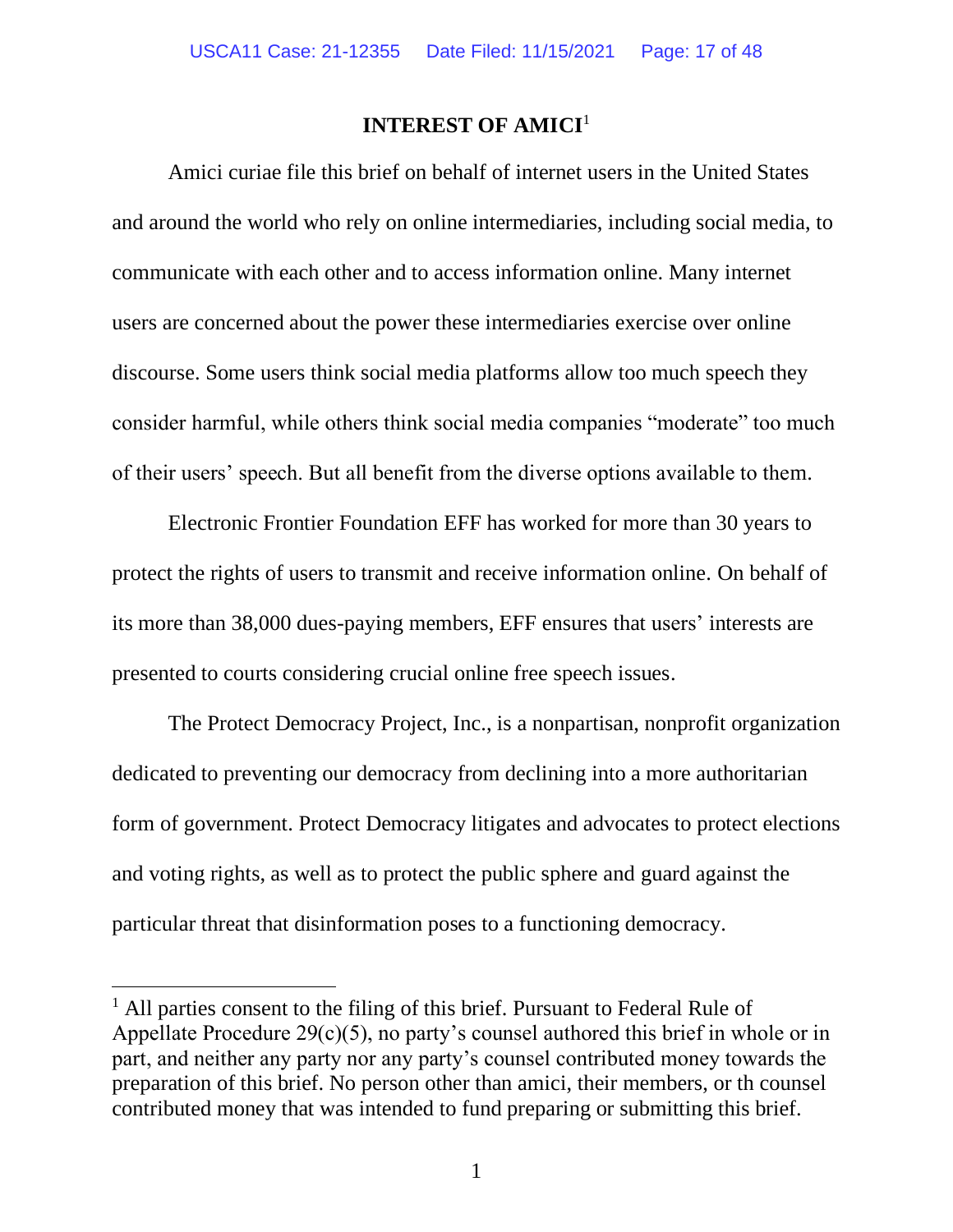### **STATEMENT OF ISSUES**

Amici curiae adopt the Statement of Issues filed by Appellees.

## **SUMMARY OF ARGUMENT**

Although some internet users are understandably frustrated and perplexed by how social media companies curate users' speech on their platforms, internet users nevertheless derive the most benefit when the First Amendment protects the platforms' rights to make those decisions, and 47 U.S.C. § 230 (Section 230) bolsters those rights. These protections ensure that companies can curate their sites free from governmental mandates, resulting in a diverse array of forums for users, with unique editorial views and community norms.

Florida Senate Bill 7072 (SB 7072) aims to take those protections away and force platforms to host speech inconsistent with their editorial vision—unless their parent company also owns a Florida theme park. SB 7072 prohibits online platforms from deprioritizing electoral candidates' posts or deactivating their accounts, even if they violate the platform's rules, and even though such "content moderation" can be valuable to many internet users when it is carefully implemented. SB 7072 creates speaker-based distinctions that are anathema to the First Amendment and exacerbate existing power disparities between government speakers and average internet users.

Inconsistent and opaque private content moderation is a problem for users.

2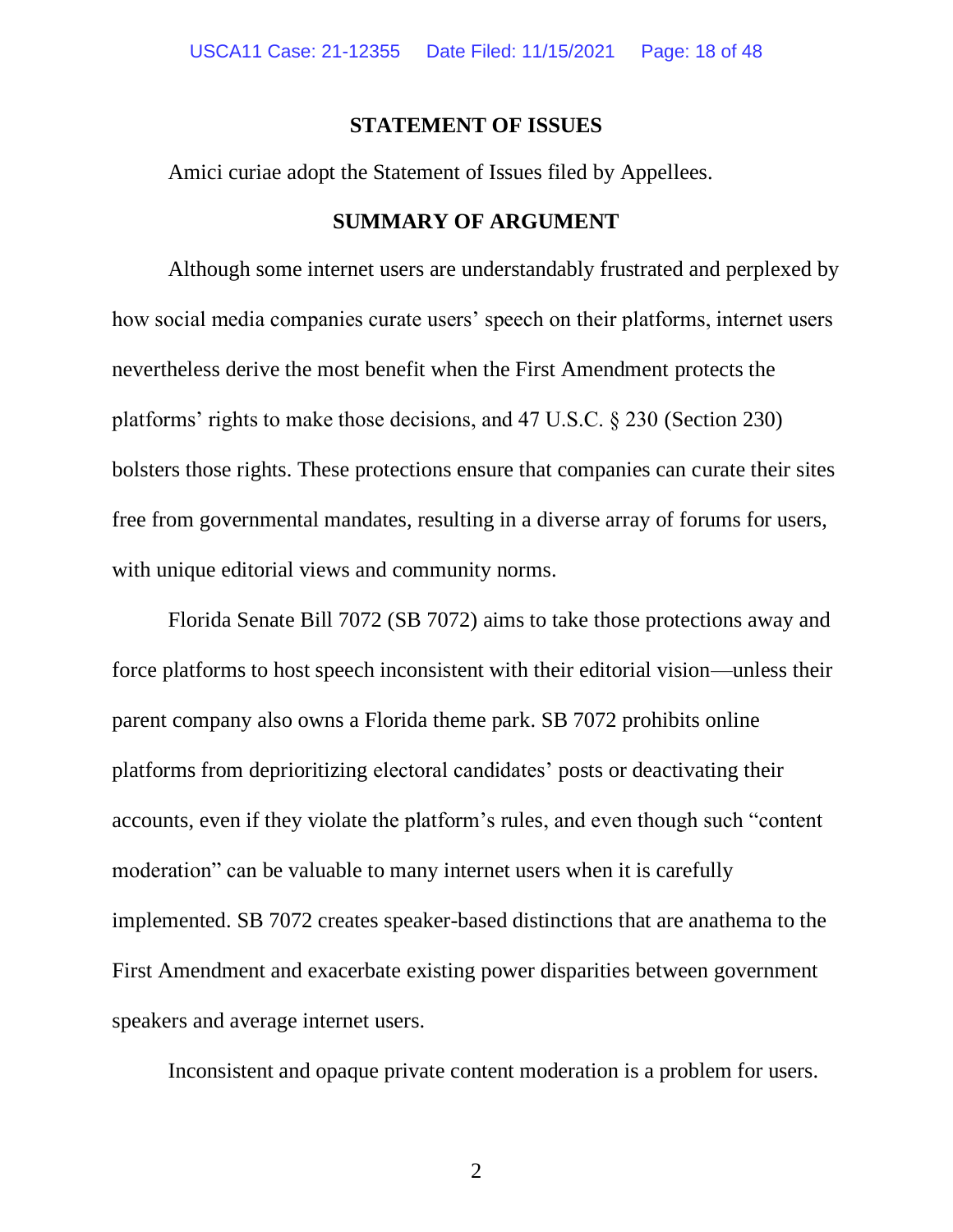But it is one best addressed through self-regulation.

This Court should affirm the district court's order.

## **ARGUMENT**

# **I. INTERNET USERS ARE BEST SERVED BY THE AVAILABILITY OF BOTH UNMODERATED AND MODERATED PLATFORMS**

Although Florida is purporting to act on behalf on internet users, SB7072 deprives users of the benefits of common content moderation practices. Indeed, internet users are best served under current law, where the First Amendment and Section 230, taken together, create legal space for the emergence of both highly moderated and unmoderated platforms.

# **A. Moderated Platforms Serve the Interests of Users and the Public Generally**

The social media platforms targeted by SB 7072 are not the first online services to moderate—or edit, or curate—the user speech they publish on their sites. Online services, at least from their point of mass adoption, rarely allowed all legal speech to be published on their sites. Most notably, most platforms for user speech banned legal, non-obscene sexual content, speech that enjoys First Amendment protection. Large-scale, outsourced content moderation emerged in the early 2000s.<sup>2</sup>

<sup>2</sup> Jillian C. York & David Greene, *How to Put COVID-19 Content Moderation Into Context*, Brooking's TechStream, May 21, 2020, [https://www.brookings.edu/techstream/how-to-put-covid-19-content-moderation](https://www.brookings.edu/techstream/how-to-put-covid-19-content-moderation-into-context/)[into-context/.](https://www.brookings.edu/techstream/how-to-put-covid-19-content-moderation-into-context/)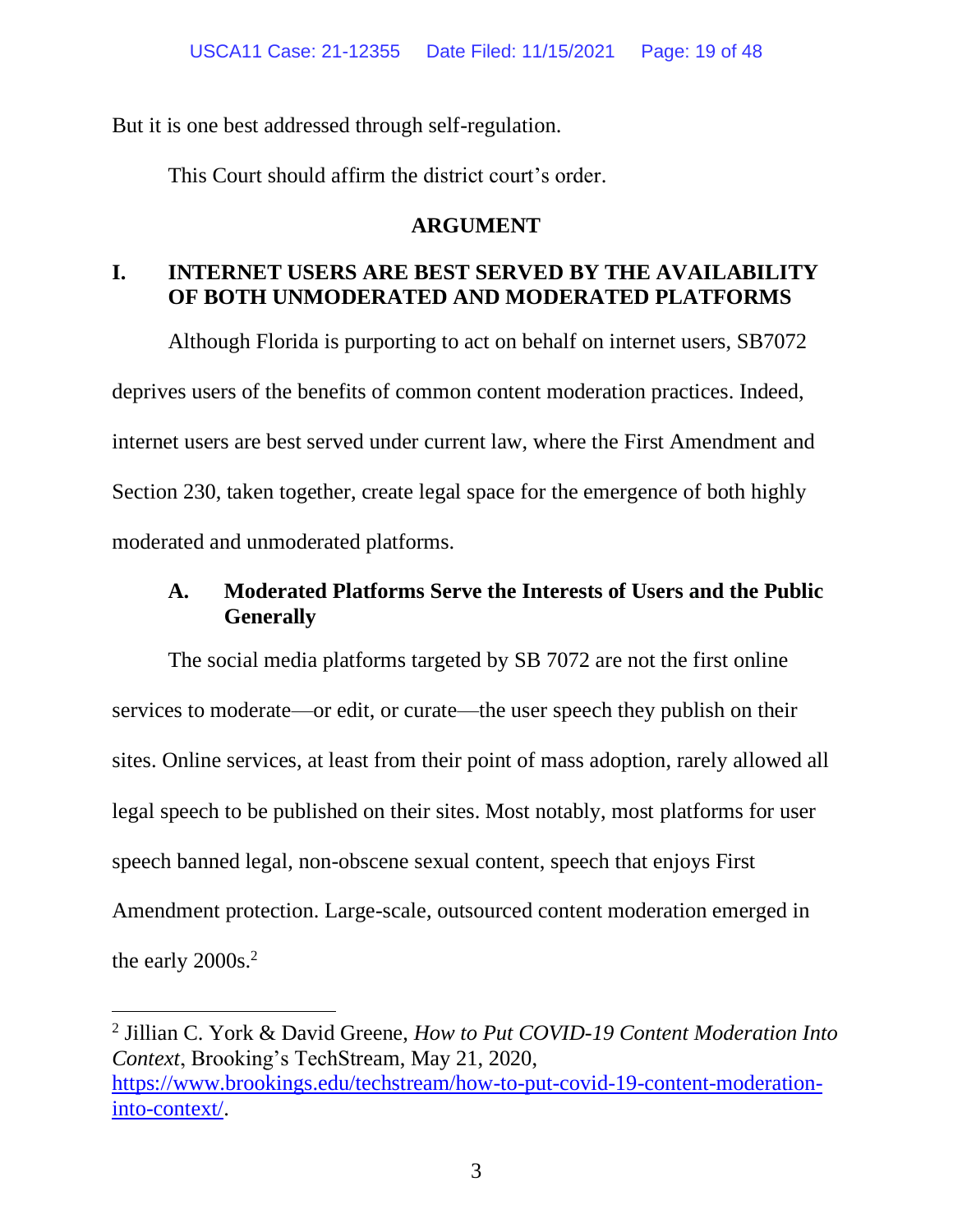#### USCA11 Case: 21-12355 Date Filed: 11/15/2021 Page: 20 of 48

Many internet users greatly benefit from moderated platforms. Users may want to find or create affinity and niche communities dedicated to certain subject matters or viewpoints and exclude others. Users may prefer environments that shield them from certain kinds of legal speech, including hateful rhetoric and harassment. Users may want a service that attempts to filter out misinformation by relying on sources the user trusts.

As a result of this exercise of editorial freedom by online services, users can choose from a variety of social media offerings, many of which reflect distinct editorial viewpoints.

Pinterest, a site designed to visually inspire creative projects, has "community guidelines" that "outline what we do and don't allow on Pinterest."<sup>3</sup> Under these guidelines, Pinterest reserves the right to remove several categories of speech: "Adult content," "Exploitation," "Hateful activities," "Misinformation," "Harassment and criticism," "Private information," "Self-injury and harmful behavior," "Graphic Violence and Threats," "Violent actors," "Dangerous goods and activities," "Harmful or Deceptive Products & Practices," and "Impersonation." Pinterest has special rules for comments users post on other users

<sup>&</sup>lt;sup>3</sup> Community Guidelines, Pinterest, [https://policy.pinterest.com/en/community](https://policy.pinterest.com/en/community-guidelines)[guidelines](https://policy.pinterest.com/en/community-guidelines) (last visited Nov. 11, 2021).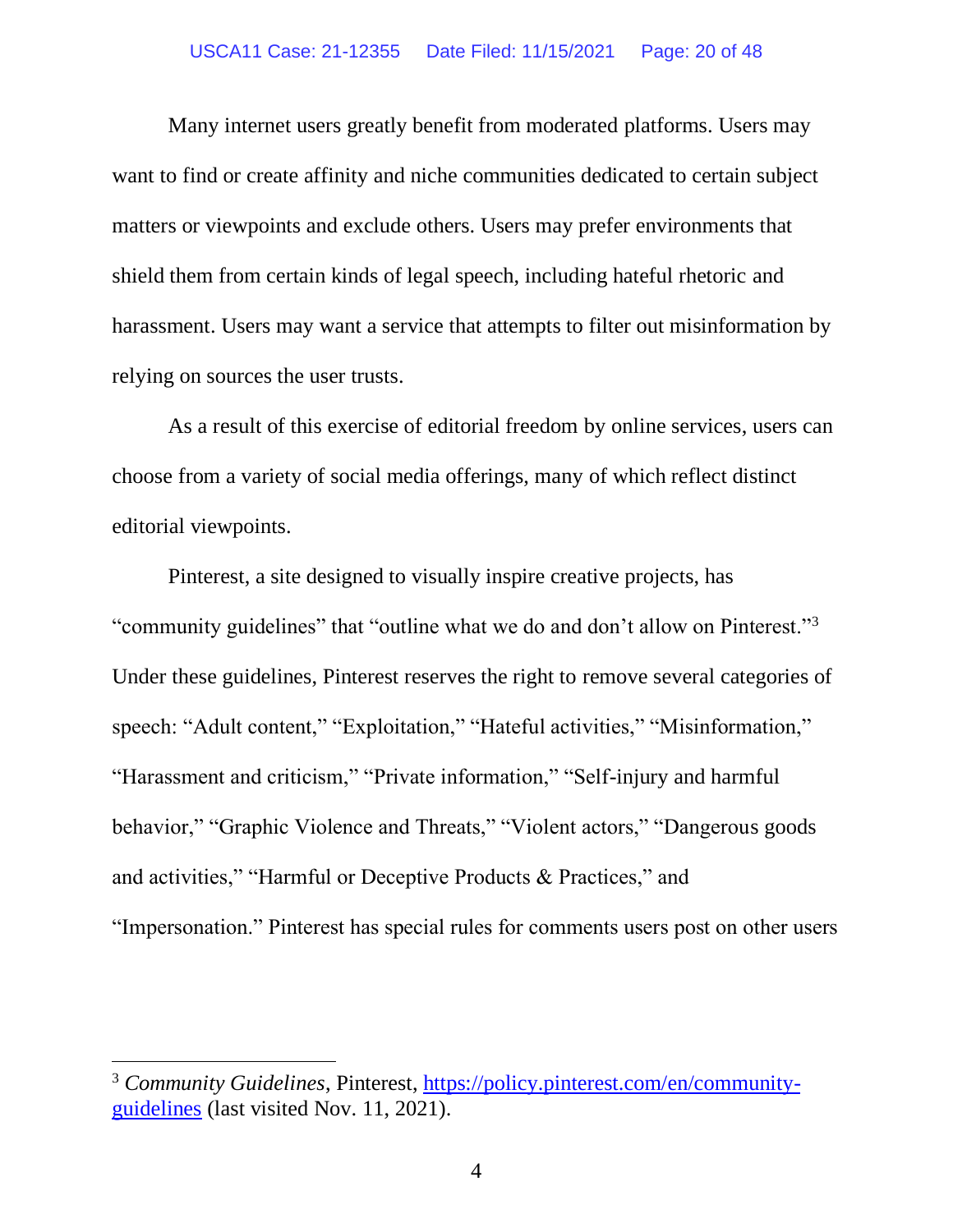"Pins," including a ban on "Irrelevant or non-purposeful material."<sup>4</sup> Picsart, another site for creators with over 150 million monthly users, has a similar policy.<sup>5</sup>

Roblox, a rapidly growing social network popular with children through which users worldwide play and build their own games, warns that its Community Standards "prohibit things that certain other online platforms allow." For example, Roblox prohibits "Singling out a user or group for ridicule or abuse," "all sexual content or activity of any kind," "The depiction, support, or glorification of war crimes or human rights violations, including torture," and much political content, including any discussion of political parties or candidates for office.<sup>6</sup>

Strava, a social media platform for athletes.<sup>7</sup> Strava's Community Standards warn that non-original content, offensive statements, and hate speech will be removed. One of Strava's main features is for cyclists and runners to share their routes, called "segments," on Strava; but Strava's Community Standards allow only "good segments" created with "common sense."<sup>8</sup>

<sup>4</sup> *Community Guidelines*, Pinterest, [https://policy.pinterest.com/en/community](https://policy.pinterest.com/en/community-guidelines)[guidelines](https://policy.pinterest.com/en/community-guidelines) (last visited Oct. 7, 2021).

<sup>5</sup> Picsart, https://picsart.com/about-us; *Community Guidelines,* Picsart, https://picsart.com/community-guidelines (each last visited Nov. 11, 2021). <sup>6</sup> *Roblox Community Standards*, Roblox, [https://en.help.roblox.com/hc/en](https://en.help.roblox.com/hc/en-us/articles/203313410-Roblox-Community-Standards)[us/articles/203313410-Roblox-Community-Standards](https://en.help.roblox.com/hc/en-us/articles/203313410-Roblox-Community-Standards) (last visited October 8, 2021).

<sup>7</sup> *Strava Terms of Service*, Strava,<https://www.strava.com/legal/terms#conduct> (updated Dec. 15, 2020).

<sup>8</sup> *Strava Community Standards*, Strava, [https://www.strava.com/community](https://www.strava.com/community-standards)[standards](https://www.strava.com/community-standards) (last visited Oct. 7, 2021).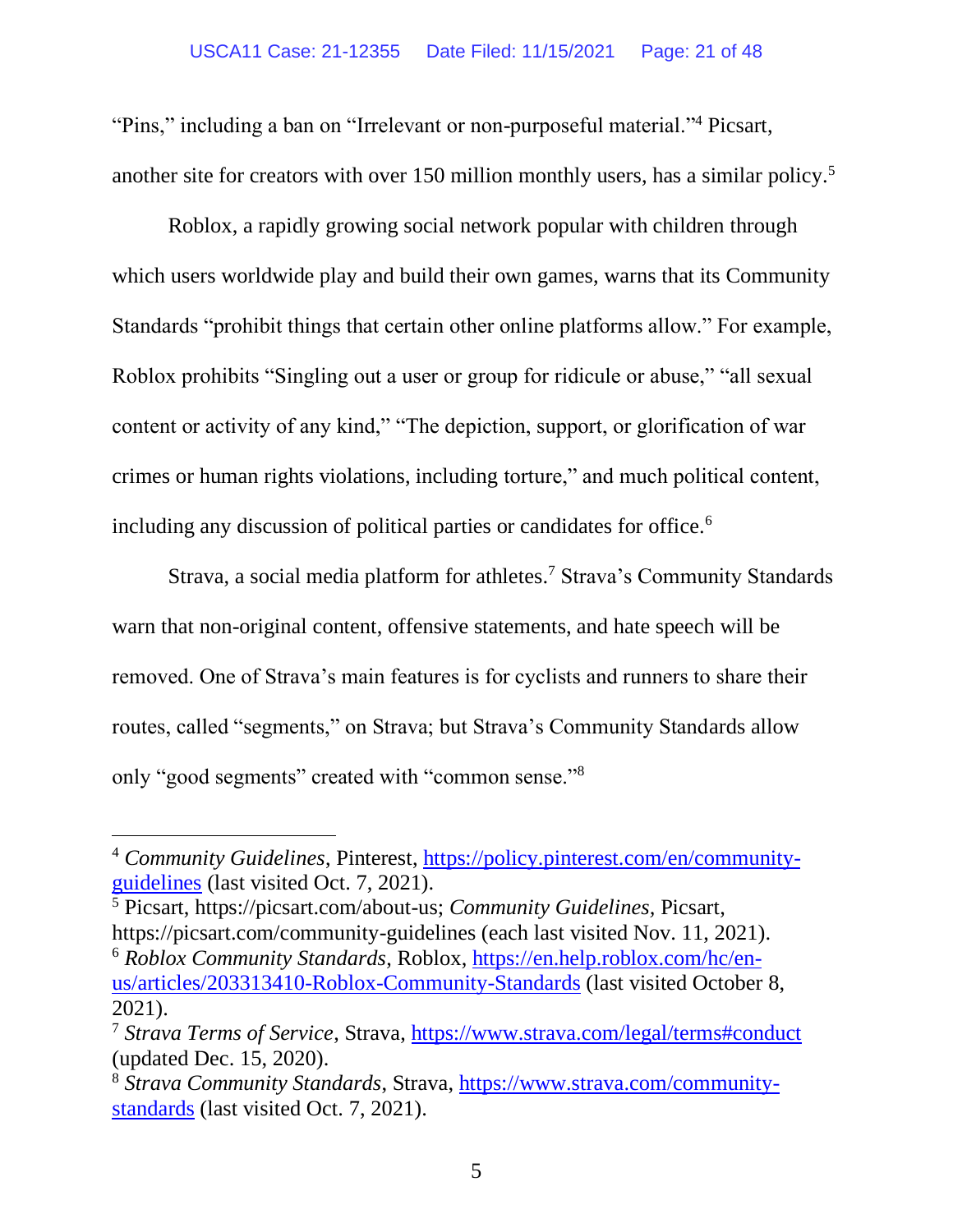### USCA11 Case: 21-12355 Date Filed: 11/15/2021 Page: 22 of 48

The internet is full of specialized services with unique editorial viewpoints—from RallyPoint, a social media platform for members of the armed services,<sup>9</sup> to Ravelry, a social media site focused on knitting.<sup>10</sup>

HealthUnlocked, a social media site for the discussion of health information, notifies its users that "Negative and damaging references to identifiable individuals" may be edited or deleted either by HealthUnlocked or by a community administrator and requires users to agree "to share information that is true and correct to the best of your knowledge and . . . that is primarily drawn from your personal experience."<sup>11</sup>

Because their editorial choices are protected by the First Amendment, social media platforms commonly provide forums only for certain political ideologies. Thus, we can have both ProAmericaOnly, https://proamericaonly.org, which promotes itself as "Social Media for Conservatives" and promises "No Censorship | No Shadow Bans | No BS | NO LIBERALS" and The Democratic Hub, https://www.democratichub.com, an "online community … for liberals, progressives, moderates, independent[s] and anyone who has a favorable opinion

<sup>&</sup>lt;sup>9</sup> RallyPoint, <https://www.rallypoint.com/> (last visited Oct. 7, 2021).

 $10$  Ravelry, [https://www.ravelry.com](https://www.ravelry.com/) (last visited Oct. 7, 2021).

<sup>&</sup>lt;sup>11</sup> How Communities Are Safeguarded?, HealthUnlocked, <https://support.healthunlocked.com/article/11-community-guidelines#enforcing> (last visited Oct. 7, 2021); *Terms of Use*, HealthUnlocked, <https://support.healthunlocked.com/article/147-terms> (updated Sept. 2, 2021).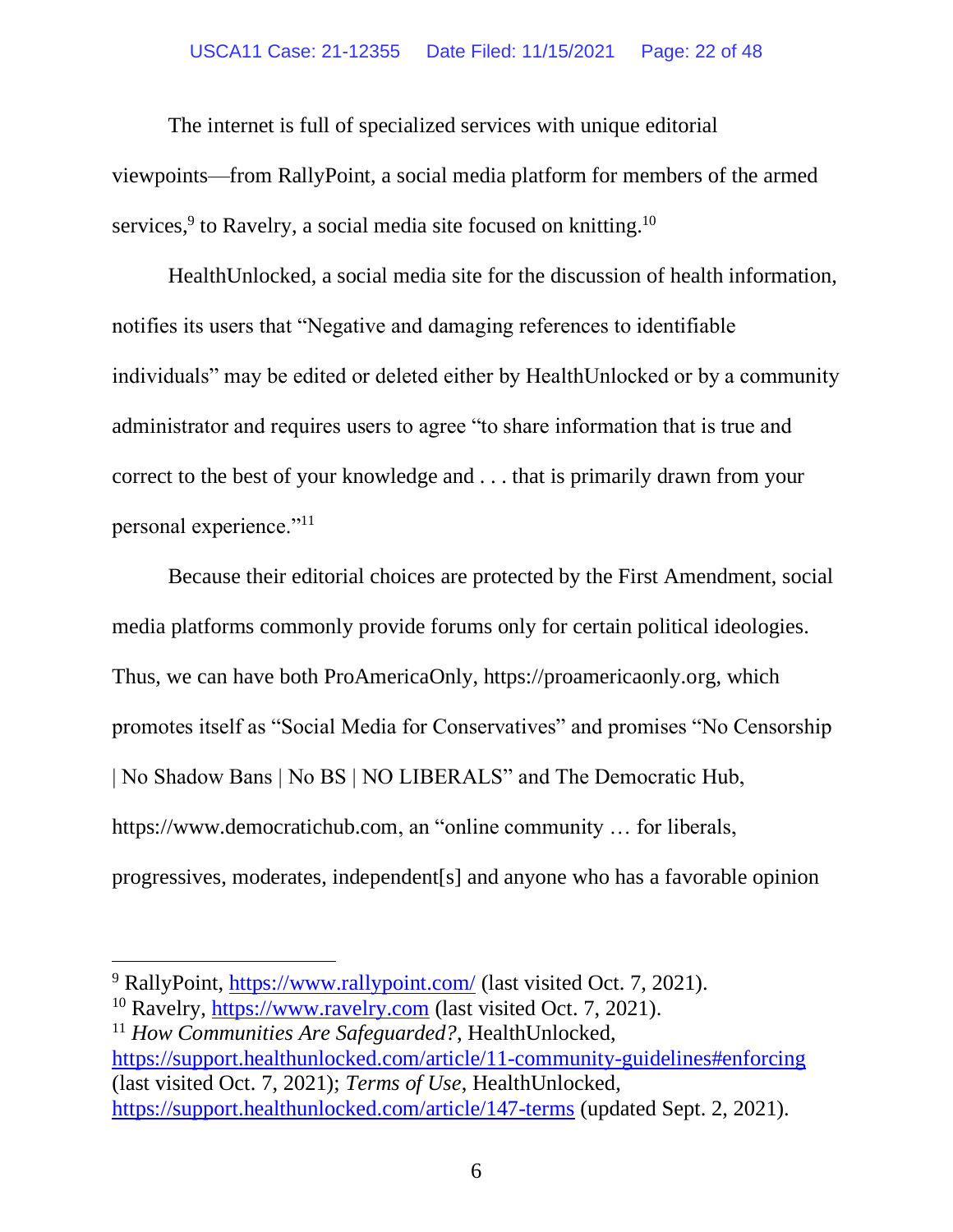of Democrats and/or liberal political views or is critical of Republican ideology,"

and everything else on the political spectrum.

Such ideologically focused sites may constitutionally exclude those,

including electoral candidates, who express conflicting political viewpoints. For

example, the Conservative Truth Network explains that

**This is a CONSERVATIVE PLATFORM.** CTN was created as a public space in which patriots, conservatives and right wing politicians can speak their truth, share their knowledge and voice their opinions without being silenced, suspended or banned by big tech social media platforms such as Twitter and Facebook.

However, if you are a liberal or leftist and create an account on CTN to respectfully and politely ask questions for the purpose of becoming educated and enlightened about the Conservative position without using any insulting or defamatory language towards any conservative, patriot or right wing politician on our platform (or not on our platform) or towards the President of the United States, you will be permitted to remain as a CTN member.

If you are a liberal or leftist and create an account on CTN to harass or to "mess with" conservatives, patriots or right wing politicians on our platform (or not on our platform), or if you use any defamatory language towards any CTN member or use any derogatory language in reference to our President, Donald J. Trump, you will receive **only ONE WARNING** to correct your behavior and your demeanor on this platform. If, after receiving this warning, you still refrain from correcting your demeanor and behavior on this platform, **YOU WILL BE PERMANENTLY BANNED; NO EXCEPTIONS.** 

If you wish to post negative and derogatory content regarding conservatives, the President of the United States or any right wing politicians, you have other social media platforms on which to share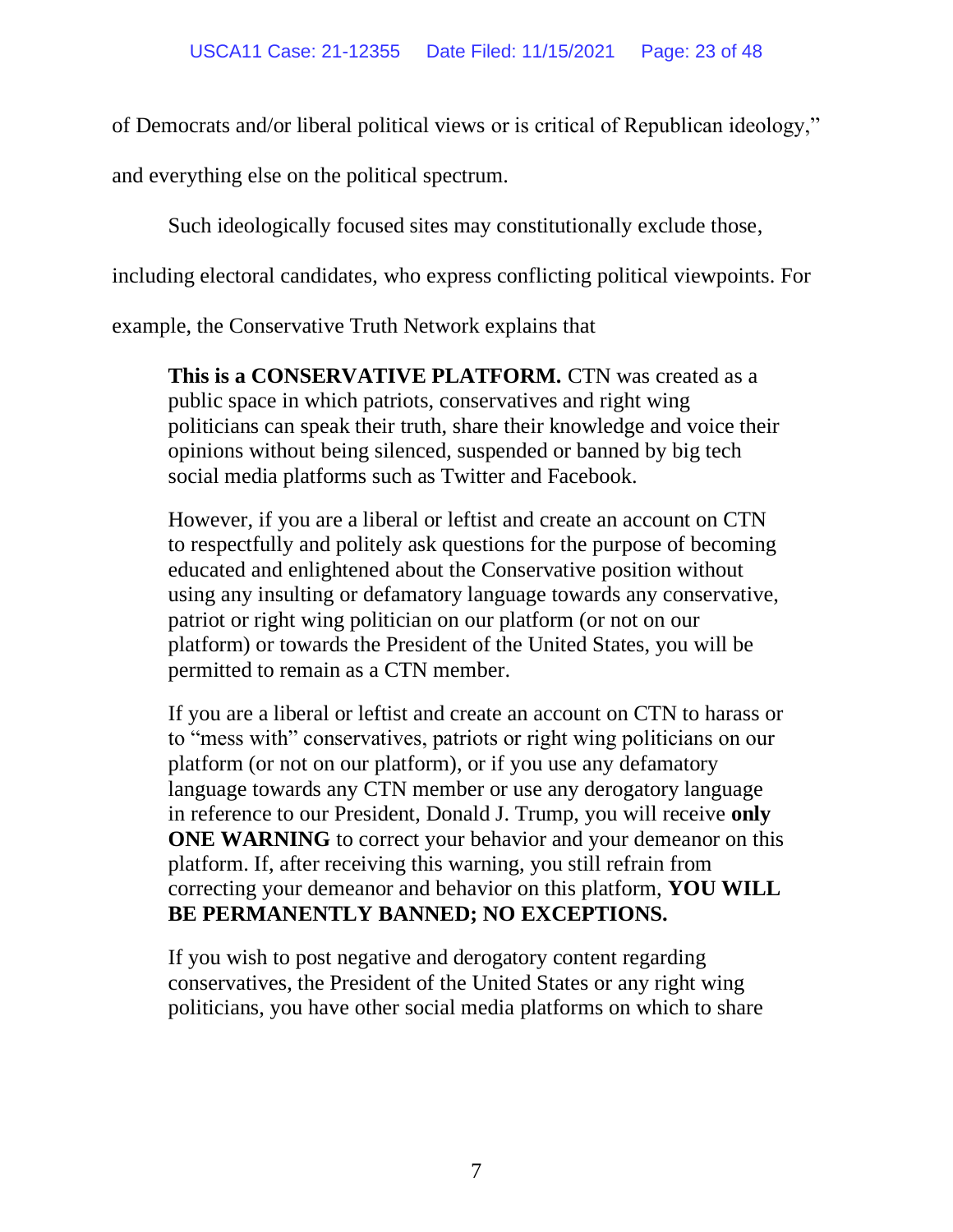your negative leftist or liberal viewpoints; that type of behavior will NEVER be permitted here on Conservative Truth Network.<sup>12</sup>

This right to exclude opposing viewpoints extends to all types of belief systems. So, Vegan Forum does not require its users to be "vegan, vegetarian or even have immediate plans to give up animal products"; but since it is a site designed to promote a vegan lifestyle, "we will not tolerate members who promote contrary agendas."<sup>13</sup> And SmokingMeatsForums.com, a "community of food lovers dedicated to smoking meat," more generally bans "fighting or excessive arguing" in its user discussion forums.<sup>14</sup>

Among the numerous content moderation practices is community moderation, with Reddit and Discord among its most popular adopters. Reddit users manage and create thousands of communities, called subreddits. Although Reddit has an overriding content policy, a moderator makes the decisions within each community as guided by Reddit's "Moderator Guidelines for Healthy

<sup>&</sup>lt;sup>12</sup> *Terms of Use*, Conservative Truth Network,

<https://conservativetruthnetwork.com/termsofuse> (last visited Oct. 7, 2021) (emphasis in original).

<sup>13</sup> *Membership Rules*, Vegan Forum,<https://www.veganforum.org/help/terms/> (last visited Oct. 7, 2021).

<sup>&</sup>lt;sup>14</sup> *The Rules*, SmokingMeatForums.com, <https://www.smokingmeatforums.com/help/rules/> (last visited Oct. 7, 2021).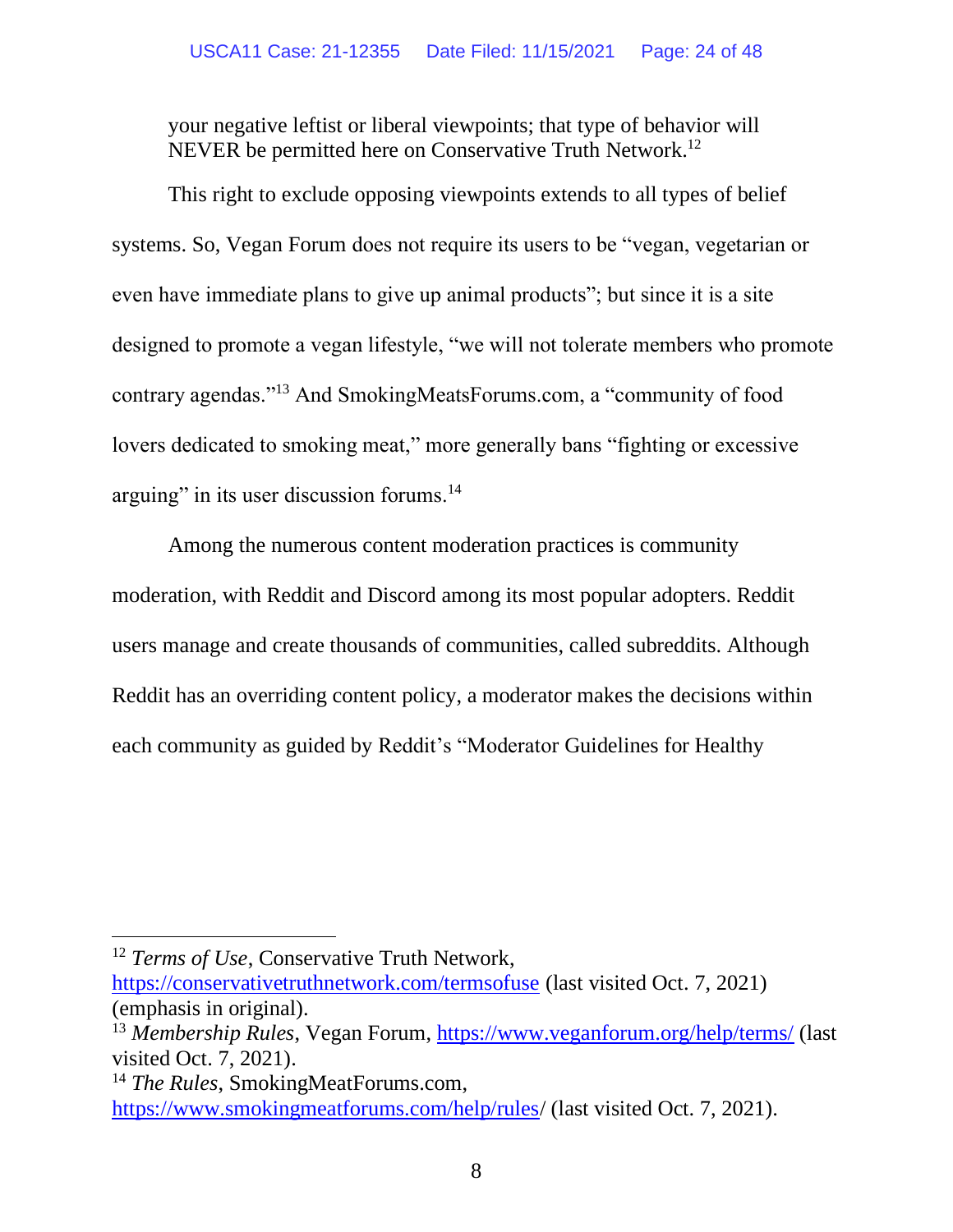Communities."<sup>15</sup> Discord employs a similar model.<sup>16</sup> Each site thereby empowers some users to remove and down-rank other users' speech if that speech is against that community's rules. <sup>17</sup> As a result, while a political candidate and their speech may be highlighted in one community, the candidate may be blocked or downranked in another.

# **B. SB 7072 Will Destroy the Many Online Communities that Rely on Curation**

Florida SB 7072 purports to make much of this moderation illegal, subject to draconian and onerous fines and numerous civil actions, and it forces platforms to exempt the speech of certain privileged users—Florida electoral candidates and large "journalistic enterprises"—from their policies.<sup>18</sup> SB 7072 likely bars community moderation. And SB 7072 would be a major setback to efforts to combat spam, since every action to limit the spread of spam messages might be

<sup>&</sup>lt;sup>15</sup> Moderator Guidelines, Reddit, [https://www.redditinc.com/policies/moderator](https://www.redditinc.com/policies/moderator-guidelines)[guidelines](https://www.redditinc.com/policies/moderator-guidelines) (effective Apr. 17, 2017).

<sup>16</sup> *Moderating on Discord*, Discord, https://discord.com/moderation (last visited Nov. 11, 2021).

<sup>17</sup> *See, e.g., Reddiquette*, Reddit, [https://reddit.zendesk.com/hc/en](https://reddit.zendesk.com/hc/en-us/articles/205926439-Reddiquette)[us/articles/205926439-Reddiquette](https://reddit.zendesk.com/hc/en-us/articles/205926439-Reddiquette) (last visited Oct. 7, 2021).

<sup>&</sup>lt;sup>18</sup> Although SB 7072 only applies to services with either 100 million monthly users or more than \$100 million in gross revenues, a service would be forced to abandon the editorial polices that attracted those users and revenues to it once it meets those benchmarks. And services may grow quickly: TikTok needed only five years to surpass 1 billion active monthly users. *See Digital 2021 October Global Statshot Report*, Datareportal, https://datareportal.com/reports/digital-2021-october-globalstatshot (last visited Nov. 10, 2021).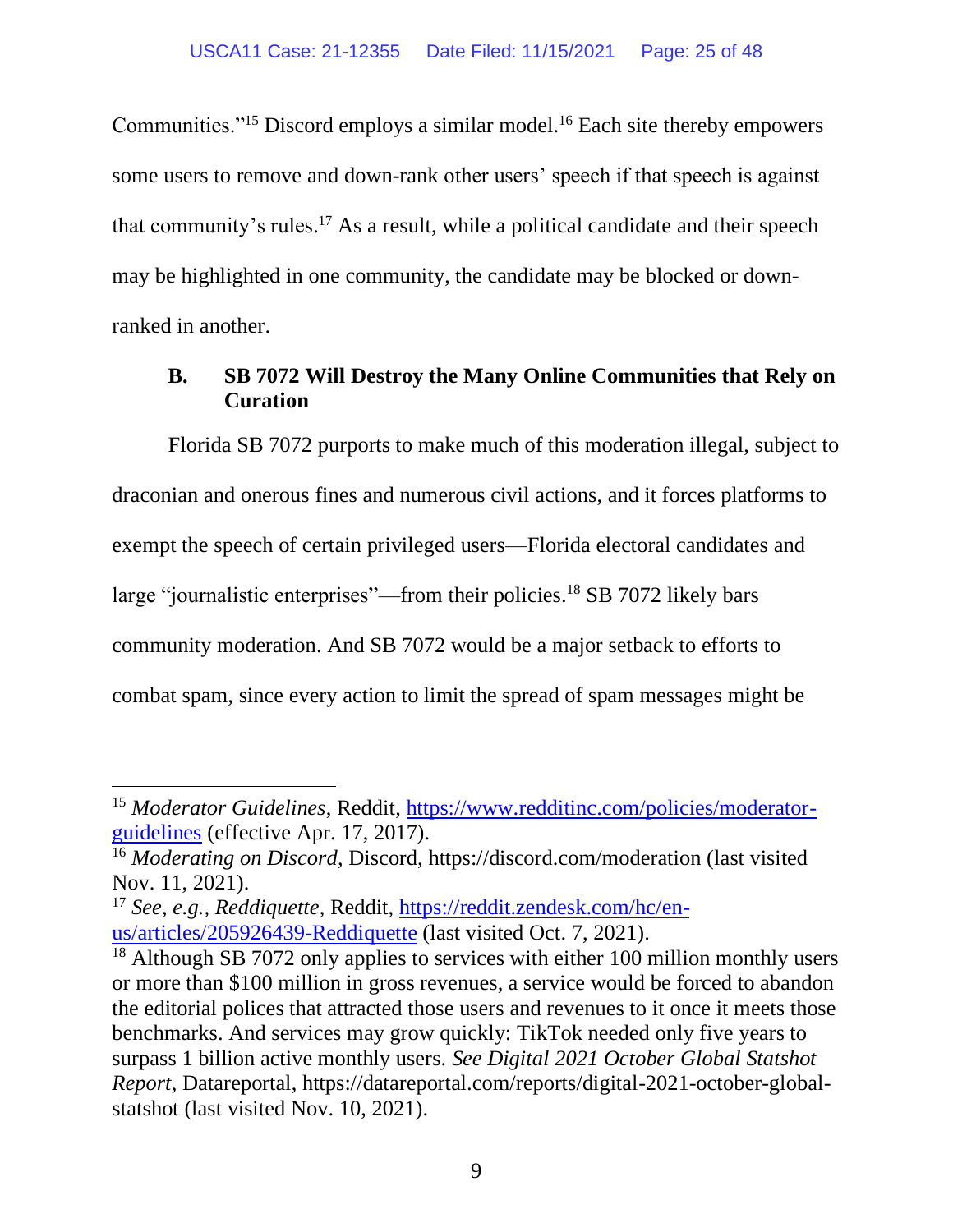considered an impermissible "shadow ban" under the law. § 501.2041(f).<sup>19</sup>

Under SB 7072, one seeking to evade a platform's rules against spam, nonobscene nudity; non-threatening violent content; false but non-defamatory content; or any content that is irrelevant to the platform's purpose or contrary to the platform host's or its community's values, but is nevertheless protected by the First Amendment, <sup>20</sup> need only file to be a candidate for office and gain the state's protection. And in addition to directly prohibiting routine content moderation, SB 7072 will chill the exercise of editorial discretion by forcing platforms to defend their specialized moderation practices in court, perhaps repeatedly.

This is nonsensical and contrary to the interests of internet users.

# **C. In Praise of the Unmoderated Platform**

Unmoderated platforms, where the operator plays no role in selecting protected content or ordering its presentation, also benefit internet users and the public generally by eliminating corporate editors, inhibiting the creation of silos, and allowing users to engage in free-form discussions and debates of their choosing, and find unexpected sources of ideas and information. Users need not

<sup>&</sup>lt;sup>19</sup> SB 7072 definition of "social media platforms" does not exclude email services or limit the covered services to social media posts. § 501.2041 (f).

<sup>20</sup> *See, e.g., Reno v. Am. Civil Liberties Union*, 521 U.S. 844, 874 (1997) (nonobscene sexual content protected by First Amendment); *Elonis v. United States*, 575 U.S. 723, 740 (2015) (certain threatening speech protected by First Amendment); *United States v. Alvarez*, 567 U.S. 709, 723 (2012) (certain false speech protected First Amendment).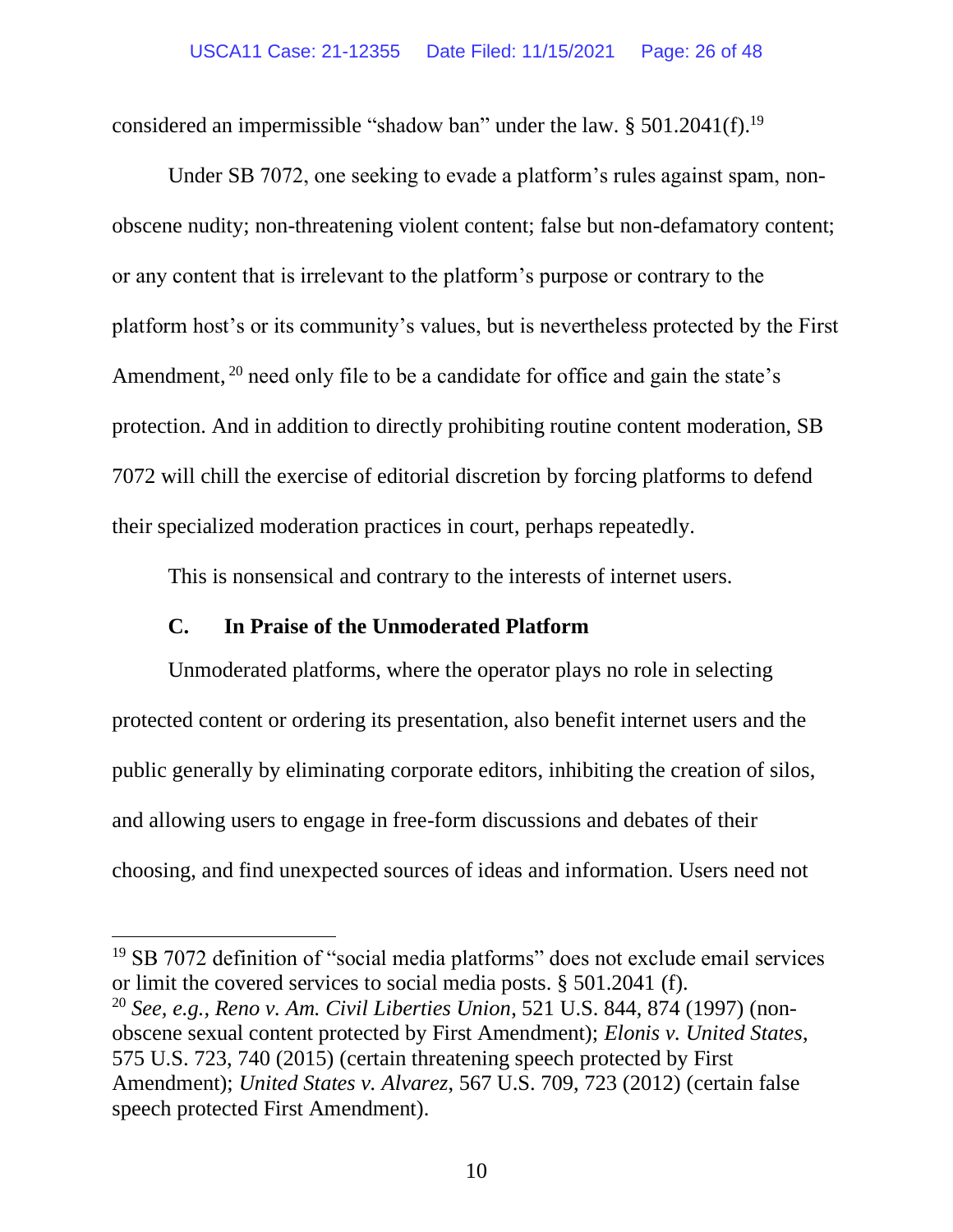### USCA11 Case: 21-12355 Date Filed: 11/15/2021 Page: 27 of 48

fear that their communications are actively screened, nor that they may accidentally run afoul of content rules. Unmoderated platforms can be of special value to political dissidents and others who may be targeted for censorship by governments and private actors. They provide an accessible forum for speech that is unpopular, disfavored, or inadvertently suppressed. Given the centrality of the Internet to modern communication, a world where unmoderated online platforms were prohibited would be an impoverished one.

One of the chief advantages of unmoderated platforms is that they avoid the millions of difficult moderation decisions a platform must make once it decides to begin even the smallest amount of moderation. As it is often said, content moderation at scale is impossible to do perfectly, and nearly impossible to do well.<sup>21</sup> Even when using a set of precise rules or carefully articulated "community" standards," moderated platforms often struggle to draw workable lines between speech that is and is not permitted. Every online forum for user speech, not just the dominant social media platforms, struggles with this problem.

This is neither a new problem, dating to at least  $2007$ ,  $^{22}$  nor one limited to

<sup>21</sup> *See, e.g.*, Mike Masnick*, Masnick's Impossibility Theorem: Content Moderation At Scale Is Impossible To Do Well*, Techdirt, Nov. 20, 2019, [https://www.techdirt.com/articles/20191111/23032743367/masnicks-impossibility](https://www.techdirt.com/articles/20191111/23032743367/masnicks-impossibility-theorem-content-moderation-scale-is-impossible-to-do-well.shtml)[theorem-content-moderation-scale-is-impossible-to-do-well.shtml.](https://www.techdirt.com/articles/20191111/23032743367/masnicks-impossibility-theorem-content-moderation-scale-is-impossible-to-do-well.shtml)

<sup>&</sup>lt;sup>22</sup> Jillian C. York, Silicon Values: The Future of Free Speech Under Surveillance Capitalism 25-27 (Verso 2021).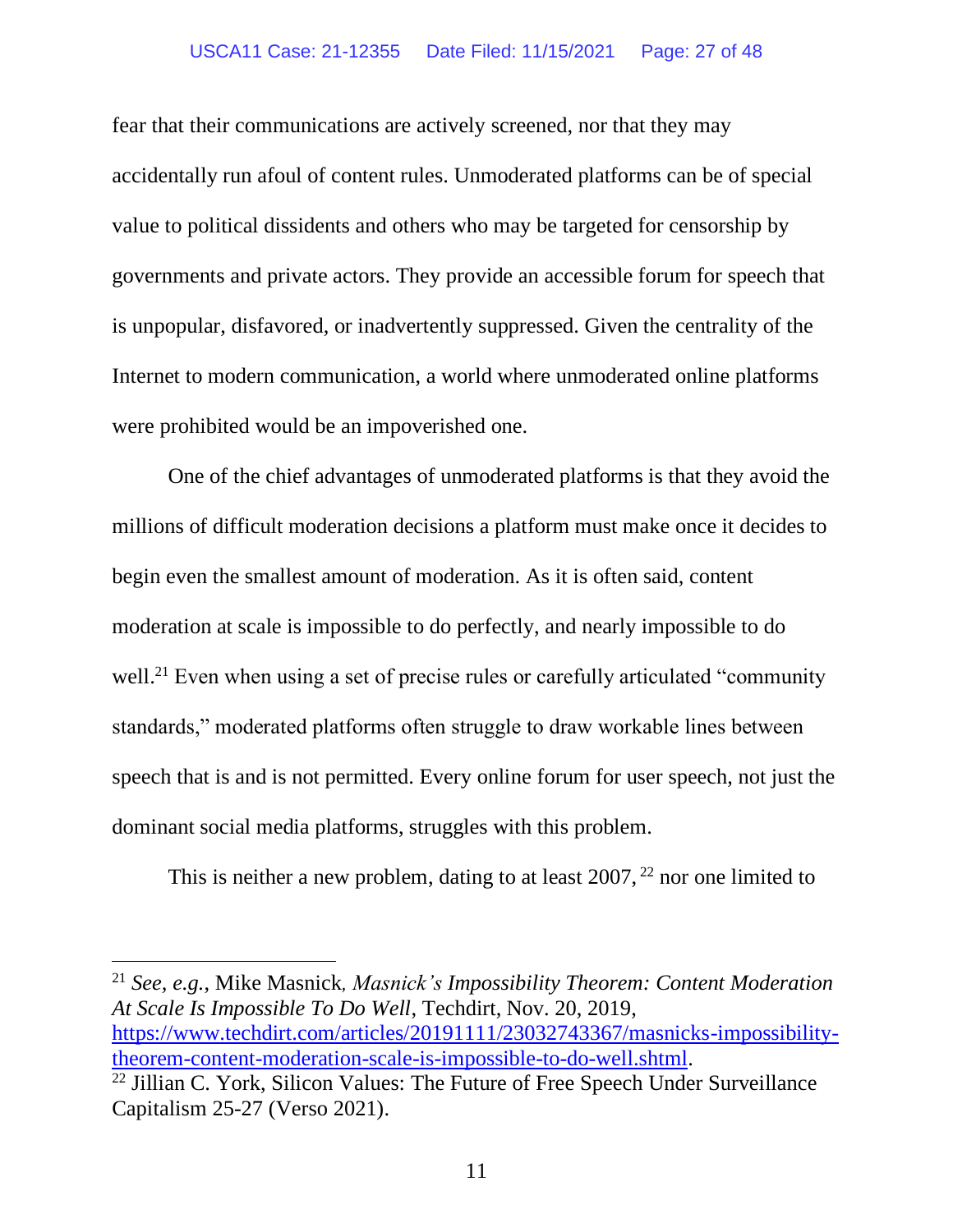U.S. conservative politics, and thousands of puzzling decisions continue to be made. In 2017, users discovered that Twitter had marked tweets containing the word "queer" as offensive.<sup>23</sup> In January 2021, Facebook's updated policy to remove "harmful conspiracy theories" resulted in it disabling a punk rock band's page because its name, Adrenochrome, is a chemical that has become a central part of the QAnon conspiracy theory.<sup>24</sup> Also earlier this year, Instagram removed posts about one of Islam's holiest mosques, Al Aqsa, because its name is contained within the name of a designated terrorist organization.<sup>25</sup> YouTube has removed videos documenting atrocities in Syria and elsewhere under its graphic violence

<sup>23</sup> Taylor Wofford, *Twitter Was Flagging Tweets Including the Word "Queer" as Potentially "Offensive Content*, Mic, June 22, 2017,

[https://www.mic.com/articles/180601/twitter-was-flagging-tweets-including-the](https://www.mic.com/articles/180601/twitter-was-flagging-tweets-including-the-word-queer-as-potentially-offensive-content)[word-queer-as-potentially-offensive-content.](https://www.mic.com/articles/180601/twitter-was-flagging-tweets-including-the-word-queer-as-potentially-offensive-content)

<sup>24</sup> *Facebook Treats Punk Rockers Like Crazy Conspiracy Theorists, Kicks Them Offline*, EFF, [https://www.eff.org/takedowns/facebook-treats-punk-rockers-crazy](https://www.eff.org/takedowns/facebook-treats-punk-rockers-crazy-conspiracy-theorists-kicks-them-offline)[conspiracy-theorists-kicks-them-offline](https://www.eff.org/takedowns/facebook-treats-punk-rockers-crazy-conspiracy-theorists-kicks-them-offline) (last visited Oct. 7, 2021).

<sup>25</sup> Ryan Mac, *Instagram Censored Posts About One of Islam's Holiest Mosques, Drawing Employee Ire*, BuzzFeed News, May 12, 2021, [https://www.buzzfeednews.com/article/ryanmac/instagram-facebook-censored-al-](https://www.buzzfeednews.com/article/ryanmac/instagram-facebook-censored-al-aqsa-mosque)

[aqsa-mosque.](https://www.buzzfeednews.com/article/ryanmac/instagram-facebook-censored-al-aqsa-mosque)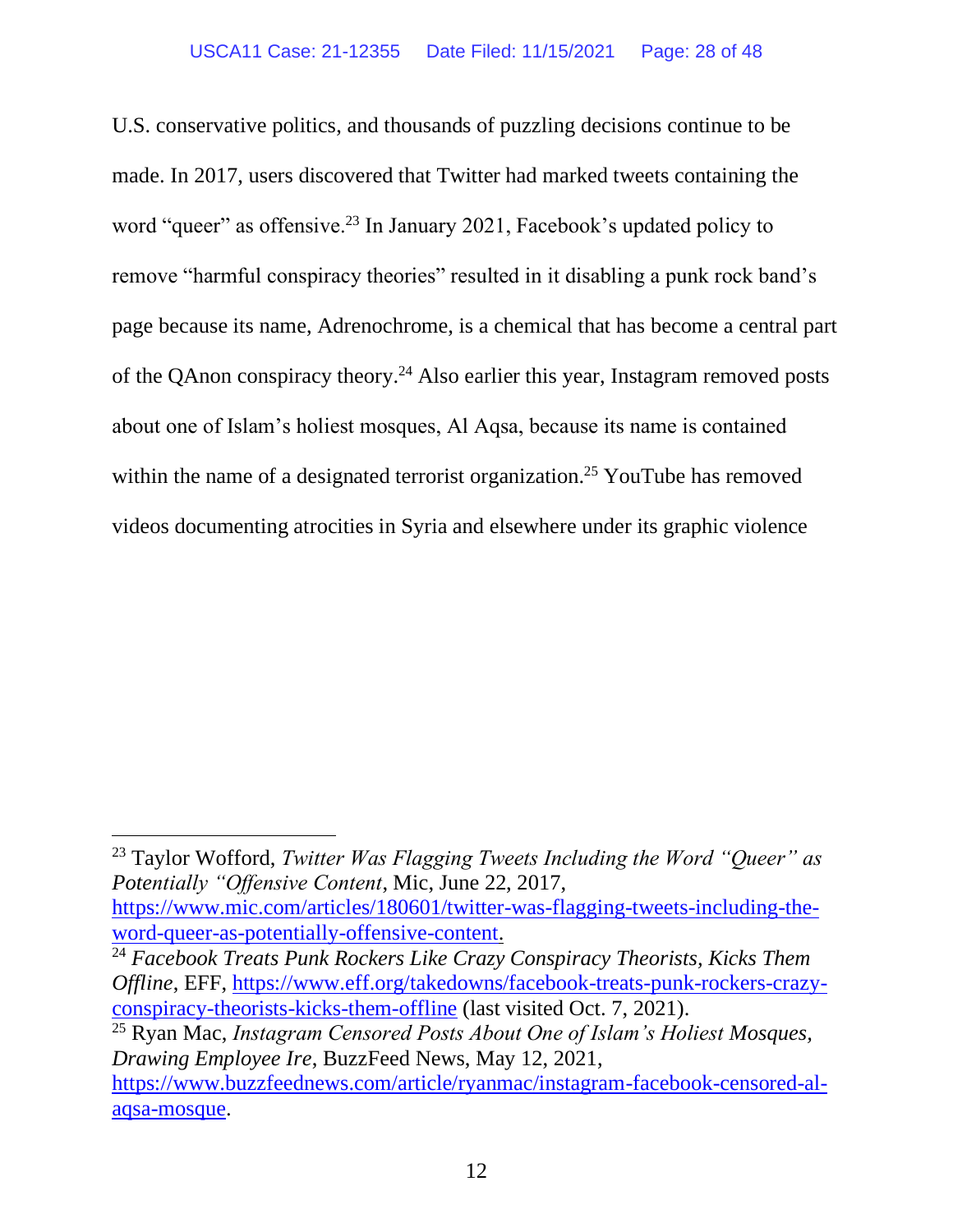policy,<sup>26</sup> and has been accused of restricting and demonetizing LGBTQ+ content.<sup>27</sup> Sex worker advocates have documented how they are routinely shadow banned across a variety of social media platforms.<sup>28</sup>

SB 7072, for its part, would not produce unmoderated platforms. Instead, it would create platforms where Florida political candidates' speech is less moderated than that of other speakers, even when they seek to address the same issues. The resulting asymmetry—political candidates get to always speak, even if they violate a platform's rules; other users who are not candidates do not—denies users the benefits of unmoderated platforms.

# **II. CURRENT CONSTITUTIONAL AND STATUTORY LAW SUPPORT THE CO-EXISTENCE OF UNMODERATED AND MODERATED PLATFORMS**

The law in its current state, without jettisoning decades of binding precedent

that upholding SB 7072 demands, supports the co-existence of both moderated and

[https://www.nytimes.com/2017/08/22/world/middleeast/syria-youtube-videos](https://www.nytimes.com/2017/08/22/world/middleeast/syria-youtube-videos-isis.html)[isis.html;](https://www.nytimes.com/2017/08/22/world/middleeast/syria-youtube-videos-isis.html) Kevin Anderson, *YouTube Suspends Egyptian Blog Activist's Account*, The Guardian, Nov. 28, 2007,

<sup>27</sup> Megan Farokhmanesh, *YouTube Is Still Restricting and Demonetizing LGBT Videos—and Adding Anti-LGBT Ads to Some*, The Verge, June 4, 2018, [https://www.theverge.com/2018/6/4/17424472/youtube-lgbt-domentization-ads](https://www.theverge.com/2018/6/4/17424472/youtube-lgbt-domentization-ads-alogrithm)[alogrithm.](https://www.theverge.com/2018/6/4/17424472/youtube-lgbt-domentization-ads-alogrithm)

<sup>26</sup> Malachy Browne, *YouTube Removes Videos Showing Atrocities in Syria*, N.Y. Times, Aug. 22, 2017,

[https://www.theguardian.com/news/blog/2007/nov/28/youtubesuspendsegyptianbl](https://www.theguardian.com/news/blog/2007/nov/28/youtubesuspendsegyptianblog) [og.](https://www.theguardian.com/news/blog/2007/nov/28/youtubesuspendsegyptianblog)

<sup>28</sup> *See* Danielle Blunt et al., *Posting Into The Void*, Hacking//Hustling, Oct. 2020, [https://hackinghustling.org/wp-content/uploads/2020/09/Posting-Into-the-Void.pdf.](https://hackinghustling.org/wp-content/uploads/2020/09/Posting-Into-the-Void.pdf)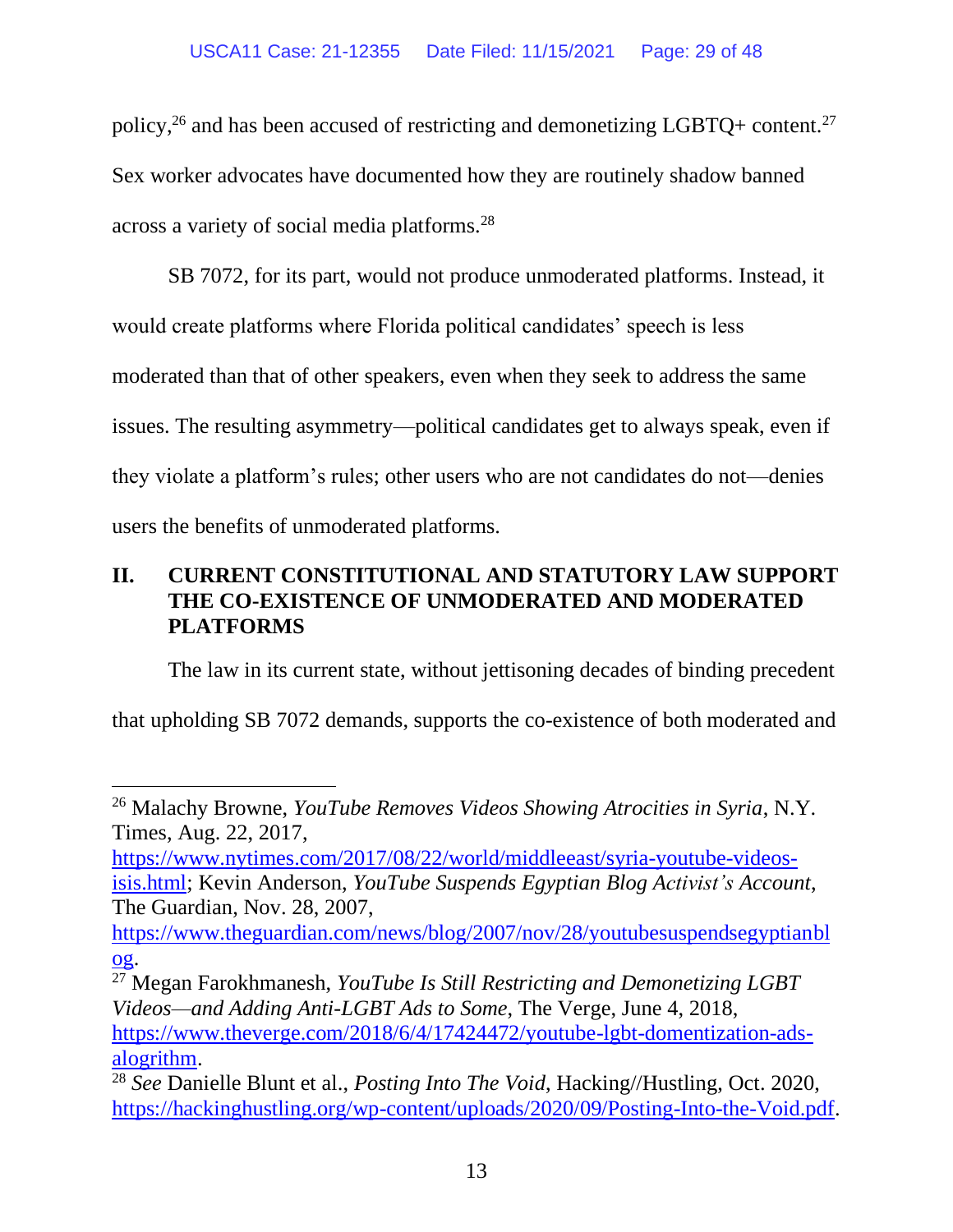unmoderated online platforms.

As the appellees correctly argue, the First Amendment shields platforms from being forced to publish any content that they would otherwise choose not to publish.

Section 230 bolsters these constitutional rights with important procedural benefits that allow for quick dismissal and discourage frivolous lawsuits, thus decreasing platforms' incentives to censor user speech. Section 230 provides online platforms with immunity from liability both for publishing and deciding not to publish user speech. SB 7072, which requires social media companies to publish certain user content, upsets this careful balance.

# **A. The First Amendment Protects a Service's Right to Curate Users' Speech That It Publishes on Its Site**

Every court that has considered the issue has rightfully found that private entities that operate online platforms for user speech enjoy a First Amendment right to curate that speech.

The Supreme Court has long held that private publishers have a First Amendment right to control the content of their publications. *See Miami Herald Publishing Co. v. Tornillo*, 418 U.S. 241, 254-55 (1974*). Cf. Manhattan Community Access Corp. v. Halleck*, 139 S. Ct. 1921, 1930 (2019) (reaffirming that "when a private entity provides a forum for speech," "[t]he private entity may . . . exercise editorial discretion over the speech and speakers in the forum"). *See*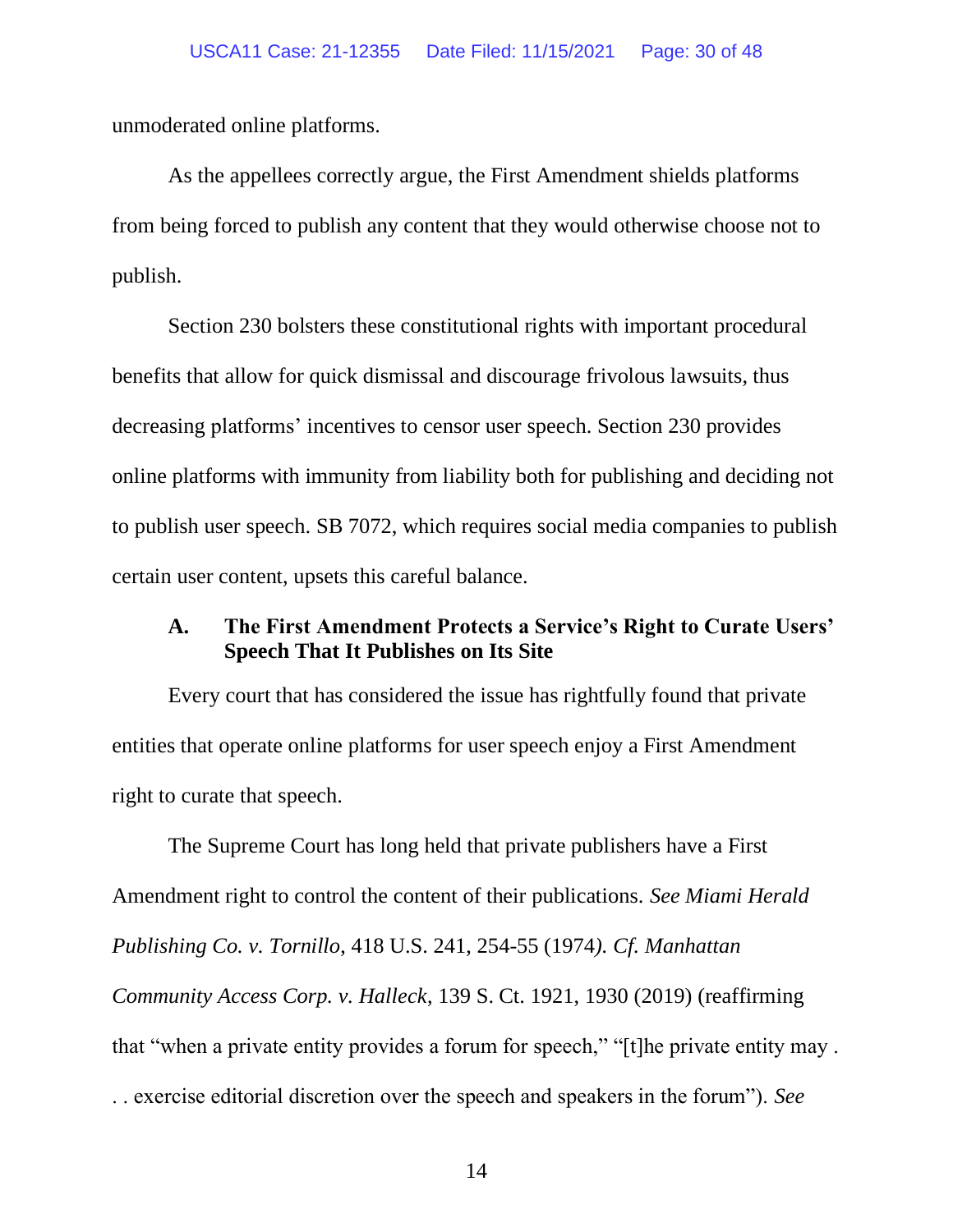*also Los Angeles v. Preferred Communications, Inc.*, 476 U.S. 488, 494 (1986) (recognizing cable television providers' First Amendment right to "exercis[e] editorial discretion over which stations or programs to include in its repertoire"). This intrusion into the functions of editors is per se unconstitutional even if the compelled publication of undesired content would not cause the publisher to bear additional costs or forgo publication of desired content. *Tornillo*, 418 U.S. at 258.

The parallels between *Tornillo* and the present case are strong.

Both concern Florida laws that require private companies to publish the viewpoints of political candidates. In *Tornillo*, the law required newspapers that endorsed a candidate for elected office to publish a response from the endorsed candidate's opponents. *Id*. at 243-45. SB 7072 is even broader, flatly prohibiting social media companies from removing or curating the speech of any Florida electoral candidate.

And the policy concerns behind the laws are similar.

SB 7072 is based on the legislative findings that social media platforms inconsistently and in bad faith manipulate the posts on their sites and deprive Floridians of political communications: "Floridians increasingly rely on social media platforms to express their opinions"; "Social media platforms should not take any action in bad faith to restrict access or availability to Floridians." Section 1(3), (8). In *Tornillo*, the Supreme Court rejected "vigorous" arguments that "the

15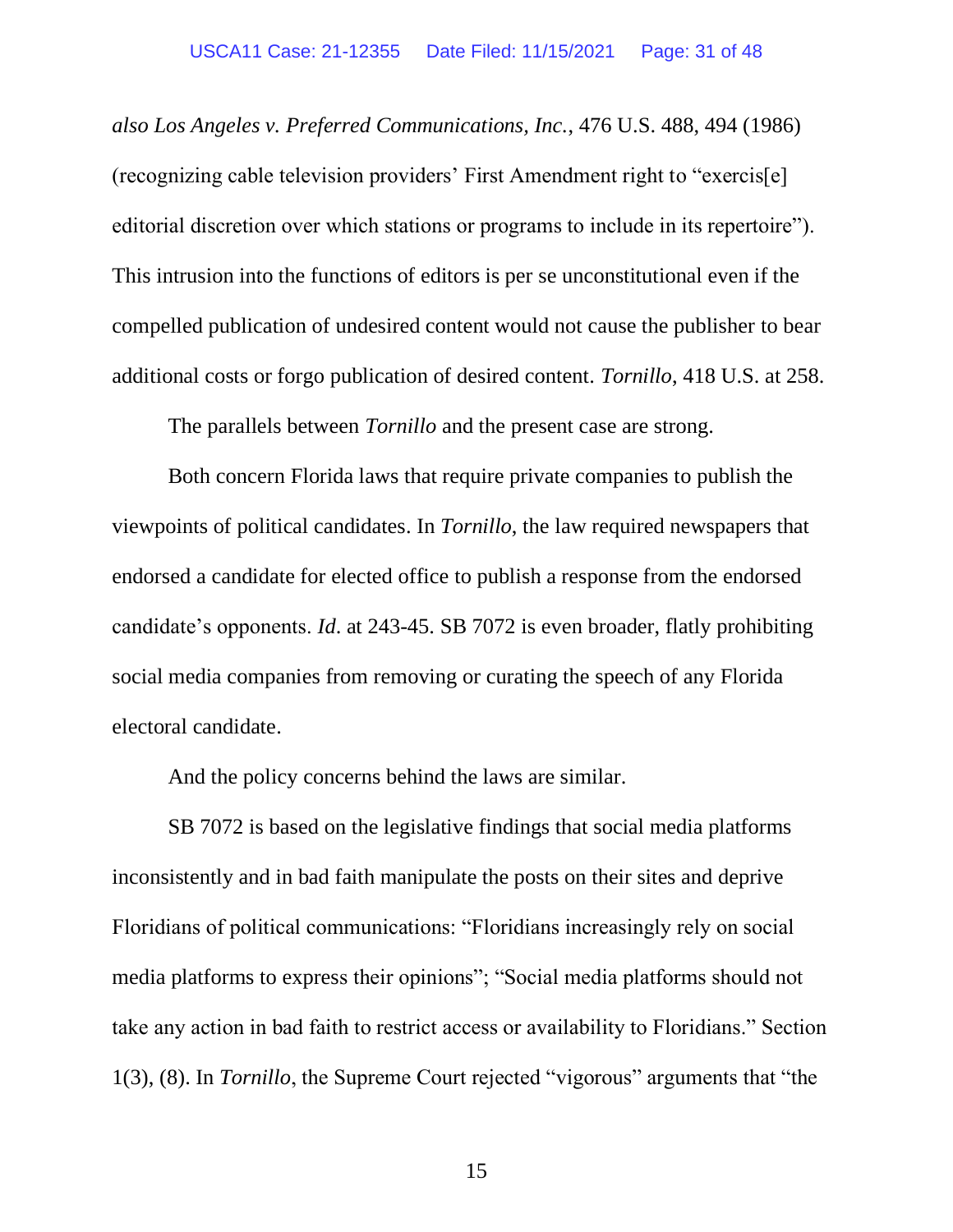government has an obligation to ensure that a wide variety of views reach the public." 418 U.S at 247-48. The state of Florida had argued in *Tornillo*, similar to the legislative findings that support SB 7072, that the print news media both dominated public discourse—the state cited a "concentration of control of outlets to inform the public," that had "become big business," "noncompetitive and enormously powerful and influential in its capacity to manipulate popular opinion and change the course of events," *Id*. at 248-49,—and were biased and manipulated public discourse:

The result of these vast changes has been to place in a few hands the power to inform the American people and shape public opinion. . . . The abuses of bias and manipulative reportage are, likewise, said to be the result of the vast accumulations of unreviewable power in the modern media empires.

*Id*. at 250-51.

The *Tornillo* Court did not dispute the validity of these concerns, but nevertheless found that governmental interference with editorial discretion was so anathema to the First Amendment and the broader principles of freedom of speech and the press that the remedy for these concerns must be found through "consensual mechanisms" and not by governmental compulsion. *Id*. at 254. *See also Assocs. & Aldrich Co. v. Times Mirror Co.*, 440 F.2d 133, 134 (9th Cir. 1971) (rejecting argument that the Los Angeles Times' "semimonopoly and quasi-public position" justified order compelling the newspaper to publish certain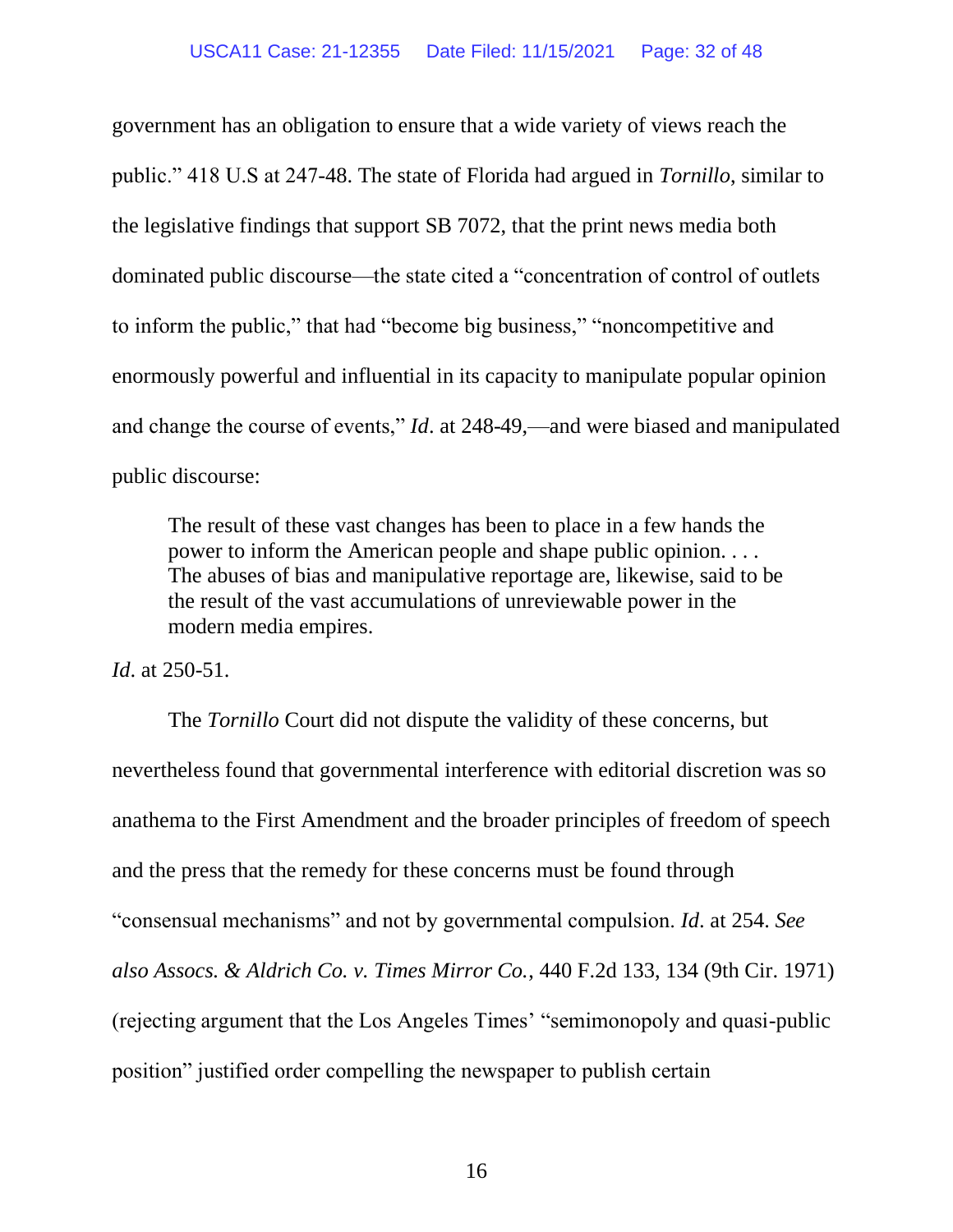advertisements).

*Tornillo* is not limited to only newspapers or publishers that actively select the content they publish.<sup>29</sup> It applies to any entity that speaks by curating the speech of others, and, though phrased in terms of traditional print newspaper publishers, has been applied in a variety of speech contexts, including thrice in the 2018 Supreme Court term*. See Janus v. American Federation of State, County, & Municipal Employees, Council 31*, 138 S. Ct. 2448, 2463 (2018); *Nat'l Inst. of Family & Life Advocates v. Becerra*, 138 S. Ct. 2361, 2371 (2018); *Masterpiece Cakeshop, Ltd. v. Colorado Civil Rights Comm'n*, 138 S. Ct. 1719, 1745 (2018) (Thomas, J., concurring). The Supreme Court applied *Tornillo*, among other authorities, in holding that the organizers of a parade had a First Amendment right to curate its participants, and thus could not be required to include a certain message, even if the parade was perceived as generally open for public participation. *Hurley v. Irish-Am. Gay, Lesbian & Bisexual Grp. of Boston*, 515 U.S. 557, 569–70 (1995). As the *Hurley* Court explained, "a private speaker does

<sup>&</sup>lt;sup>29</sup> Moreover, SB 7072 applies to at least some news publishers. SB 7072's broad definition of social media platform includes "any information service" that with either \$100 million in annual revenue or 100 million monthly "platform participants." § 501.2041 (1)(g). The *Washington Post*, for example, claims 104 million monthly visitors to *wapo.com* and the Washington Post Company (NYSE:WPO) is a billion dollar company. *See Washington Post Media Kit*, <https://www.washingtonpost.com/solutions/> (last visited June 9, 2021). "Platform participants" is not defined by the law.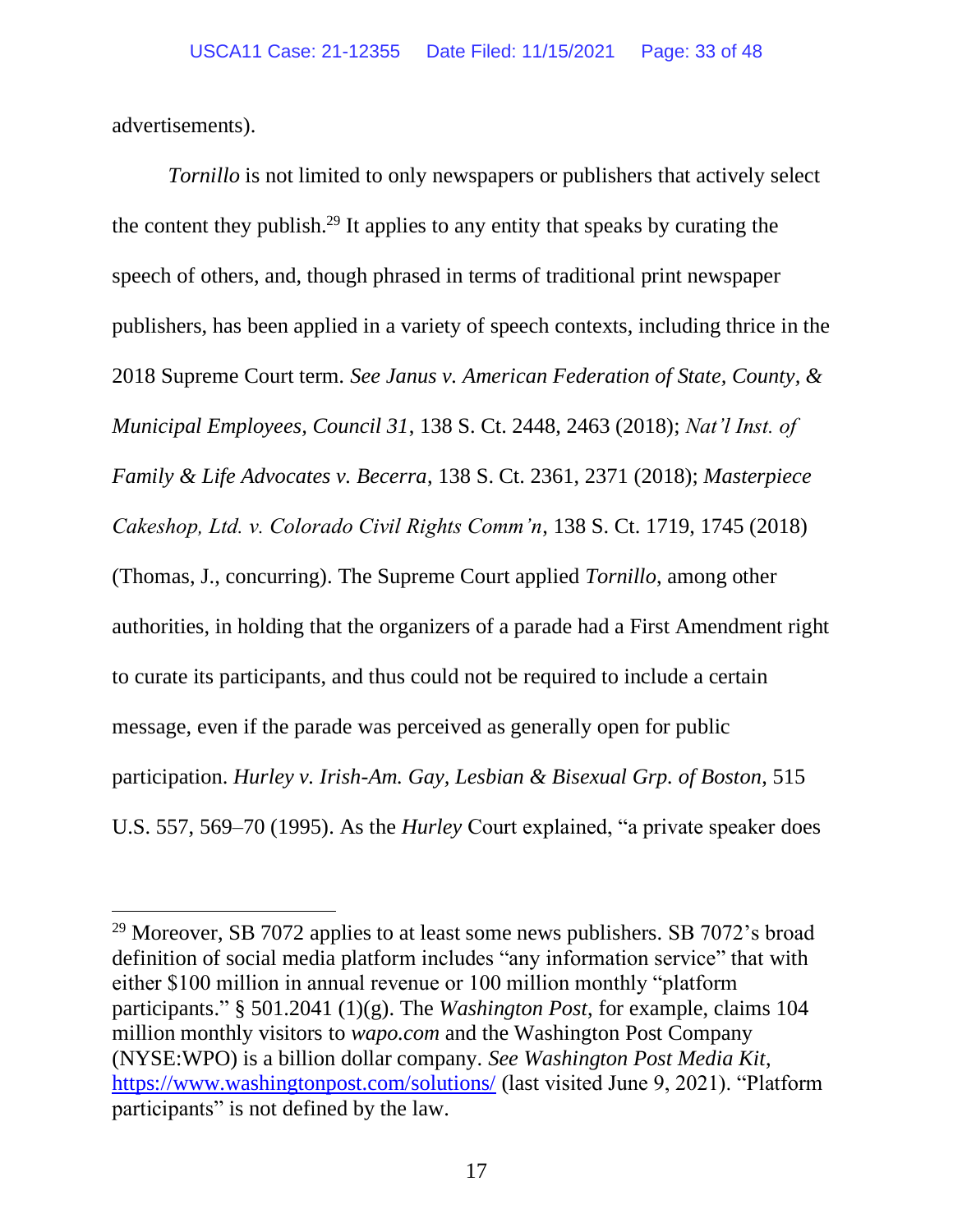not forfeit constitutional protection simply by combining multifarious voices, or by failing to edit their themes to isolate an exact message as the exclusive subject matter of the speech. Nor, under our precedent, does First Amendment protection require a speaker to generate, as an original matter, each item featured in the communication." *Id*.

Nor does it matter whether a site predominantly publishes its own content or content written by others. Numerous courts have applied *Tornillo* to social media platforms that primarily, if not exclusively, publish user-generated content.<sup>30</sup> A separate, but related line of cases has rejected the argument that social media platforms are state actors that are limited by the First Amendment in their ability to select the speech of others.<sup>31</sup>

# **B. Social Media Sites Are Similar to Newspapers' Opinion Pages**

<sup>30</sup> *See, e.g., Davison v. Facebook, Inc.*, 370 F. Supp. 3d 621, 628-29 (E.D. Va. 2019), *aff'd*, 774 F. App'x 162 (4th Cir. 2019); *DJ Lincoln Enters., Inc. v. Google, LLC*, No. 2:20-CV-14159, 2021 WL 184527, at \*8 (S.D. Fla. Jan. 19, 2021); *La'Tiejira v. Facebook, Inc.*, 272 F. Supp. 3d 981, 991 (S.D. Tex. 2017); *Zhang v. Baidu.com Inc.*, 10 F. Supp. 3d 433, 436-37 (S.D.N.Y. 2014); *Langdon v. Google, Inc.*, 474 F. Supp. 2d 622, 629-30 (D. Del. 2007); *Dreamstime.com, LLC v. Google, LLC*, No. C 18-01910 WHA, 2019 WL 2372280, at \*2 (N.D. Cal. June 5, 2019); *e-ventures Worldwide, LLC v. Google, Inc.*, No. 214CV646FTMPAMCM, 2017 WL 2210029, at \*4 (M.D. Fla. Feb. 8, 2017).

<sup>31</sup> *See, e.g.*, *Prager Univ. v. Google LLC*, 951 F.3d 991, 995 (9th Cir. 2020)*; Freedom Watch, Inc. v. Google, Inc.*, 368 F. Supp. 3d 30, 40 (D.D.C. 2019), *aff'd*, 816 F. App'x 497 (D.C. Cir. 2020). *See generally* Eric Goldman and Jess Miers, *Online Account/Terminations/Content Removals and the Benefits of Internet Services Enforcing Their House Rules*, 1 Journal of Free Speech Law (August 2021) (collecting cases).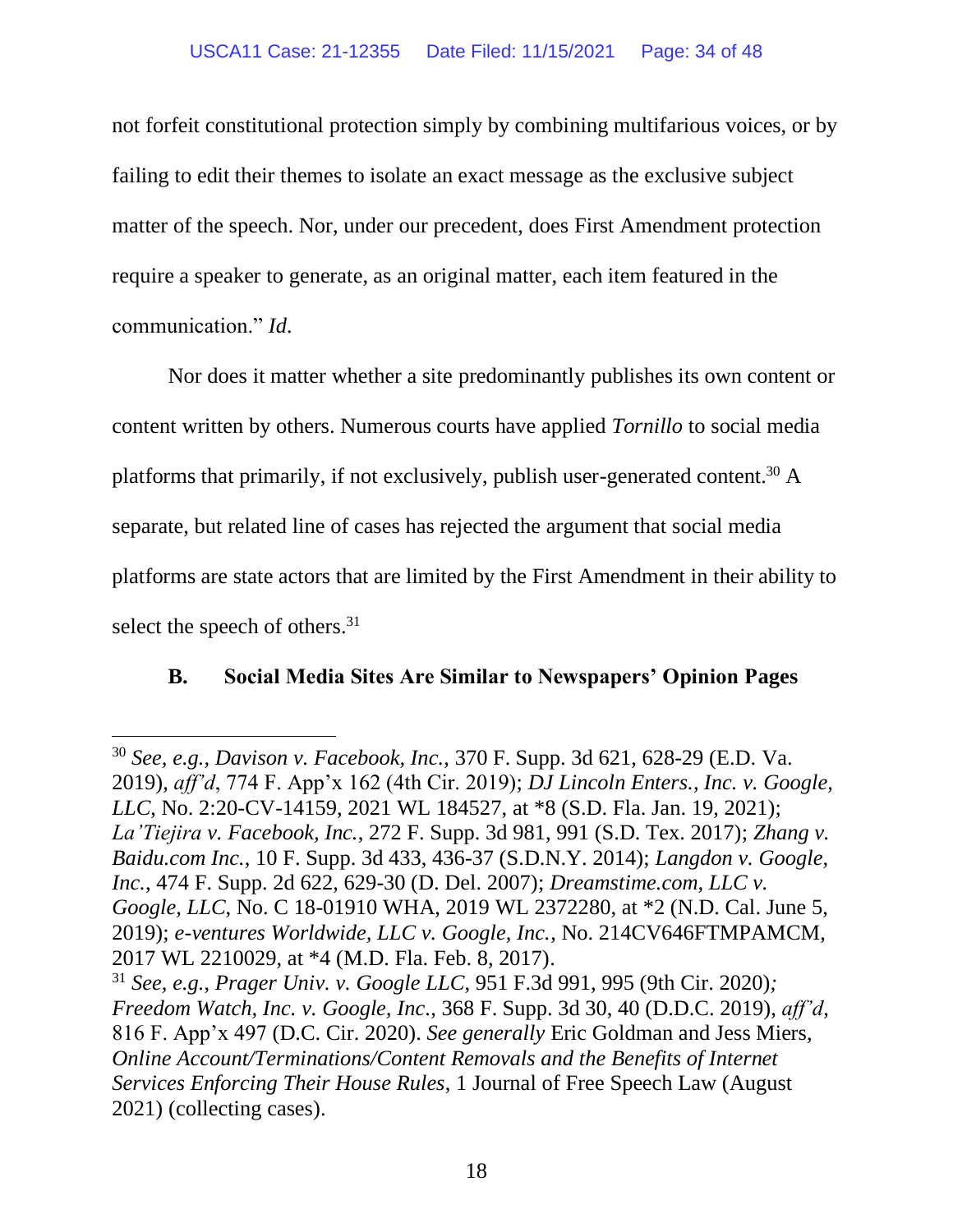## **That Were Subject to the Right-of-Reply Law in Tornillo**

Although *Tornillo* is not limited to newspapers and applies to any exercise of editorial or curatorial discretion, it is helpful to understand the similarities between social media platforms and the opinion pages of a newspaper, the specific forum targeted by the Florida right of reply law struck down in *Tornillo*.

Like social media sites, newspapers publish a mix of original content and items created by others: syndicated and wire service articles, advertisements, wedding, engagement, and birth announcements, and comics. The opinion pages additionally publish opinion pieces, letters to the editor, and syndicated editorial cartoons.<sup>32</sup>

Indeed, perhaps the most powerful pronouncement of freedom of the press in Supreme Court jurisprudence, *New York Times Co. v. Sullivan*, 376 U.S. 254 (1964), centered on the Times publishing someone else's content, a paid advertisement.

<sup>32</sup> *See* Jack Shafer, *The Op-Ed Page's Back Pages: A Press Scholar Explains How the New York Times Op-Ed Page Got Started*, Slate, Sept. 27, 2010, [https://slate.com/news-and-politics/2010/09/a-press-scholar-explains-how-the](https://slate.com/news-and-politics/2010/09/a-press-scholar-explains-how-the-new-york-times-op-ed-page-got-started.html)[new-york-times-op-ed-page-got-started.html](https://slate.com/news-and-politics/2010/09/a-press-scholar-explains-how-the-new-york-times-op-ed-page-got-started.html) (describing how the pages opposite newspapers' editorial pages became a forum for outside contributors to express views different from those expressed by the paper's editorial board); Michael J. Socolow, *A Profitable Public Sphere: The Creation of the New York Times Op-Ed Pag*e, Commc'n & Journalism Fac. Scholarship (2010), [https://digitalcommons.library.umaine.edu/cgi/viewcontent.cgi?referer=&httpsredi](https://digitalcommons.library.umaine.edu/cgi/viewcontent.cgi?referer=&httpsredir=1&article=1001&context=cmj_facpub) [r=1&article=1001&context=cmj\\_facpub;](https://digitalcommons.library.umaine.edu/cgi/viewcontent.cgi?referer=&httpsredir=1&article=1001&context=cmj_facpub) *Op-Ed*, Wikipedia, <https://en.wikipedia.org/wiki/Op-ed> (last visited Oct. 7, 2021).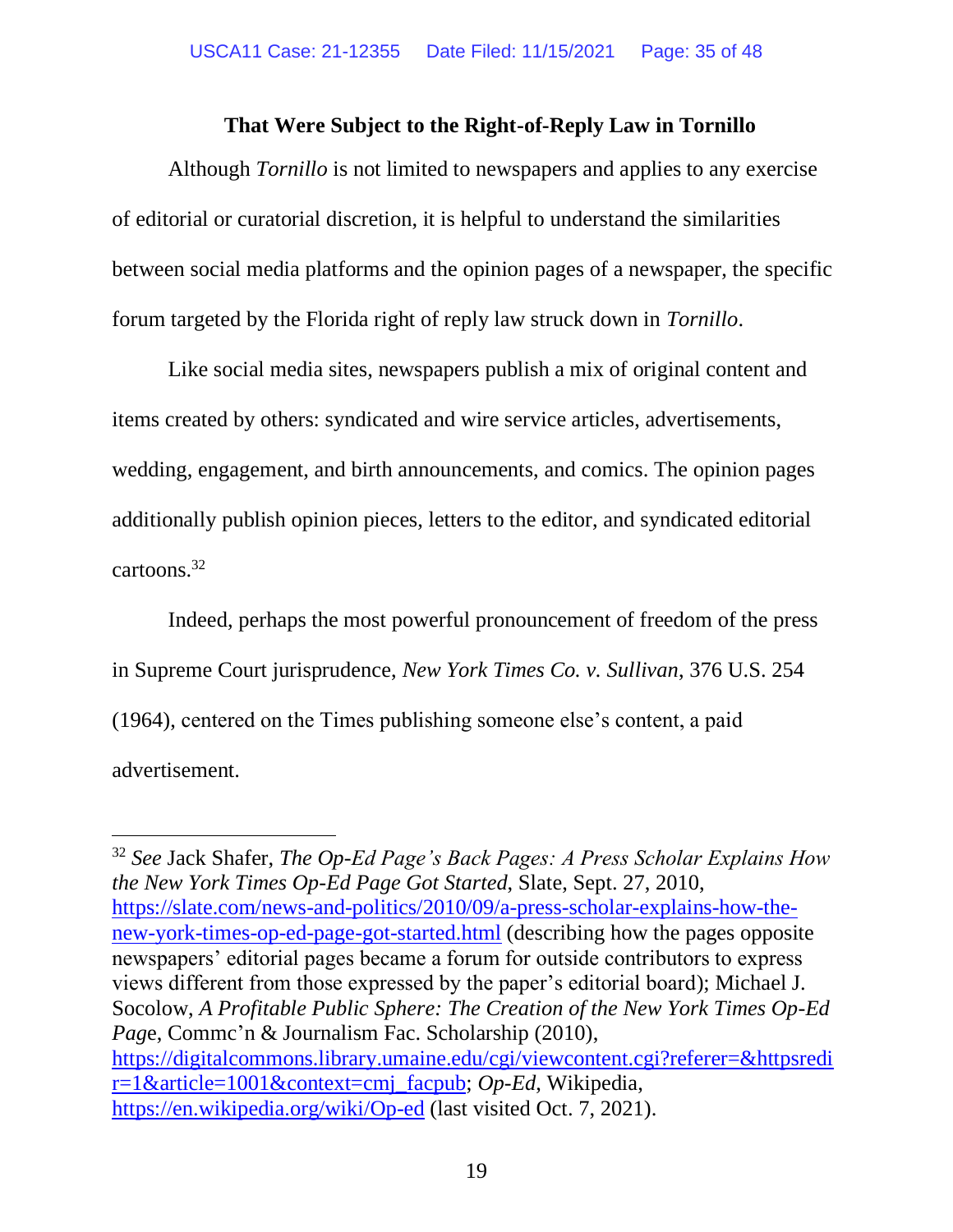The Times' role as an intermediary for the speech of others was critical to the Court's decision: as the Court explained, newspapers are "an important outlet for the promulgation of information and ideas by persons who do not themselves have access to publishing facilities—who wish to exercise their freedom of speech even though they are not members of the press." *Id*. at 266.<sup>33</sup> More recently, the Court recognized that social media sites now play that very role by providing "perhaps the most powerful mechanisms available to a private citizen to make his or her voice heard." *Packingham v. North Carolina*, 137 S. Ct. 1730, 1737 (2017).

In *Tornillo*, the Supreme Court did not hesitate to recognize the First Amendment right of the opinion page editors to endorse candidates and exclude replies from opponents even though the press in 1974 was much different than that of our nation's Founders. This Court should likewise apply the same rule even if social media sites are not exactly the opinion pages of 1974.

Lastly, both the district court, as well as other amici, erroneously characterized the online services subject to SB 7072 as different from news media in the extent to which they select their content. That characterization disregards both the breadth of SB 7072 and the historical variety of news media.

<sup>&</sup>lt;sup>33</sup> The *Sullivan* Court also bolstered its actual malice rule by reference to earlier cases dealing with another type of intermediary, booksellers. *Id.* at 278-79 (citing *Smith v. California*, 361 U.S. 147 (1959); *Bantam Books, Inc. v. Sullivan*, 372 U.S. 58 (1963)).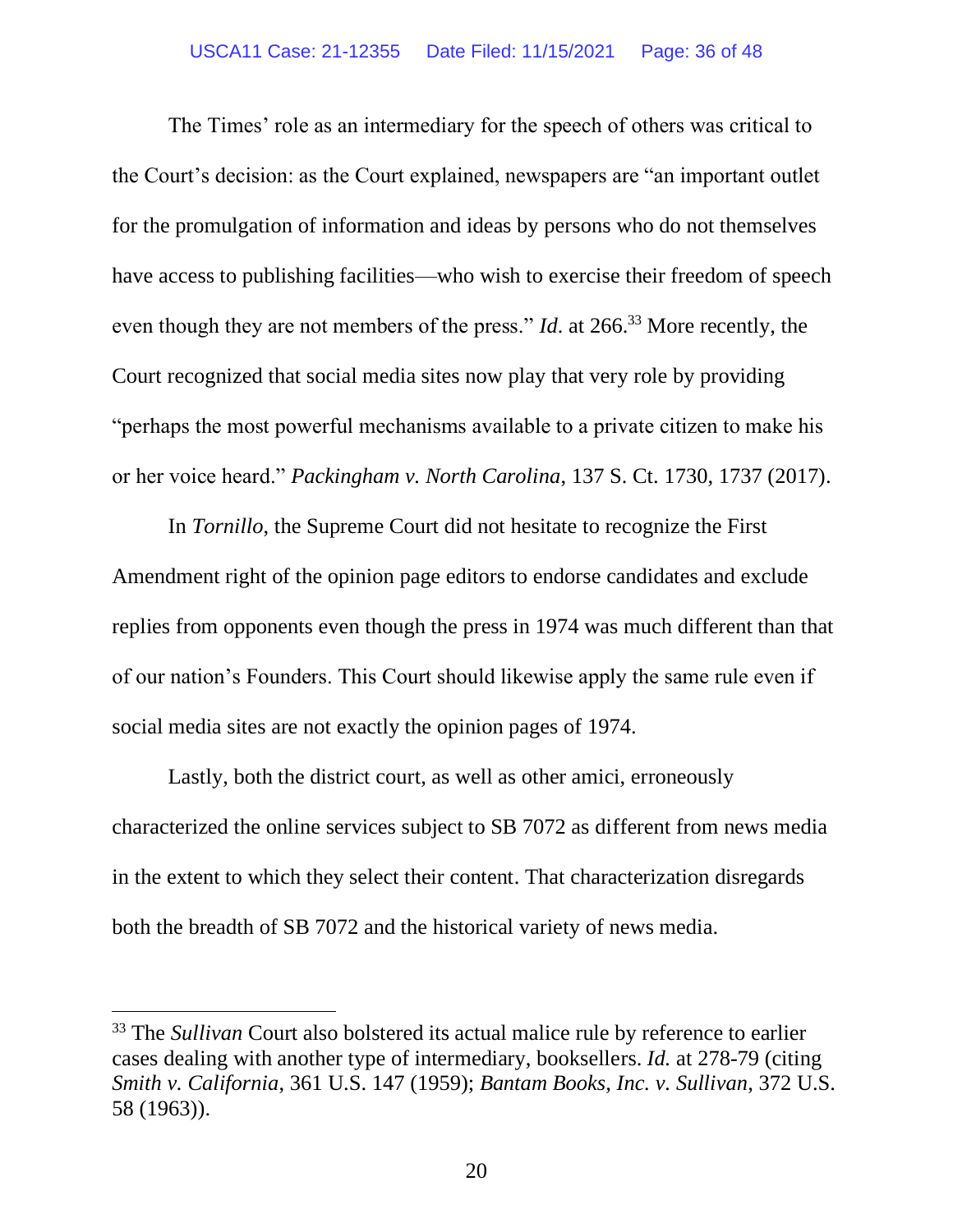### USCA11 Case: 21-12355 Date Filed: 11/15/2021 Page: 37 of 48

First, SB 7072 broadly restricts the editorial discretion of "any information

service system . . . that provides or enables computer access by multiple users."

§501.2041(1)(g). It makes no distinction between those services that select certain

third-party content and those that are completely non-selective.

Second, news media, historically is replete with examples of publications the primary purpose of which was the non-selective transmission of user speech. Pennysavers, for example, local newspapers either entirely or primarily composed of classified advertisements, coupons, life milestone announcements, congratulatory messages, recipes, public notices, and the like, have a long and storied history.<sup>34</sup>

In reality, for each medium, there exists a continuum of selectivity.

# **III. SB 7072 FORCES ONLINE SERVICES TO FAVOR SPEECH OF POLITICAL CANDIDATES AND OTHERS OVER EVERYDAY INTERNET USERS**

# **A. Compelling Platforms to Privilege Certain Speakers Online Speech Violates the First Amendment**

In addition to intruding on information services' First Amendment rights to curate their sites, SB 7072 also violates the First Amendment by mandating favoritism for certain speakers' online content. SB 7072 demands that online services treat the speech of Florida political candidates and highly popular

<sup>34</sup> <https://en.wikipedia.org/wiki/Pennysaver> (last visited Nov. 11, 2021)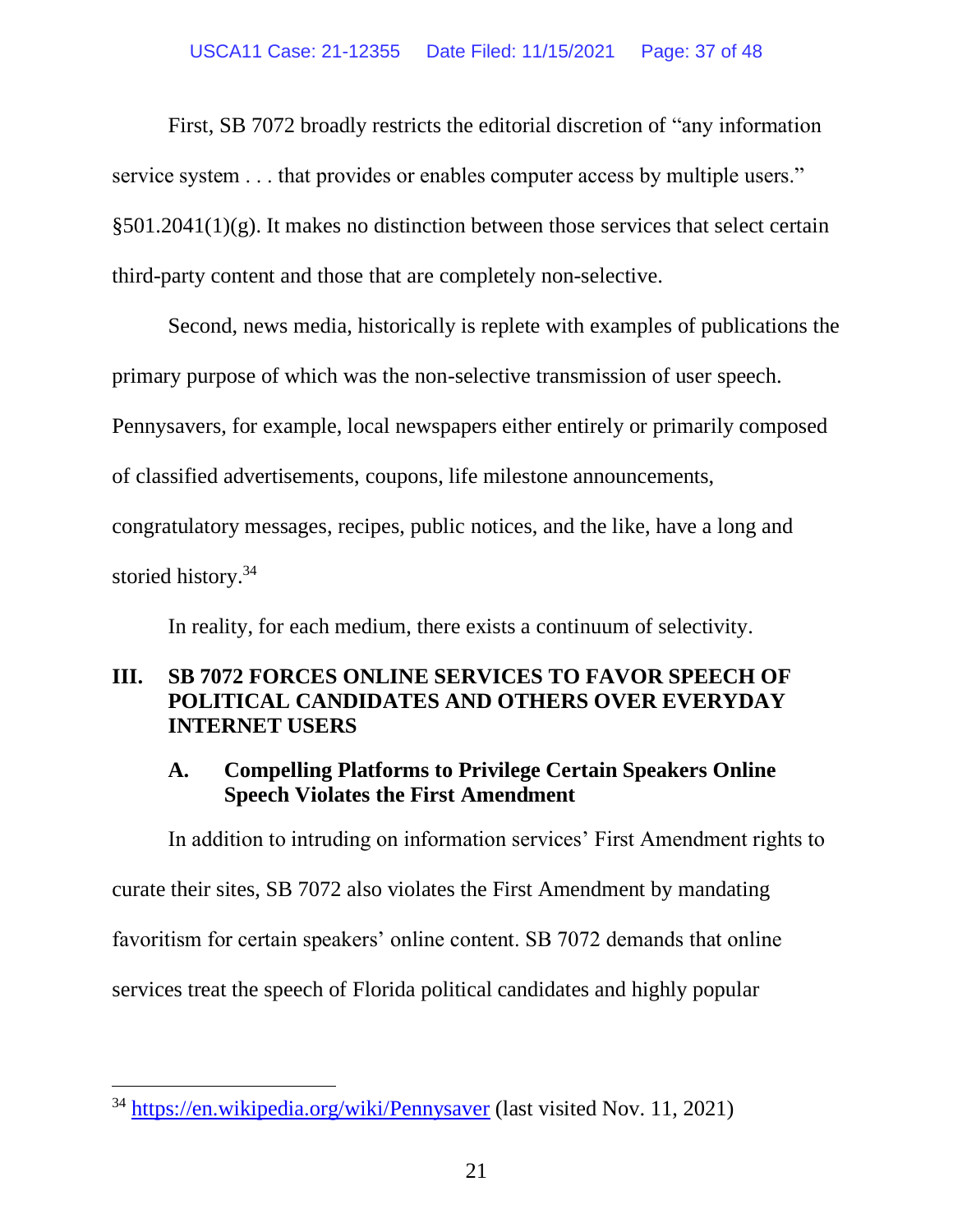"journalistic enterprises" more favorably than an average internet user's posts.

These are impermissible speaker-based distinctions. Because "[s]peech restrictions based on the identity of the speaker are all too often simply a means to control content," laws that compel "distinguishing among different speakers, allowing speech by some but not others" are presumptively unconstitutional. *Citizens United v. Fed. Election Comm'n*, 558 U.S. 310, 340 (2010). Thus, "laws favoring some speakers over others demand strict scrutiny when the [government's] speaker preference reflects a content preference." *Reed v. Town of Gilbert, Ariz.*, 576 U.S. 155, 170 (2015); *United States v. Playboy Entm't Group, Inc.*, 529 U.S. 803, 812 (2000) ("Laws designed or intended to suppress or restrict the expression of specific speakers contradict basic First Amendment principles.").

SB 7072 privileges the online speech of political candidates for public office in a variety of ways. § 106.072 (1)(a). The statute prevents online services from banning political candidates from their platforms at any point before an election, even when candidates repeatedly violate the service's policies or engage in unlawful speech or conduct. § 106.072 (2). The prohibition on removing a political candidate from a service is backed by draconian fines that the Florida Election Commission can assess against services to the tune of \$250,000 per day for candidates for statewide office and \$25,000 per day for candidates for other Florida offices. § 106.072 (3). The prohibition and accompanying penalties effectively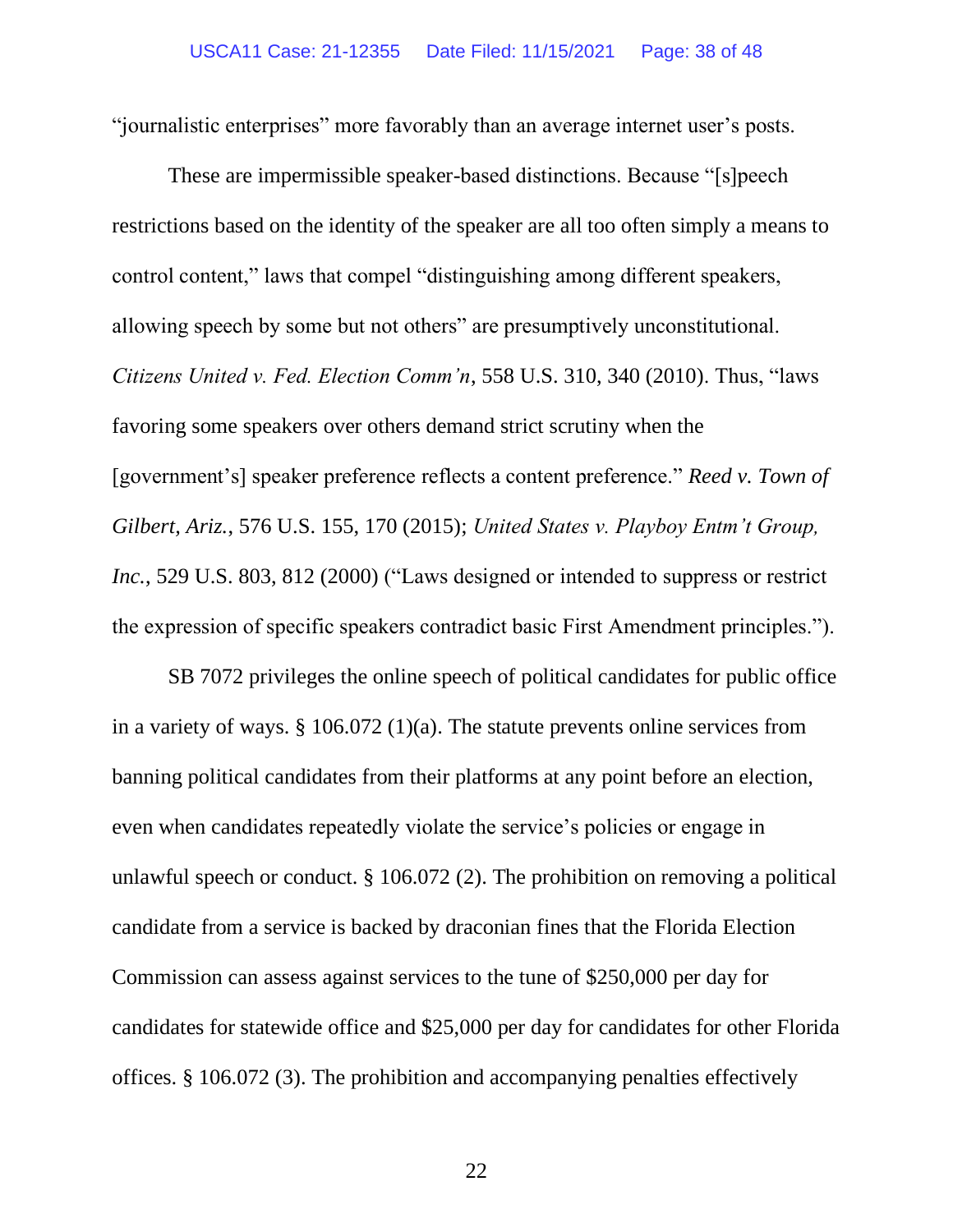### USCA11 Case: 21-12355 Date Filed: 11/15/2021 Page: 39 of 48

give political candidates a green light to violate any platform's rules with impunity, even when it results in abuse, harassment, or spreads harmful misinformation, and even when the speech is unprotected by the First Amendment. Users who are not running for office, on the other hand, enjoy no similar privilege.

SB 7072 unconstitutionally privileges political candidates' speech in other ways, too. The statute prevents online services from using algorithms to curate, arrange, or present "content and material posted by or about" a political candidate. § 501.2041 (2)(h). This exceedingly vague prohibition limits online services from applying even the most innocuous aspects of their content moderation policies, such as using automated means to present user-generated content in any way other than chronological order. Both Twitter and Facebook, for example, allows users to choose whether they would like to view content of users they follow chronologically or via the service's ranking algorithm. SB 7072 requires them to disable their algorithms with respect to political candidates and force every user to view candidates' tweets chronologically, even if the user does not want to. The prohibition would also appear to limit even community moderators and other users on certain services from down-ranking a political candidate's speech they do not like.

SB 7072 also provides similar privileges for certain speakers that meet the statute's definition of a "journalistic enterprise." The definition is both sharply

23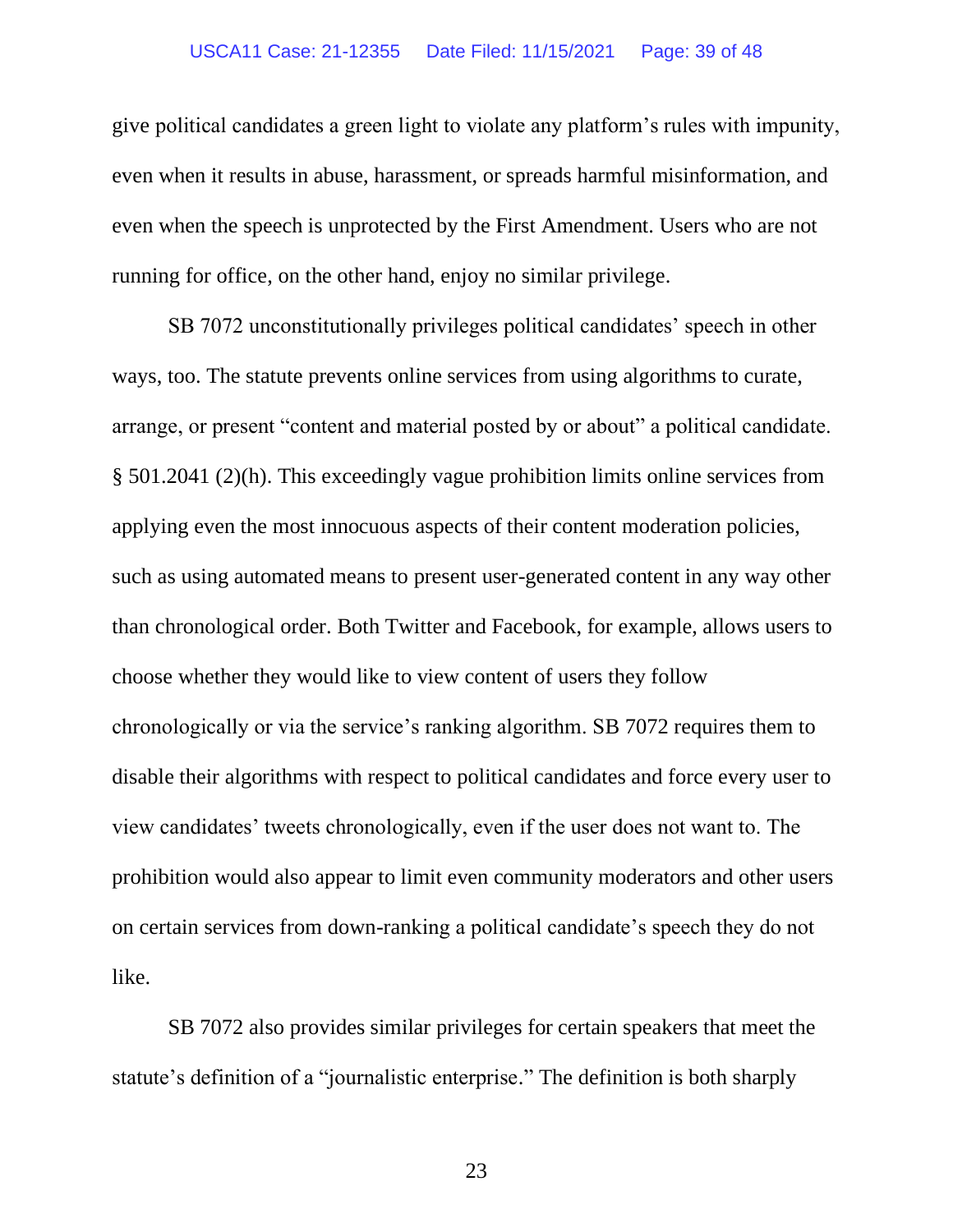#### USCA11 Case: 21-12355 Date Filed: 11/15/2021 Page: 40 of 48

underinclusive and overinclusive and, while it wisely avoids defining what journalism is, it uses a measure of popularity, with thresholds for various forms of media. § 501.2041 (1)(d). In addition to restrictions on a platforms ability to curate those entities' posts or remove news media users that violate a platform's policies, SB 7072 prevents online services from "post[ing] an addendum to" any posts from such "journalistic enterprises." § 501.2041(2)(j).

SB 7072 thus fails strict scrutiny because, among other reason, it is fatally underinclusive, in at least three ways, and thus "raises serious doubts about whether Florida is, in fact, serving, with this statute the significant interests" lawmakers claim. *The Florida Star v. B.J.F.*, 491 U.S. 524, 540 (1989).

First, SB 7072 deliberately excludes all other internet users besides political candidates and "journalistic enterprises" from its must-carry provisions, even though the speech of other users may be important for both electoral debates and political discourse in general.

Second, the law inexplicably excludes social media platforms owned by companies that also own theme parks in Florida with no explanation as to why those social media platforms do not cause the same purported harms as the ones bound by the law. This puzzling exclusion contradicts Florida's arguments that it has a compelling interest in protecting candidate speech on platforms.

Third, SB 7072 targets its speech compulsions and restrictions to only a

24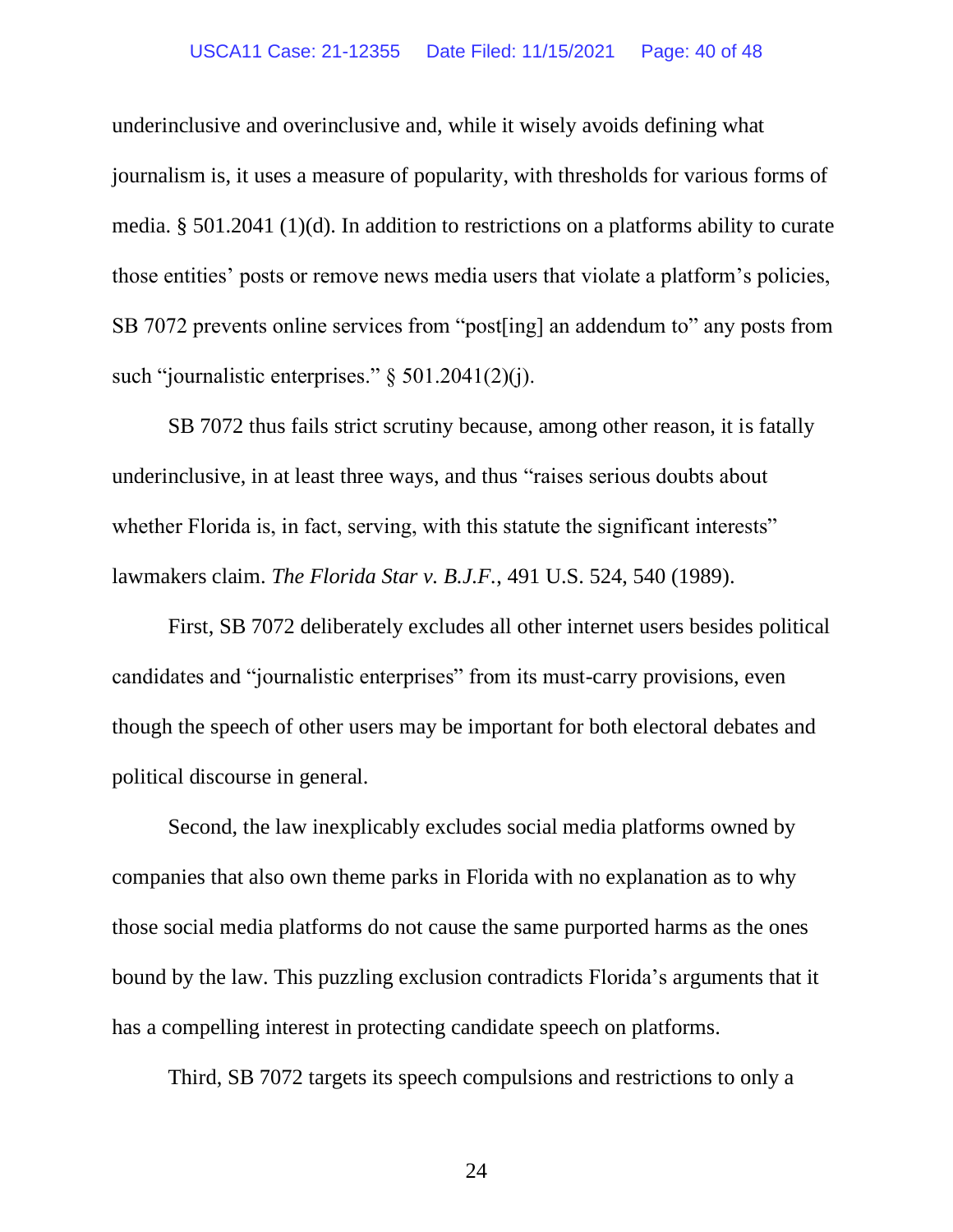subset of social media platforms and does not punish any other entity whose editorial choices could result in equal or greater harm to a candidate's chances at public office, including critical news coverage or editorial endorsements. Indeed, many other entities—most notably, print and broadcast media that do not meet the monthly user or subscriber thresholds—also make decisions to edit, to not publish, or to otherwise distribute political candidates' speech. In this respect, SB 7072 is akin to yet another prior Florida law invalidated by Supreme Court. *See id.* The law in *The Florida Star* criminalized the disclosure of sexual assault victims' names by an "instrument of mass communication," but not by any other speaker, even though such disclosures could result in equal or greater harm than media disclosure; this underinclusivity rendered the law unable to satisfy First Amendment strict scrutiny. *Id.*

# **B. SB 7072's Legally Compelled Favoritism for Certain Speakers Also Raises Distinct Human Rights Concerns By Giving Already Powerful Speakers Additional Legal Protections**

Reinforcing its constitutional failings, SB 7072 is bad policy that will inhibit the public's ability to engage in diverse and wide-ranging debate about political candidates and their public acts, all while giving those candidates much greater power online. SB 7072's requirements that platforms must carry, and cannot moderate, political candidates' speech reinforces existing discrepancies in power, resources, and the ability to disseminate speech that political candidates already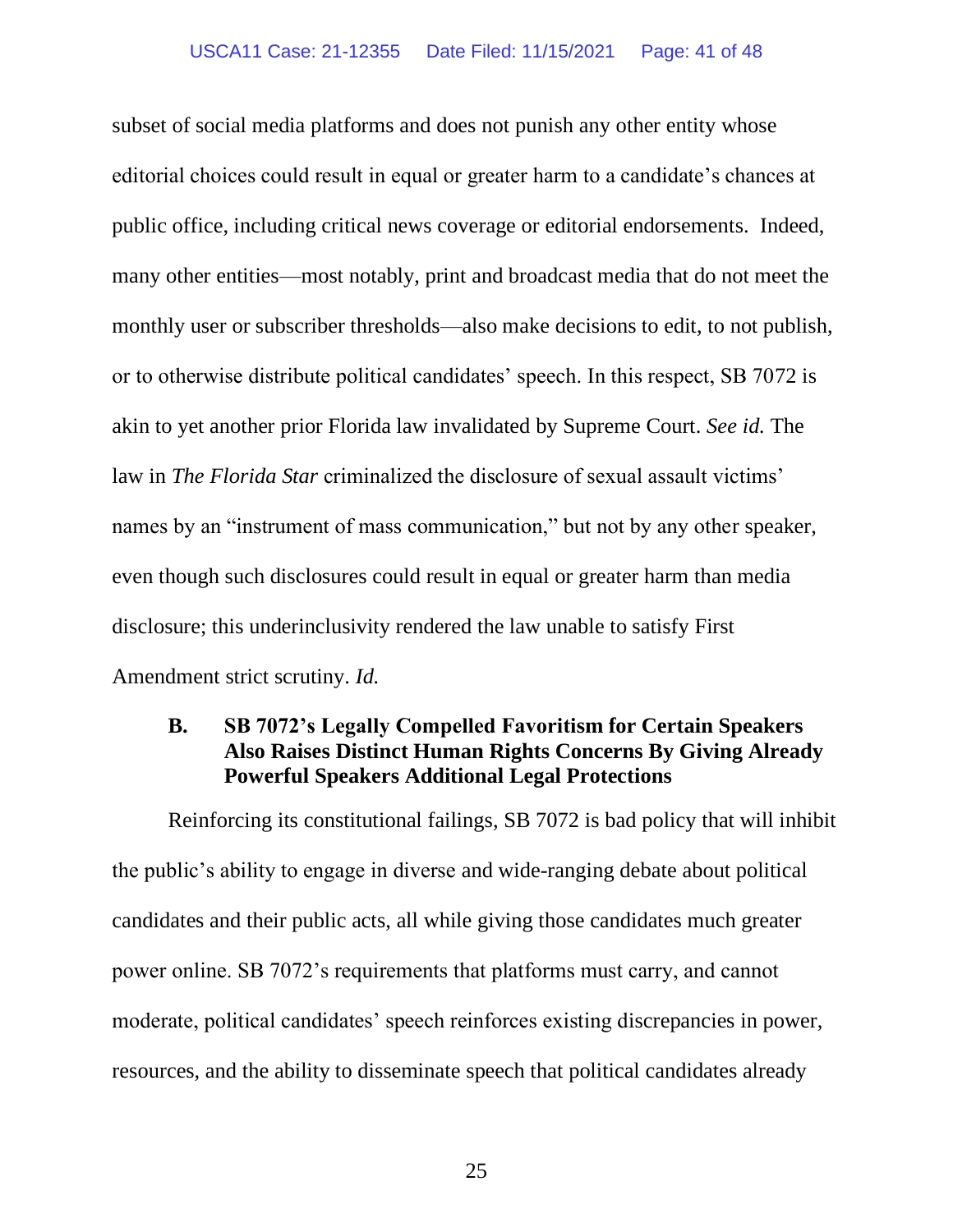enjoy over the general public. See Kit Walsh and Jillian C. York, *Facebook Shouldn't Give Politicians More Power Than Ordinary Users*, EFF Deeplinks (Oct. 6, 2019).

SB 7072 would force Facebook to revert to its widely criticized previous policy whereby it exempted certain politicians' posts from its fact-checking and hate speech rules, resulting in the platform hosting speech that Facebook may have otherwise deleted. 35

## **IV. SB 7072'S PUBLICATION MANDATE UNDERMINES SECTION 230**

SB 7072's ban on editorial discretion violates and undermines the

protections of Section 230, the legal bedrock of the internet.<sup>36</sup> Congress enacted

Section 230 to make it clear that the privately operated internet intermediaries that

comprise the internet have the right to do exactly what Florida seeks to prevent

them from doing—moderate content unencumbered by the threat of legal liability

<sup>35</sup> *See* Corynne McSherry and Jillian C. York, *Facebook's Policy Shift on Politicians Is a Welcome Step*, EFF Deeplinks, June 7, 2021, [https://www.eff.org/deeplinks/2021/06/facebooks-policy-shift-politicians](https://www.eff.org/deeplinks/2021/06/facebooks-policy-shift-politicians-welcome-step)[welcome-step](https://www.eff.org/deeplinks/2021/06/facebooks-policy-shift-politicians-welcome-step)

<sup>36</sup> *See* David Post, *Opinion: A Bit of Internet History, or How Two Members of Congress Helped Create a Trillion or so Dollars of Value*, Washington Post, Aug. 27, 2015, [https://www.washingtonpost.com/news/volokh](https://www.washingtonpost.com/news/volokh-conspiracy/wp/2015/08/27/a-bit-of-internet-history-or-how-two-members-of-congress-helped-create-a-trillion-or-so-dollars-of-value/)[conspiracy/wp/2015/08/27/a-bit-of-internet-history-or-how-two-members-of](https://www.washingtonpost.com/news/volokh-conspiracy/wp/2015/08/27/a-bit-of-internet-history-or-how-two-members-of-congress-helped-create-a-trillion-or-so-dollars-of-value/)[congress-helped-create-a-trillion-or-so-dollars-of-value/](https://www.washingtonpost.com/news/volokh-conspiracy/wp/2015/08/27/a-bit-of-internet-history-or-how-two-members-of-congress-helped-create-a-trillion-or-so-dollars-of-value/) ("[I]t is impossible to imagine what the Internet ecosystem would look like today without [Section 230].").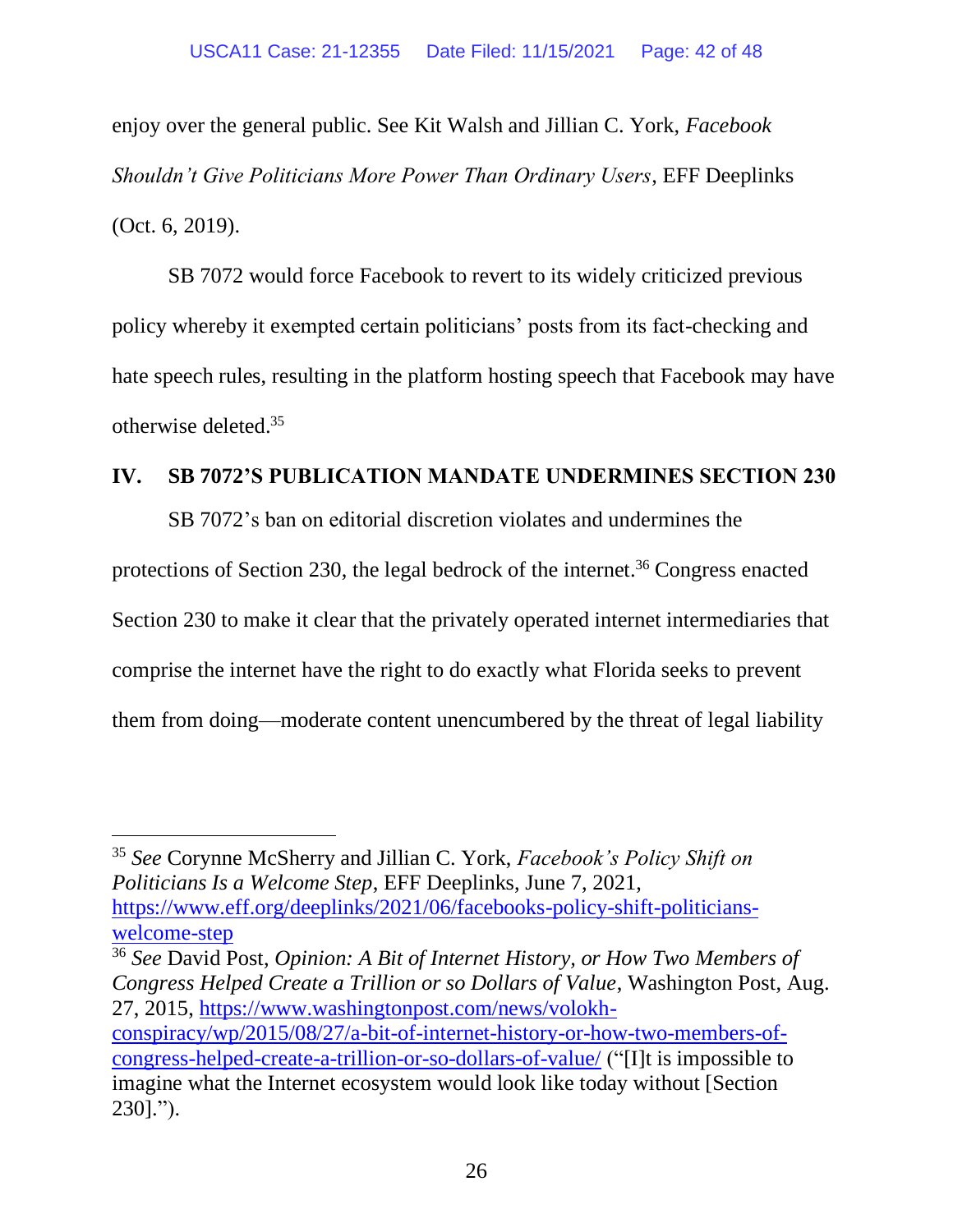for doing so. $37$ 

Section 230 bolsters the First Amendment right of social media companies to have their sites reflect their curatorial perspective. Subsection  $230(c)(1)$  provides internet intermediaries with immunity from liability based on the harm plaintiffs suffered from the intermediary acting as a publisher of user-generated content. 47 U.S.C. § 230(c)(1). This includes "reviewing, editing, and deciding whether to publish or to withdraw from publication third-party content." *Barnes v. Yahoo!, Inc.*, 570 F.3d 1096, 1102 (9th Cir. 2009). *Accord Klayman v. Zuckerberg*, 753 F.3d 1354, 1359 (D.C. Cir. 2014); *Green v. America Online*, 318 F.3d 465, 471 (3d Cir. 2003). Subsection 230 (c)(2) provides additional protection against claims brought by content creators based on the intermediaries having blocked the plaintiffs' content or enabled others to do so. See 47 U.S.C. § 230(c)(2).

Prior to Section 230, online platforms had two strong disincentives to moderate or otherwise engage with user-generated content. First, online platforms faced traditional publisher liability for content posted by their users: the liability could be based on notice if the platforms acted as mere passive conduits; but the liability did not require notice if the platforms engaged with user content in any way. *See Barnes*, 570 F.3d at 1101. Second, online platforms faced tort liability if a

<sup>37</sup> *See A Brief History of NSF and the Internet*, National Science Foundation, Aug. 13, 2003, [https://www.nsf.gov/news/news\\_summ.jsp?cntn\\_id=103050.](https://www.nsf.gov/news/news_summ.jsp?cntn_id=103050)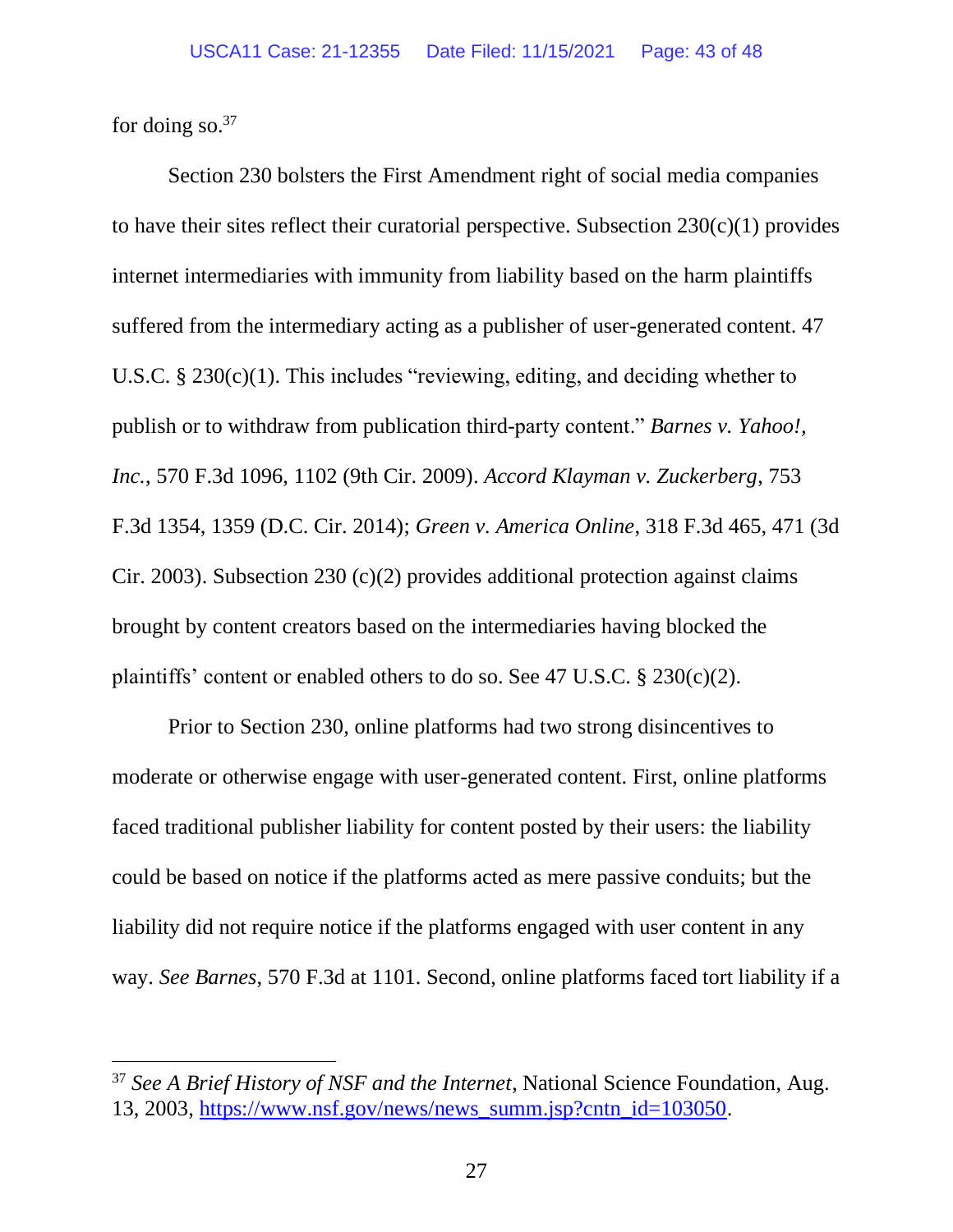user was harmed by their content being taken down, blocked, or otherwise moderated. *See Barnes*, 570 F.3d at 1105.

Congress passed Section 230 to remove these disincentives and encourage platforms to develop and apply their own editorial standards, in ways that benefit users, or subsets of users, and reflect the values of the company, rather than acting out of fear of liability. *See Zeran v. America Online, Inc.*, 129 F.3d 327, 331 (4th Cir. 1997).

SB 7072 cannot be reconciled with Section 230's protections or policy goals.

# **V. INTERNET USERS ARE BEST SERVED BY VOLUNTARY MEASURES FOR CONTENT MODERATION RATHER THAN SB 7072'S MANDATES**

With respect to SB 7072's mandated transparency and complaint procedures, requirements such as these may be appropriate as an alternative to government restrictions on editorial practices only if they are carefully crafted to accommodate competing constitutional and practical concerns.

But SB 7072 is not such a carefully crafted regulatory scheme and should not be upheld. Its user-focused protections, such as requiring annual notice to users on the use of algorithms, are not severable – they are inextricably embedded within the framework of the law's speaker-bias, theme-park-bias, and other glaring constitutional errors.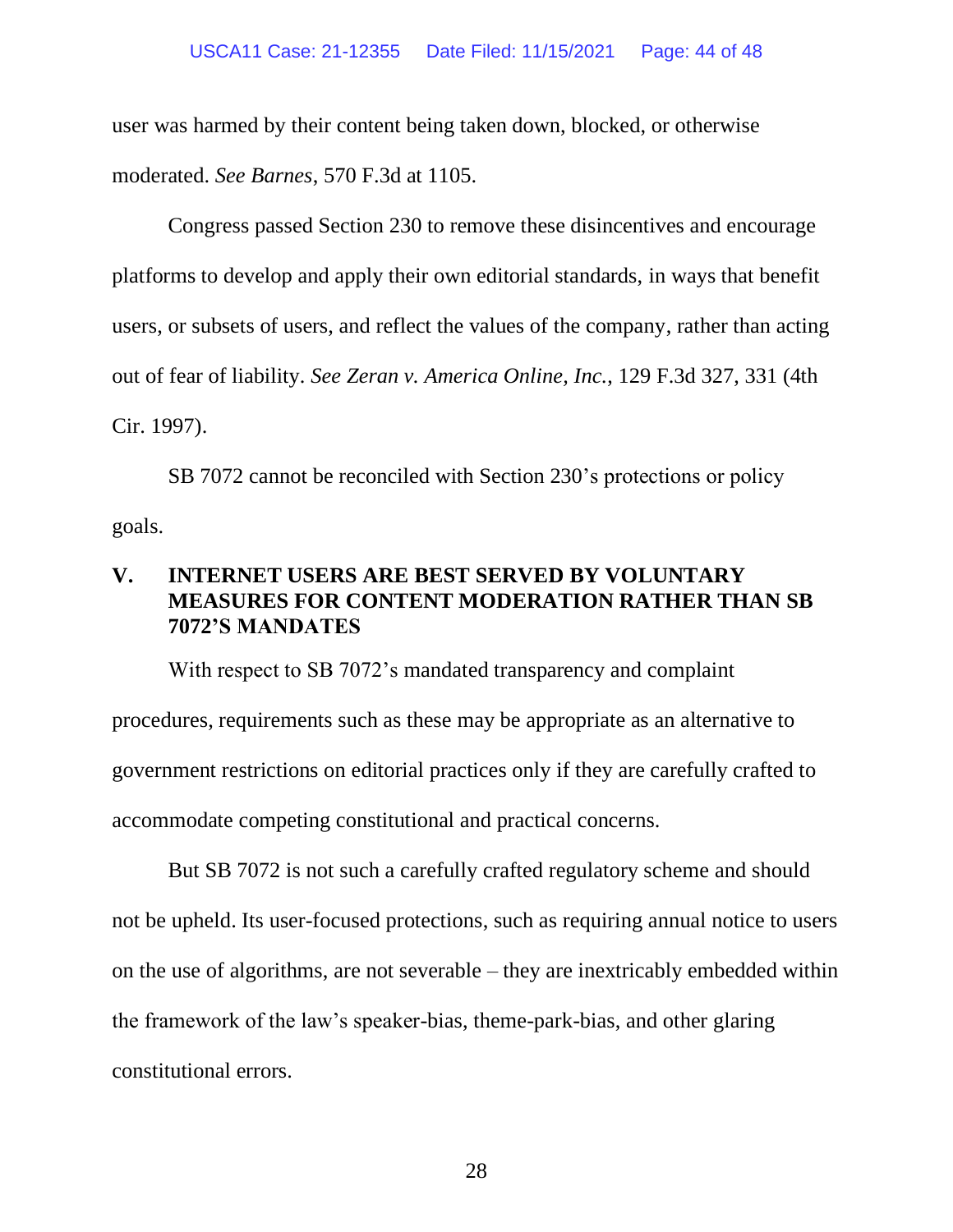Internet users are better served by "consensual mechanisms," in the words of the Supreme Court in *Tornillo*, 418 U.S. at 254, however imperfect they may be. Both companies and users can look to several models for self-regulation. EFF is among a broad range of civil society groups that has endorsed the Santa Clara Principles.<sup>38</sup> UNESCO has published principles focusing on transparency around content moderation decisions that are purposefully high-level, rather than prescriptive, in recognition of the "[v]ast differences in types, sizes, business models and engineering of internet platform companies" that make government mandates inappropriate.<sup>39</sup> The Internet Commission's annual Accountability Report aims to identify best practices scaled to an online service's maturity.<sup>40</sup>

Importantly, these are not templates for regulation. And even if they were to be transformed into sensible regulations, any such effort must consider and accommodate the effects of new rules on users and companies beyond platforms, and beyond U.S. borders.

<sup>38</sup> *See EFF and Coalition Partners Push Tech Companies To Be More Transparent and Accountable About Censoring User Content*, EFF (May 7, 2018), [https://www.eff.org/press/releases/eff-and-coalition-partners-push-tech-companies](https://www.eff.org/press/releases/eff-and-coalition-partners-push-tech-companies-be-more-transparent-and-accountable;%20The%20Santa%20Clara%20Principles,%20https:/santaclaraprinciples.org/%20(last%20visited%20Oct.%207,%202021))[be-more-transparent-and-accountable; The Santa Clara Principles,](https://www.eff.org/press/releases/eff-and-coalition-partners-push-tech-companies-be-more-transparent-and-accountable;%20The%20Santa%20Clara%20Principles,%20https:/santaclaraprinciples.org/%20(last%20visited%20Oct.%207,%202021))  [https://santaclaraprinciples.org/.](https://www.eff.org/press/releases/eff-and-coalition-partners-push-tech-companies-be-more-transparent-and-accountable;%20The%20Santa%20Clara%20Principles,%20https:/santaclaraprinciples.org/%20(last%20visited%20Oct.%207,%202021))

<sup>39</sup> *Letting the Sun Shine In: Transparency and Accountability in the Digital Age* at 1, UNESCO (2021), [https://unesdoc.unesco.org/ark:/48223/pf0000377231.](https://unesdoc.unesco.org/ark:/48223/pf0000377231)

<sup>40</sup> *Accountability Report 1.0*, Internet Comm'n (2021), [https://inetco.org/report.](https://inetco.org/report)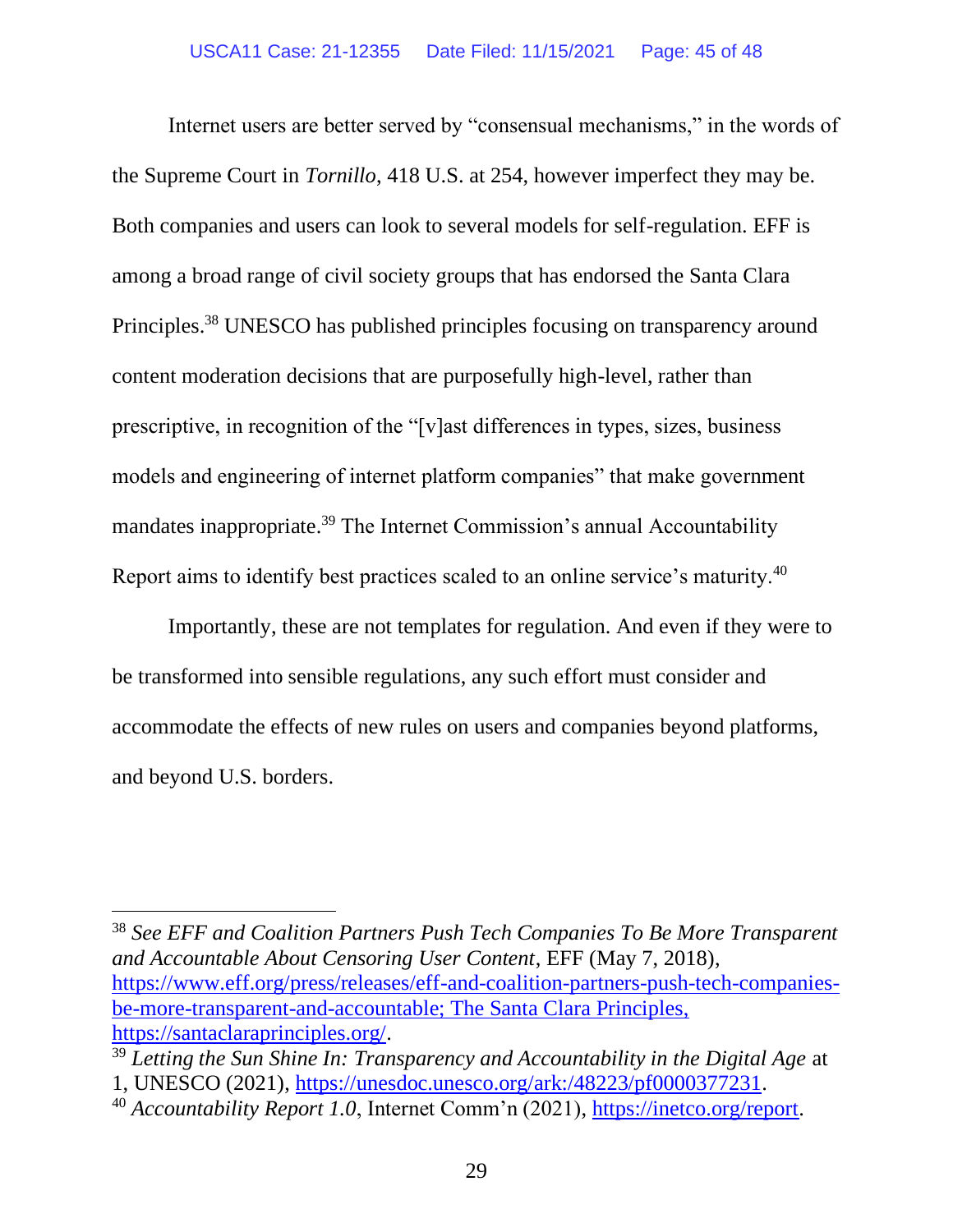## **CONCLUSION**

For the foregoing reasons, amici curiae respectfully request that the Court

affirm the District Court.

Dated: November 15, 2021 Respectfully submitted,

*s/ Christopher B. Hopkins, Esq.* Christopher B. Hopkins, Esq. Florida Bar No. 116122 McDonald Hopkins LLC 505 S. Flagler Drive, Suite #300 West Palm Beach, FL 33401 [chopkins@mcdonaldhopkins.com](mailto:chopkins@mcdonaldhopkins.com) Tel.: (561) 847-2346 Fax: (561) 472-2122

David Greene Electronic Frontier Foundation 815 Eddy Street San Francisco, CA 94109 Tel: (415) 436-9333 Email: [davidg@eff.org](mailto:davidg@eff.org)

*Counsel for Amici Curiae Electronic Frontier Foundation and Protect Democracy Project Inc.*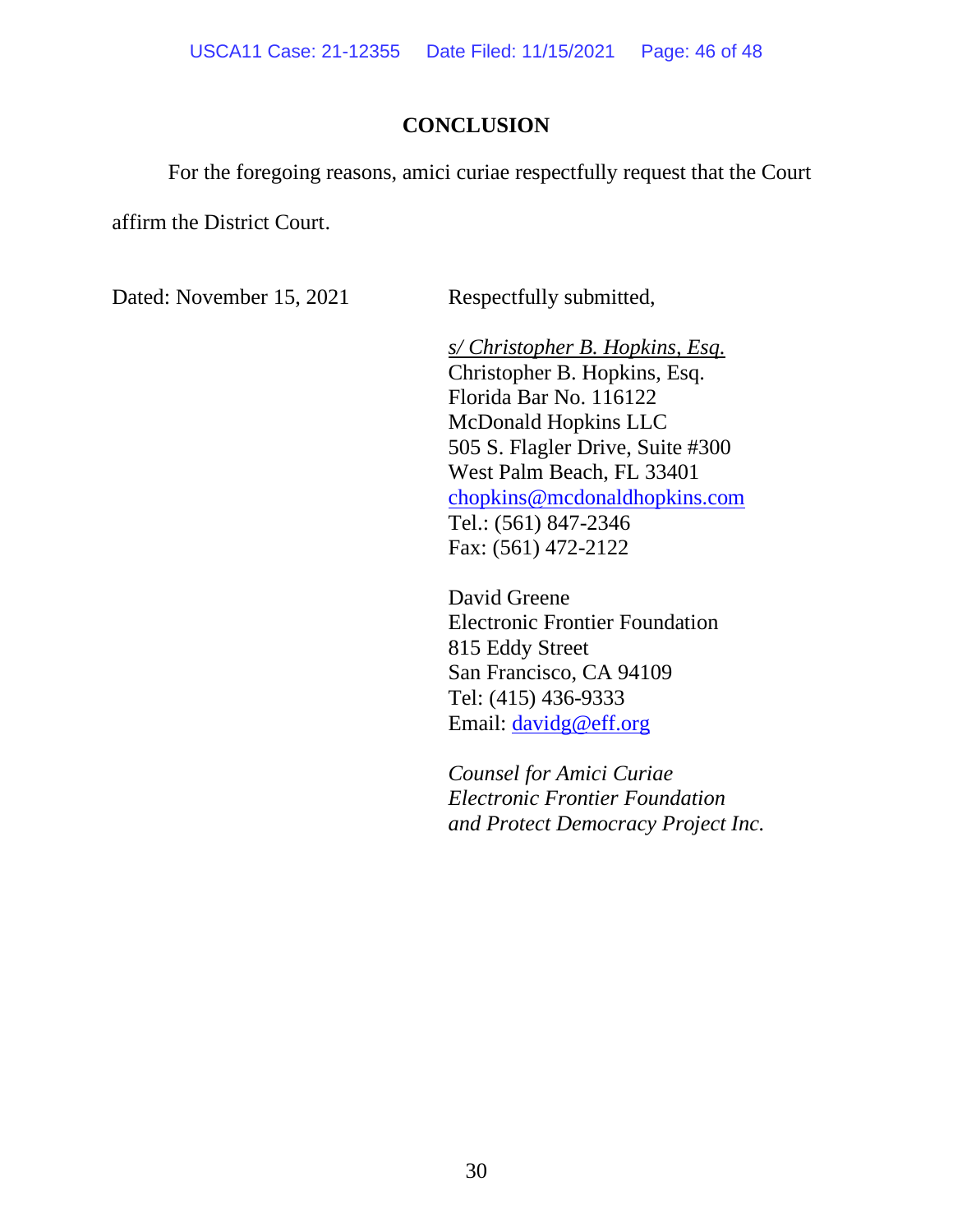# **CERTIFICATE OF COMPLIANCE**

I hereby certify that this brief complies with the type-volume limitations of Fed. R. App. P. 32(a)(7)(B) because this brief contains 6,498 words, excluding the parts of this brief exempted by Fed. R. App. P. 32(f).

This brief complies with the typeface requirements of Fed. R. App. P.  $32(a)(5)$  and the type style requirements of Fed. R. App. P.  $32(a)(6)$  because this brief has been prepared in a proportionately spaced typeface using Microsoft Word in 14-point Times New Roman font.

*s/ Christopher B. Hopkins, Esq.*